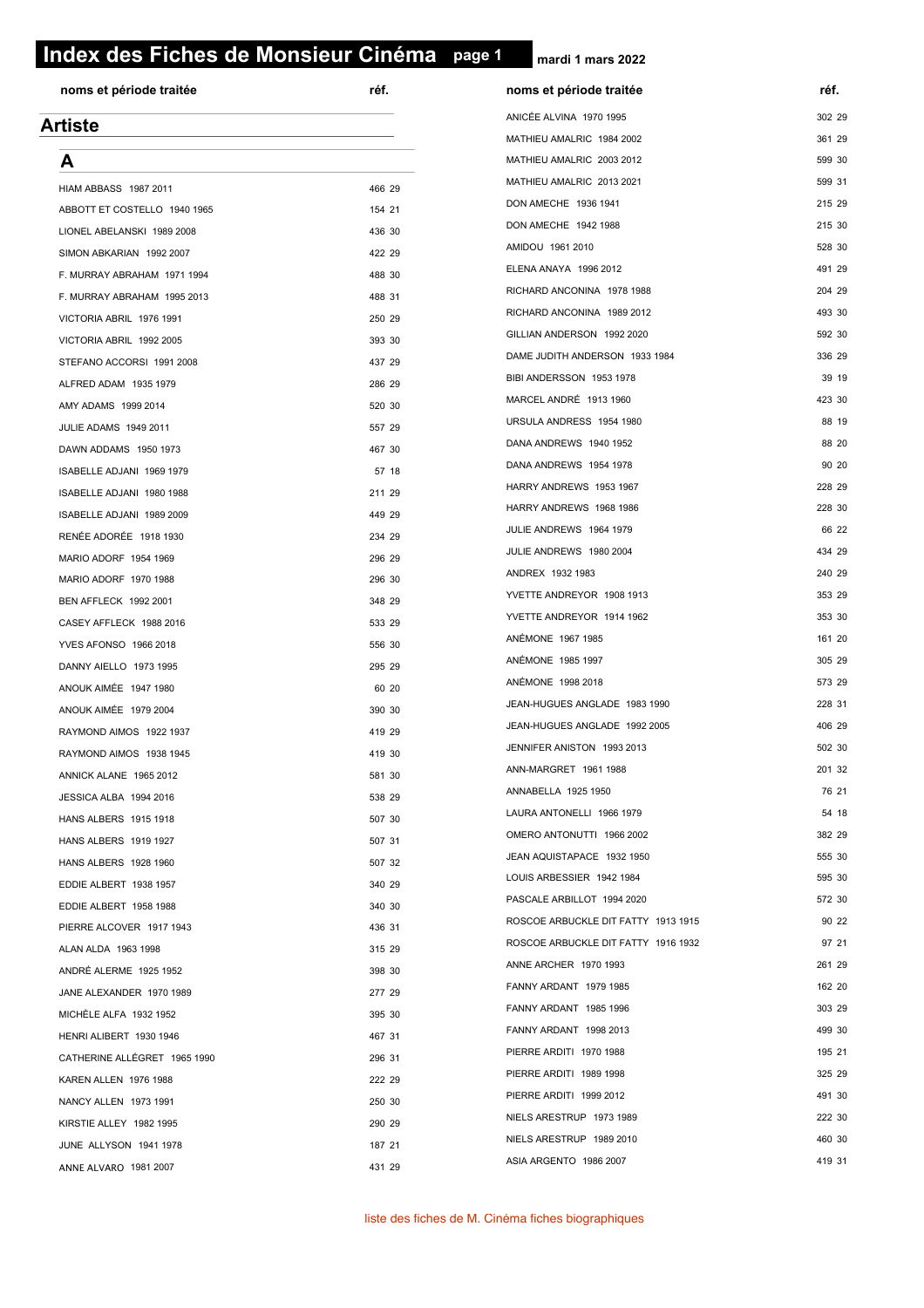#### **page 2 Index des Fiches de Monsieur Cinéma page 2**

| noms et période traitée            | réf.   | noms et période traitée        | réf. |
|------------------------------------|--------|--------------------------------|------|
| ALAN ARKIN 1957 1991               | 239 29 | DANIEL AUTEUIL 1974 1985       | 164  |
| ARLETTY 1930 1940                  | 13 21  | DANIEL AUTEUIL 1986 1996       | 299  |
| ARLETTY 1941 1963                  | 18 21  | DANIEL AUTEUIL 1997 2007       | 432  |
| PEDRO ARMENDÁRIZ 1935 1950         | 396 30 | DAN AYKROYD 1976 1992          | 247  |
| PEDRO ARMENDÁRIZ 1951 1963         | 396 31 | LEW AYRES 1929 1983            | 449  |
| ROLAND ARMONTEL 1932 1950          | 425 30 | LUBNA AZABAL 1998 2019         | 569  |
| ROLAND ARMONTEL 1951 1979          | 425 31 | PAUL AZAÏS 1929 1939           | 360  |
| FRANÇOISE ARNOUL 1949 1979         | 74 20  | PAUL AZAÏS 1940 1960           | 360  |
| ROBERT ARNOUX 1921 1936            | 470 30 | SABINE AZÉMA 1976 1986         | 170  |
| ROBERT ARNOUX 1937 1963            | 470 31 | SABINE AZÉMA 1987 1999         | 333  |
| PATRICIA ARQUETTE 1987 1999        | 344 29 | CHARLES AZNAVOUR 1938 1969     | 140: |
| ROSANNA ARQUETTE 1979 1990         | 222 31 | CHARLES AZNAVOUR 1970 1982     | 140: |
| ANTONIN ARTAUD 1924 1935           | 220 29 | CHARLES AZNAVOUR 1983 2009     | 568  |
| GEMMA ARTERTON 2007 2020           | 573 30 | В                              |      |
| JEAN ARTHUR 1923 1934              | 106 20 |                                |      |
| JEAN ARTHUR 1935 1953              | 117 20 | FABIENNE BABE 1984 1997        | 304  |
| ARIANE ASCARIDE 1976 2006          | 418 29 | LAUREN BACALL 1944 1978        | 34   |
| JOHN ASHTON 1973 2020              | 597 29 | LAUREN BACALL 1991 2012        | 515  |
| GRÉGOIRE ASLAN 1934 1952           | 210 29 | BACH 1910 1949                 | 323  |
| GRÉGOIRE ASLAN 1953 1978           | 210 30 | KEVIN BACON 1978 2000          | 346  |
| ARMAND ASSANTE 1974 1996           | 298 29 | JEAN-PIERRE BACRI 1979 1988    | 197  |
| FRED ASTAIRE 1933 1946             | 20 20  | JEAN-PIERRE BACRI 1989 1999    | 327  |
| FRED ASTAIRE 1948 1977             | 30 20  | ÉDOUARD BAER 1994 2005         | 397  |
| MARY ASTOR 1922 1933               | 238 29 | CARROLL BAKER 1953 1980        | 128: |
| MARY ASTOR 1934 1965               | 238 30 | JOSÉPHINE BAKER 1926 1940      | 261  |
| <b>JUNIE ASTOR 1933 1966</b>       | 426 30 | STANLEY BAKER 1943 1958        | 132  |
| AURE ATIKA 1979 2005               | 399 30 | STANLEY BAKER 1959 1975        | 132  |
| FEODOR ATKINE 1973 1988            | 249 29 | JOSIANE BALASKO 1973 1986      | 171: |
| ROWAN ATKINSON 1983 2011           | 527 30 | JOSIANE BALASKO 2001 2016      | 535  |
| <b>YVAN ATTAL 1989 2002</b>        | 363 29 | JOSIANE BALASKO 1986 2000      | 341  |
| YVAN ATTAL 2003 2019               | 576 29 | ALEC BALDWIN 1987 1994         | 278  |
| SIR RICHARD ATTENBOROUGH 1923 1958 | 197 21 | ALEC BALDWIN 1995 2015         | 525  |
| SIR RICHARD ATTENBOROUGH 1959 1986 | 197 22 | <b>CHRISTIAN BALE</b>          | 472  |
| LIONEL ATWILL 1918 1938            | 216 29 | JEANNE BALIBAR 1992 2002       | 363  |
| LIONEL ATWILL 1939 1946            | 216 30 | MIREILLE BALIN 1933 1947       | 191  |
| MICHEL AUCLAIR 1946 1960           | 164 21 | LUCILLE BALL 1933 1939         | 357  |
| MICHEL AUCLAIR 1961 1984           | 164 22 | LUCILLE BALL 1940 1974         | 357  |
| STÉPHANE AUDRAN 1957 1980          | 87 21  | JEAN-FRANÇOIS BALMER 1973 1986 | 201  |
| STÉPHANE AUDRAN 1981 1997          | 309 29 | JEAN-FRANCOIS BALMER 1987 2012 | 492  |
| PASCALE AUDRET 1955 1994           | 474 29 | ANTOINE BALPÊTRÉ 1933 1963     | 287  |
| MISCHA AUER 1928 1937              | 339 29 | MARTIN BALSAM 1954 1973        | 263  |
| MISCHA AUER 1938 1966              | 339 30 | MARTIN BALSAM 1974 1991        | 263  |
| CLAUDINE AUGER 1958 1966           | 163 20 | ERIC BANA 1997 2014            | 509  |
| CLAUDINE AUGER 1967 1983           | 164 23 | ANNE BANCROFT 1952 1980        | 80   |
| JEAN-PIERRE AUMONT 1931 1950       | 80 20  | GEORGES BANCROFT 1921 1942     | 248  |
| JEAN-PIERRE AUMONT 1951 1978       | 83 19  | ANTONIO BANDERAS 1982 1999     | 336  |
| MICHEL AUMONT 1972 1988            | 203 29 | ANTONIO BANDERAS 1999 2019     | 571: |
| MICHEL AUMONT 1989 2011            | 478 30 | TALLULAH BANKHEAD 1918 1966    | 547  |
| <b>TINA AUMONT 1966 2000</b>       | 433 29 | ISAACH DE BANKOLÉ 1984 2006    | 407  |
|                                    |        | IAN BANNEN 1956 2000           | 364  |

| noms et période traitée    | réf.   |
|----------------------------|--------|
| DANIEL AUTEUIL 1974 1985   | 164 20 |
| DANIEL AUTEUIL 1986 1996   | 299 29 |
| DANIEL AUTEUIL 1997 2007   | 432 29 |
| DAN AYKROYD 1976 1992      | 247 29 |
| LEW AYRES 1929 1983        | 449 30 |
| LUBNA AZABAL 1998 2019     | 569 30 |
| PAUL AZAÏS 1929 1939       | 360 29 |
| PAUL AZAÏS 1940 1960       | 360 30 |
| SABINE AZÉMA 1976 1986     | 170 20 |
| SABINE AZÉMA 1987 1999     | 333 29 |
| CHARLES AZNAVOUR 1938 1969 | 140 20 |
| CHARLES AZNAVOUR 1970 1982 | 140 21 |
| CHARLES AZNAVOUR 1983 2009 | 568 30 |

| FABIENNE BABE 1984 1997        | 304 29 |       |
|--------------------------------|--------|-------|
| LAUREN BACALL 1944 1978        |        | 34 21 |
| LAUREN BACALL 1991 2012        | 515 30 |       |
| BACH 1910 1949                 | 323 29 |       |
| KEVIN BACON 1978 2000          | 346 29 |       |
| JEAN-PIERRE BACRI 1979 1988    | 197 23 |       |
| JEAN-PIERRE BACRI 1989 1999    | 327 29 |       |
| ÉDOUARD BAER 1994 2005         | 397 29 |       |
| CARROLL BAKER 1953 1980        | 128 20 |       |
| JOSÉPHINE BAKER 1926 1940      | 261 30 |       |
| STANLEY BAKER 1943 1958        | 132 21 |       |
| STANLEY BAKER 1959 1975        | 132 22 |       |
| JOSIANE BALASKO 1973 1986      | 171 21 |       |
| JOSIANE BALASKO 2001 2016      | 535 30 |       |
| JOSIANE BALASKO 1986 2000      | 341 29 |       |
| ALEC BALDWIN 1987 1994         | 278 29 |       |
| ALEC BALDWIN 1995 2015         | 525 30 |       |
| <b>CHRISTIAN BALE</b>          | 472 30 |       |
| JEANNE BALIBAR 1992 2002       | 363 30 |       |
| MIREILLE BALIN 1933 1947       | 191 21 |       |
| LUCILLE BALL 1933 1939         | 357 29 |       |
| LUCILLE BALL 1940 1974         | 357 30 |       |
| JEAN-FRANÇOIS BALMER 1973 1986 | 201 29 |       |
| JEAN-FRANÇOIS BALMER 1987 2012 | 492 29 |       |
| ANTOINE BALPÊTRÉ 1933 1963     | 287 29 |       |
| MARTIN BALSAM 1954 1973        | 263 29 |       |
| MARTIN BALSAM 1974 1991        | 263 30 |       |
| ERIC BANA 1997 2014            | 509 30 |       |
| ANNE BANCROFT 1952 1980        |        | 80 21 |
| GEORGES BANCROFT 1921 1942     | 248 29 |       |
| ANTONIO BANDERAS 1982 1999     | 336 30 |       |
| ANTONIO BANDERAS 1999 2019     | 571 30 |       |
| TALLULAH BANKHEAD 1918 1966    | 547 30 |       |
| ISAACH DE BANKOLÉ 1984 2006    | 407 30 |       |
| IAN BANNEN 1956 2000           | 364 29 |       |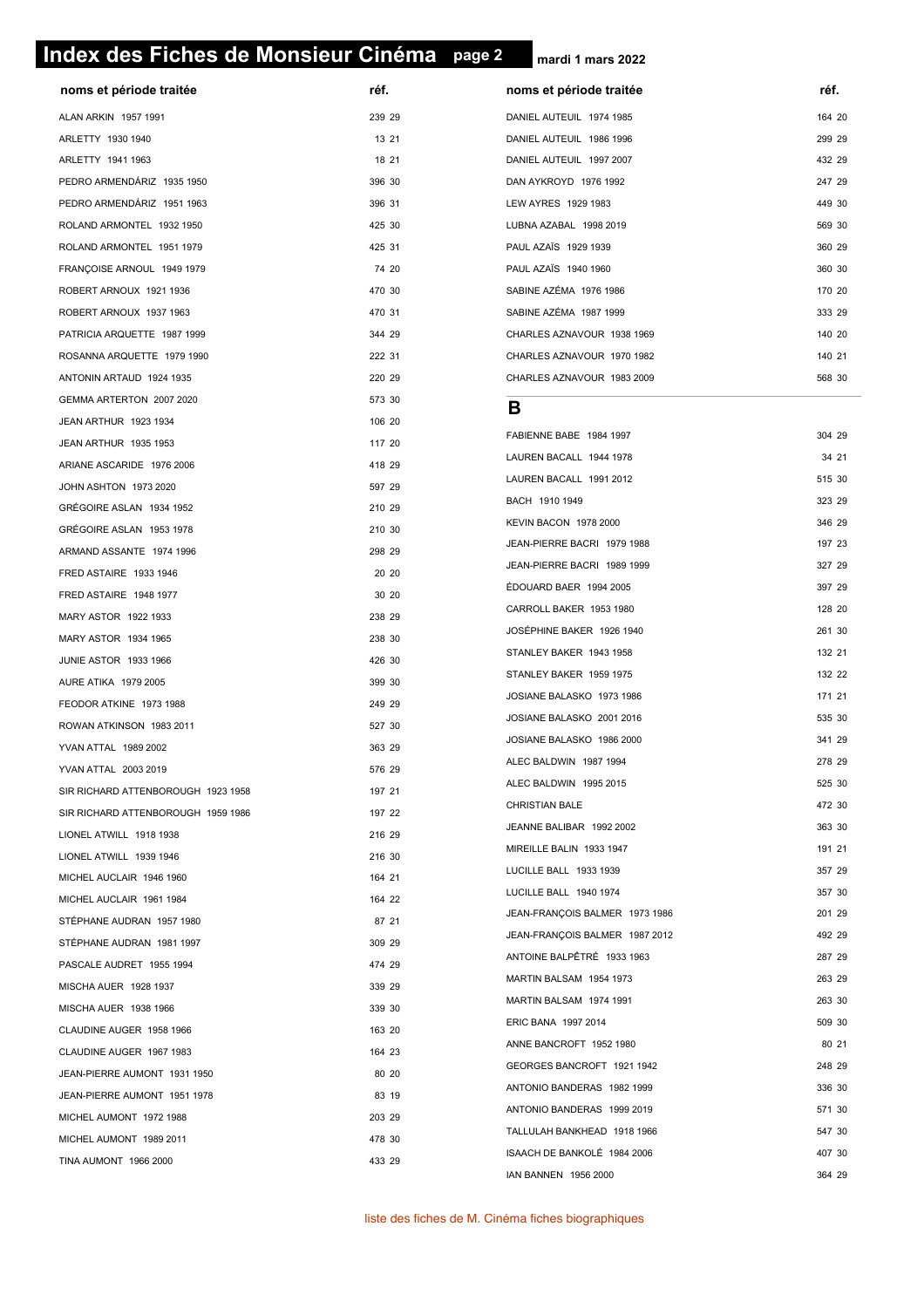# **page 3 Index des Fiches de Monsieur Cinéma page 3**

|                                    | réf.   |                              | réf.   |
|------------------------------------|--------|------------------------------|--------|
| noms et période traitée            |        | noms et période traitée      |        |
| MAURICE BAQUET 1935 1986           | 234 30 | EMMANUELLE BÉART 1976 1992   | 239 30 |
| THEDA BARA 1915 1926               | 74 21  | EMMANUELLE BÉART 1993 2004   | 389 29 |
| MARC BARBÉ 1992 2008               | 431 30 | BEATLES (LES) 1963 1981      | 116 20 |
| CHRISTIAN BARBIER 1956 2001        | 539 30 | WARREN BEATTY 1961 1986      | 178 21 |
| JAVIER BARDEM 1980 2004            | 400 30 | NED BEATTY 1972 2002         | 361 30 |
| BRIGITTE BARDOT 1952 1973          | 3 2 2  | WARREN BEATTY 1987 2001      | 431 31 |
| LEX BARKER 1945 1959               | 430 29 | MICHEL BEAUNE 1960 1990      | 437 30 |
| LEX BARKER 1960 1970               | 430 30 | XAVIER BEAUVOIS 1986 2008    | 553 35 |
| ELLEN BARKIN 1982 1993             | 255 29 | XAVIER BEAUVOIS 2009 2018    | 553 36 |
| LUCIEN BAROUX 1924 1939            | 293 29 | KATE BECKINSALE              | 525 31 |
| LUCIEN BAROUX 1940 1962            | 293 30 | BONNIE BEDELIA 1969 1993     | 280 29 |
| JEAN-MARC BARR 1985 1996           | 293 31 | RAMZY BEDIA 1999 2016        | 531 30 |
| JEAN-LOUIS BARRAULT 1935 1966      | 53 17  | GUY BEDOS 1955 1980          | 139 20 |
| MARIE-CHRISTINE BARRAULT 1969 1984 | 145 19 | WALLACE BEERY 1913 1926      | 190 21 |
| MARIE-CHRISTINE BARRAULT 1984 2007 | 428 29 | WALLACE BEERY 1927 1949      | 190 22 |
| GÉRARD BARRAY 1955 1997            | 334 29 | ED BEGLEY 1947 1970          | 503 30 |
| MAURICE BARRIER 1966 2008          | 582 29 | BÉRÉNICE BEJO 1998 2011      | 476 30 |
| GENE BARRY 1952 2005               | 580 30 | LEÏLA BEKHTI 2006 2020       | 577 30 |
| DREW BARRYMORE 1980 1999           | 331 29 | FRÉDÉRIQUE BEL 2001 2011     | 473 30 |
| ETHEL BARRYMORE 1914 1957          | 257 29 | BARBARA BEL GEDDES 1947 1971 | 410 30 |
| JOHN BARRYMORE 1914 1931           | 181 21 | HARRY BELAFONTE 1953 1983    | 156 21 |
| JOHN BARRYMORE 1932 1941           | 181 22 | ALICE BELAIDI 2011 2020      | 585 28 |
| LIONEL BARRYMORE 1911 1925         | 184 22 | MARIE BELL 1922 1973         | 229 29 |
| LIONEL BARRYMORE 1926 1936         | 184 23 | RALPH BELLAMY 1931 1939      | 270 29 |
| LIONEL BARRYMORE 1937 1953         | 185 21 | RALPH BELLAMY 1940 1990      | 270 30 |
| RICHARD BARTHELMESS 1916 1942      | 357 31 | AGOSTINA BELLI 1968 1984     | 160 21 |
| RICHARD BASEHART 1947 1979         | 201 30 | LOLEH BELLON 1946 1989       | 453 30 |
| ALAIN BASHUNG 1982 2008            | 449 31 | MONICA BELLUCCI 1990 2003    | 368 29 |
| KIM BASINGER 1981 1990             | 221 29 | JEAN-PAUL BELMONDO 1957 1963 | 5 2 3  |
| <b>KIM BASINGER 1992 2014</b>      | 506 29 | JEAN-PAUL BELMONDO 1964 1977 | 10 21  |
| MARIANNE BASLER 1982 1992          | 244 29 | JEAN-PAUL BELMONDO 1978 1987 | 191 22 |
| GABY BASSET 1930 1968              | 592 32 | JEAN-PAUL BELMONDO 1988 2009 | 534 30 |
| ANGELA BASSETT 1986 2014           | 514 30 | JAMES BELUSHI 1981 1993      | 274 29 |
| SYLVIA BATAILLE 1933 1950          | 182 21 | JOHN BELUSHI 1978 1981       | 302 30 |
| PIERRE BATCHEFF 1923 1935          | 484 29 | WILLIAM BENDIX 1942 1965     | 337 29 |
| ALAN BATES 1982 2003               | 427 30 | JEAN BENGUIGUI 1972 2004     | 389 30 |
| ALAN BATES 1960 1981               | 108 20 | VALÉRIE BENGUIGUI 1986 2010  | 465 30 |
| KATHY BATES 1971 1996              | 288 29 | MAURICE BÉNICHOU 1972 2006   | 412 30 |
| PATRICK BAUCHAU 1963 1990          | 218 29 | ANNETTE BENING 1988 1995     | 289 29 |
| JACQUES BAUMER 1932 1950           | 466 30 | HEINZ BENNENT 1959 2000      | 522 30 |
| HARRY BAUR 1931 1943               | 30 21  | CONSTANCE BENNETT 1922 1965  | 318 29 |
| ANNE BAXTER 1940 1980              | 237 29 | JOAN BENNETT 1915 1938       | 276 29 |
| WARNER BAXTER 1918 1930            | 598 29 | JOAN BENNETT 1939 1976       | 276 30 |
| WARNER BAXTER 1931 1950            | 598 30 | TOM BERENGER 1976 1991       | 240 30 |
| NATHALIE BAYE 1972 1982            | 110 19 | MARISA BERENSON 1971 2010    | 470 32 |
| NATHALIE BAYE 1982 1999            | 326 29 | CANDICE BERGEN 1966 1979     | 89 19  |
| NATHALIE BAYE 2000 2013            | 500 29 | HELMUT BERGER 1964 2011      | 487 30 |
| CLOTILDE DE BAYSER 1988 2005       | 407 31 | NICOLE BERGER 1952 1968      | 398 31 |
| SEAN BEAN 1984 2008                | 440 30 | SENTA BERGER 1957 1969       | 264 29 |
|                                    |        |                              |        |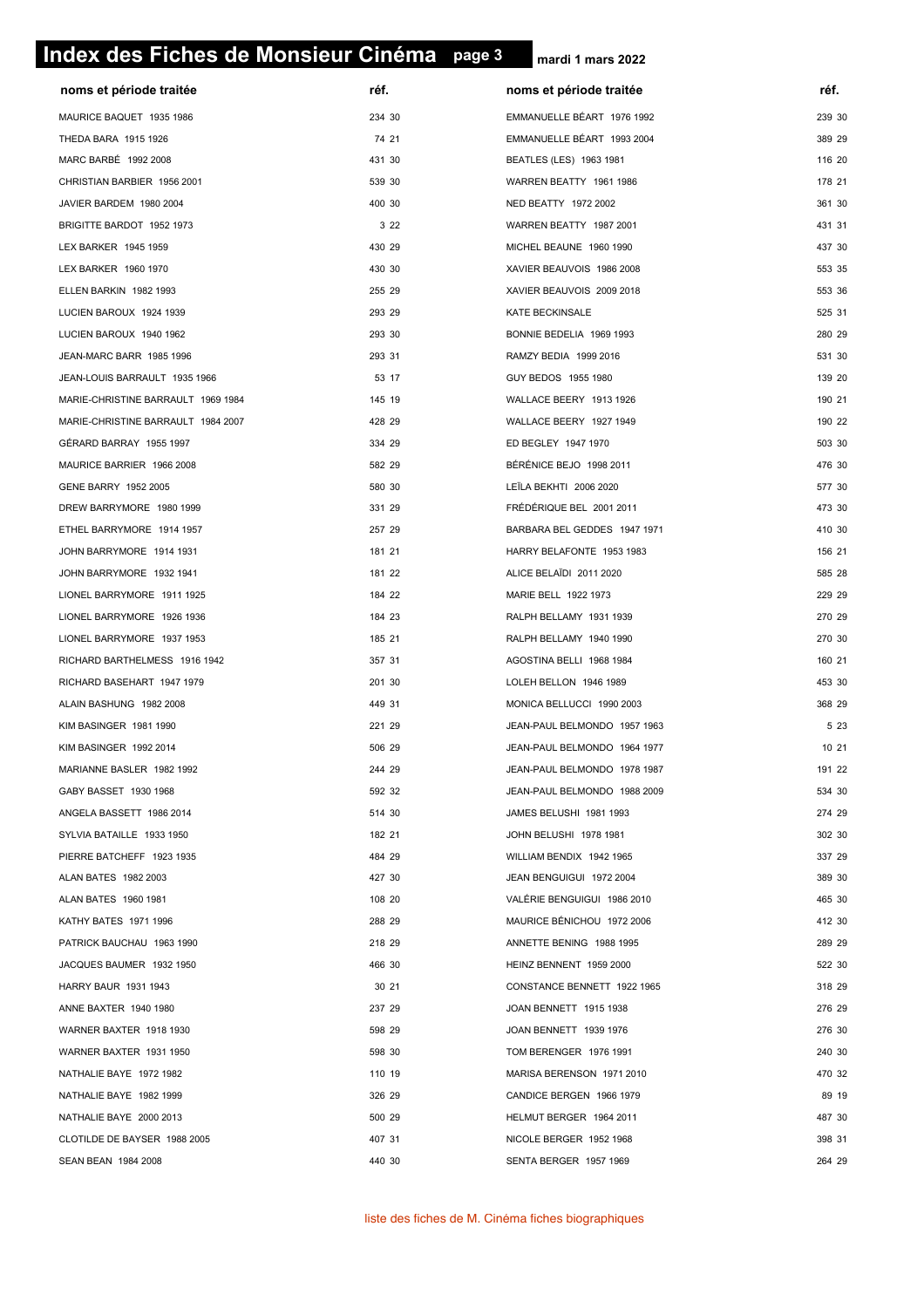# **page 4 Index des Fiches de Monsieur Cinéma page 4**

| noms et période traitée       | réf.   | noms et période traitée        | réf.   |
|-------------------------------|--------|--------------------------------|--------|
| SENTA BERGER 1970 1970        | 264 30 | BERNARD BLANCAN 1996 2010      | 454 30 |
| INGRID BERGMAN 1934 1945      | 33 20  | DOMINIQUE BLANC 1997 2009      | 447 30 |
| INGRID BERGMAN 1946 1978      | 50 18  | PIERRE BLANCHAR 1920 1961      | 55 18  |
| FRANÇOIS BERLÉAND 1979 2002   | 358 29 | FRANCIS BLANCHE 1942 1962      | 131 21 |
| FRANÇOIS BERLÉAND 2003 2020   | 580 31 | FRANCIS BLANCHE 1963 1975      | 178 22 |
| CHARLES BERLING 1982 2000     | 338 29 | ROLAND BLANCHE 1965 1994       | 272 29 |
| CHARLES BERLING 2001 2011     | 470 33 | CATE BLANCHETT 1994 2007       | 423 31 |
| PAUL BERNARD 1922 1955        | 183 22 | CHARLES BLAVETTE 1933 1966     | 320 29 |
| SARAH BERNHARDT 1900 1923     | 93 21  | BERNARD BLIER 1937 1948        | 29 20  |
| JACKIE BERROYER 1986 2005     | 401 30 | BERNARD BLIER 1949 1962        | 37 18  |
| <b>JULES BERRY 1908 1936</b>  | 39 20  | BERNARD BLIER 1965 1977        | 42 18  |
| JULES BERRY 1937 1941         | 43 19  | BERNARD BLIER 1978 1988        | 223 30 |
| <b>JULES BERRY 1942 1950</b>  | 47 20  | ROGER BLIN 1934 1980           | 241 29 |
| RICHARD BERRY 1974 1984       | 150 21 | JOAN BLONDELL 1930 1938        | 440 31 |
| HALLE BERRY 1991 2013         | 496 30 | JOAN BLONDELL 1939 1981        | 440 32 |
| RICHARD BERRY 1984 1996       | 300 29 | CLAIRE BLOOM 1948 1977         | 70 20  |
| JULIEN BERTHEAU 1930 1986     | 296 32 | ORLANDO BLOOM 1997 2013        | 505 30 |
| MARINA BERTI 1941 2002        | 532 30 | <b>EMILY BLUNT 2004 2021</b>   | 597 30 |
| PIERRE BERTIN 1916 1978       | 439 29 | ANN BLYTH 1944 1957            | 350 29 |
| FRANÇOISE BERTIN 1961 2008    | 429 30 | DIRK BOGARDE 1939 1959         | 71 20  |
| JULIET BERTO 1967 1986        | 218 30 | DIRK BOGARDE 1960 1977         | 83 20  |
| LAURA BETTI 1960 1982         | 68 19  | HUMPHREY BOGART 1930 1940      | 4 2 2  |
| DIDIER BEZACE 1976 2006       | 419 32 | HUMPHREY BOGART 1940 1956      | 6 11   |
| SUZANNE BIANCHETTTI 1917 1936 | 279 29 | KARL-HEINZ BÖHM 1948 1982      | 297 29 |
| CHARLES BICKFORD 1929 1939    | 341 30 | RICHARD BOHRINGER 1970 1987    | 183 23 |
| CHARLES BICKFORD 1940 1966    | 341 31 | RICHARD BOHRINGER 1988 1997    | 300 30 |
| JEAN-LUC BIDEAU 1967 1987     | 185 22 | ROMANE BOHRINGER 1987 1999     | 327 30 |
| JEAN-LUC BIDEAU 1988 2011     | 477 30 | JULIEN BOISSELIER 2000 2014    | 513 30 |
| MICHAEL BIEHN 1978 2020       | 586 30 | CHRISTINE BOISSON 1974 1990    | 217 29 |
| RAOUL BILLEREY 1953 2004      | 465 31 | JEANNE BOITEL 1931 1958        | 502 31 |
| JULIETTE BINOCHE 1983 1991    | 232 29 | FLORINDA BOLKAN 1968 2000      | 375 29 |
| JULIETTE BINOCHE 1992 2004    | 391 29 | OLIVIA BONAMY 1995 2009        | 436 32 |
| MAURICE BIRAUD 1950 1961      | 157 21 | WARD BOND 1929 1936            | 273 29 |
| MAURICE BIRAUD 1962 1982      | 157 22 | WARD BOND 1937 1941            | 273 30 |
| JANE BIRKIN 1965 1982         | 12 19  | WARD BOND 1942 1959            | 273 31 |
| JANE BIRKIN 1977 1990         | 223 29 | HELENA BONHAM-CARTER 1985 2003 | 376 29 |
| JANE BIRKIN 1991 2010         | 460 31 | JACQUES BONNAFFÉ 1980 1998     | 319 29 |
| JACQUELINE BISSET 1964 1978   | 54 19  | SANDRINE BONNAIRE 1983 1988    | 198 21 |
| JACQUELINE BISSET 1978 1998   | 311 29 | SANDRINE BONNAIRE 1989 2004    | 387 29 |
| JEAN-PIERRE BISSON 1970 1996  | 335 29 | JEAN-PAUL BONNAIRE 1976 2013   | 502 32 |
| JACK BLACK 1992 2018          | 554 30 | VALÉRIE BONNETON 1995 2011     | 468 29 |
| KAREN BLACK 1960 1991         | 546 29 | HUGH BONNEVILLE 1994 2019      | 575 28 |
| KAREN BLACK 1992 2015         | 546 30 | DANY BOON 1995 2009            | 448 30 |
| ESTELLA BLAIN 1954 1974       | 537 30 | RICHARD BOONE 1950 1979        | 202 29 |
| BETSY BLAIR 1947 1988         | 405 30 | POWERS BOOTHE 1977 2011        | 476 31 |
| DOMINIQUE BLANC 1986 1996     | 301 29 | NELLY BORGEAUD 1955 2000       | 566 30 |
| MICHEL BLANC 1974 1984        | 153 20 | ERNEST BORGNINE 1951 1968      | 232 30 |
| MICHEL BLANC 1985 1999        | 336 31 | ERNEST BORGNINE 1969 1989      | 232 31 |
| MICHEL BLANC 2002 2018        | 563 29 | JEAN-MARC BORY 1955 1995       | 355 29 |
|                               |        |                                |        |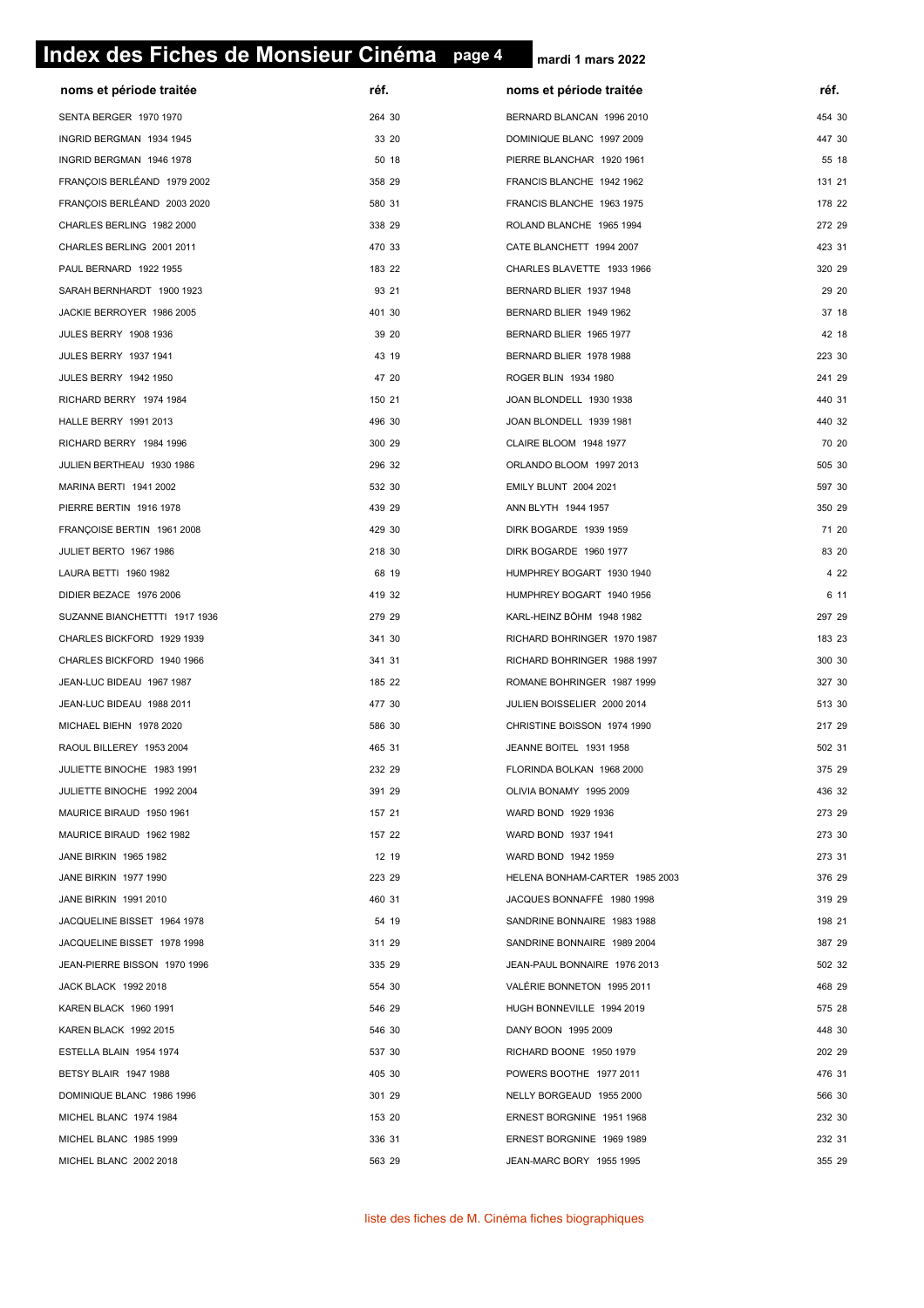# **page 5 Index des Fiches de Monsieur Cinéma page 5**

| noms et période traitée                        | réf.   | noms et période traitée          | réf.   |
|------------------------------------------------|--------|----------------------------------|--------|
| LUCIA BOSE 1950 1977                           | 126 19 | WALTER BRENNAN 1937 1949         | 266 30 |
| CHADWICK BOSEMAN 2008 2020                     | 590 30 | WALTER BRENNAN 1950 1975         | 267 29 |
| SAMI BOUAJILA 1991 2003                        | 372 29 | GEORGE BRENT 1931 1938           | 336 32 |
| SAMI BOUAJILA 20042021                         | 597 31 | GEORGE BRENT 1939 1978           | 336 33 |
| VICTOR BOUCHER 1913 1941                       | 395 31 | JEAN-CLAUDE BRIALY 1956 1961     | 61 19  |
| ÉLODIE BOUCHEZ 1990 2001                       | 351 29 | JEAN-CLAUDE BRIALY 1980 1990     | 221 31 |
| PATRICK BOUCHITEY 1972 1991                    | 236 29 | JEAN-CLAUDE BRIALY 1991 2007     | 429 31 |
| JACQUES BOUDET 1969 1997                       | 559 30 | JEAN-CLAUDE BRIALY 1962 1979     | 64 19  |
| JACQUES BOUDET 1998 2018                       | 559 31 | PIERRE BRICE 1955 1987           | 534 31 |
| JEAN BOUISE 1962 1983                          | 136 21 | BEAU BRIDGES 1948 1993           | 283 29 |
| CAROLE BOUQUET 1977 1986                       | 169 21 | JEFF BRIDGES 1950 1990           | 221 30 |
| CAROLE BOUQUET 1986 2003                       | 372 30 | JEFF BRIDGES 1991 2010           | 459 30 |
| MICHEL BOUQUET 1947 1978                       | 67 20  | LLOYD BRIDGES 1941 1949          | 241 30 |
| DIDIER BOURDON 1982 2015                       | 530 30 | LLOYD BRIDGES 1950 1991          | 241 31 |
| ELIZABETH BOURGINE 1982 1995                   | 280 30 | FRANÇOISE BRION 1957 1992        | 257 30 |
| LOUISE BOURGOIN 2002 2020                      | 587 30 | SACHA BRIQUET 1955 2006          | 452 30 |
| BOURVIL 1945 1956                              | 11 19  | JIM BROADBENT 1978 2006          | 413 29 |
| BOURVIL 1958 1970                              | 11 20  | JEAN BROCHARD 1932 1947          | 510 30 |
| NATHALIE BOUTEFEU 1992 2007                    | 433 30 | JEAN BROCHARD 1948 1960          | 510 31 |
| JEAN-CHRISTOPHE BOUVET                         | 444 29 | ANNE BROCHET 1987 1995           | 286 30 |
| BERTHE BOVY 1908 1971                          | 529 30 | MATTHEW BRODERICK 1983 1993      | 256 29 |
| CLARA BOW 1922 1933                            | 231 29 | ADRIEN BRODY 1989 2009           | 453 31 |
| DAVID BOWIE 1967 1988                          | 220 30 | JOSH BROLIN 1985 2010            | 475 30 |
| STEPHEN BOYD 1955 1977                         | 217 30 | CHARLES BRONSON 1951 1960        | 45 19  |
| CHARLES BOYER 1920 1937                        | 54 20  | CHARLES BRONSON 1961 1980        | 52 17  |
| CHARLES BOYER 1938 1976                        | 65 21  | CHARLES BRONSON 1980 1993        | 431 32 |
|                                                |        |                                  | 82 19  |
| MYRIAM BOYER 1970 2006                         | 412 31 | LOUISE BROOKS 1925 1938          | 313 29 |
| PETER BOYLE 1968 1998                          | 333 30 | PIERCE BROSNAN 1980 1997         | 537 31 |
| MARCEL BOZZUFFI 1955 1988                      | 237 30 | CLAUDE BROSSET 1967 2007         | 446 29 |
| LORRAINE BRACCO 1979 1996                      | 292 29 | BRYAN BROWN 1977 2008            |        |
| SCOTT BRADY 1948 1957<br>SCOTT BRADY 1958 1984 | 576 30 | PATRICK BRUEL 1979 2001          | 361 31 |
|                                                | 576 31 | DANIEL BRÜHL 1999 2020           | 581 31 |
| RACHIDA BRAKNI 1997 2013                       | 490 30 | VALERIA BRUNI-TEDESCHI 1985 1999 | 328 29 |
| KLAUS MARIA BRANDAUER 1972 1999                | 329 29 | BRUNO GANZ 1975 1980             | 99 20  |
| MARLON BRANDO 1950 1980                        | 13 22  | BRUNO GANZ 1981 2007             | 432 33 |
| MARLON BRANDO 1988 2004                        | 395 32 | BLANCHETTE BRUNOY 1936 1993      | 263 31 |
| CARLO BRANDT 1981 2012                         | 481 30 | <b>YUL BRYNNER 1949 1976</b>     | 89 20  |
| CLAUDE BRASSEUR 1956 1978                      | 56 19  | HORST BUCHHOLZ 1951 1967         | 483 30 |
| CLAUDE BRASSEUR 1979 1989                      | 216 31 | HORST BUCHHOLZ 1968 2002         | 483 31 |
| CLAUDE BRASSEUR 1989 2006                      | 415 29 | GENEVIÈVE BUJOLD 1964 1980       | 51 17  |
| PIERRE BRASSEUR 1925 1936                      | 29 21  | SANDRA BULLOCK 1987 1999         | 335 30 |
| PIERRE BRASSEUR 1937 1945                      | 41 21  | MARIE BUNEL 1978 2004            | 394 30 |
| PIERRE BRASSEUR 1946 1959                      | 48 19  | VICTOR BUONO 1960 1982           | 522 31 |
| PIERRE BRASSEUR 1960 1972                      | 68 20  | RAYMOND BURR 1946 1991           | 269 29 |
| ROSSANO BRAZZI 1940 1954                       | 457 30 | ELLEN BURSTYN 1991 1991          | 239 31 |
| ROSSANO BRAZZI 1955 1996                       | 457 31 | RICHARD BURTON 1948 1964         | 52 18  |
| ZABOU BREITMAN 1982 2002                       | 362 29 | RICHARD BURTON 1965 1980         | 68 21  |
| JACQUES BREL 1967 1982                         | 128 21 | STEVE BUSCEMI 1986 1996          | 299 30 |
| WALTER BRENNAN 1927 1936                       | 266 29 | GARY BUSEY 1971 1998             | 335 31 |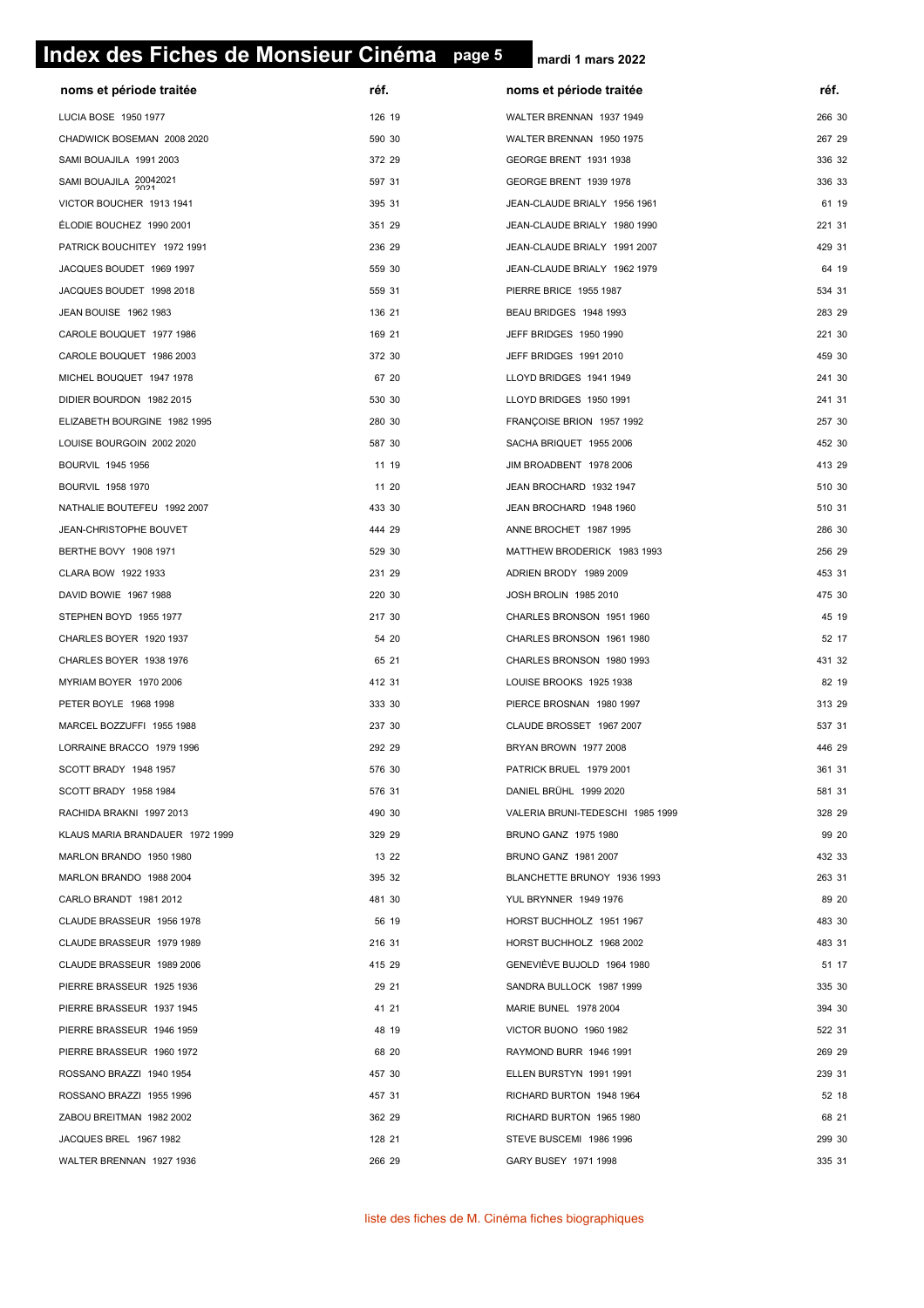#### **page 6 Index des Fiches de Monsieur Cinéma page 6**

**noms et période traitée réf. réf. noms et période traitée** RAYMOND BUSSIÈRES 1933 1952 **1952** 1952 1952 1968 20 RAYMOND BUSSIÈRES 1953 1963 117 21 RAYMOND BUSSIÈRES 1964 1982 123 19 GERARD BUTLER 1997 2018 RED BUTTONS 1944 1999 **550 10** MARGHERITA BUY 1986 2016 529 31 ÉVELYNE BUYLE 1972 2018 555 31 LANDO BUZZANCA 1961 1969 495 30 LANDO BUZZANCA 1970 2007 1200 1200 1200 1200 1200 131 GABRIEL BYRNE 1979 1998 324 29 ROSE BYRNE 1994 2014 513 31

**C**

|                               |        | JEAN CARMET 1944 1958                 | 66 21  |
|-------------------------------|--------|---------------------------------------|--------|
| JAMES CAAN 1963 1982          | 161 21 | JEAN CARMET 1959 1974                 | 125 20 |
| JAMES CAAN 1987 2003          | 375 30 | JEAN CARMET 1975 1987                 | 186 21 |
| BRUCE CABOT 1931 1941         | 322 29 | MARTINE CAROL 1941 1967               | 53 18  |
| BRUCE CABOT 1942 1971         | 322 30 | LESLIE CARON 1951 1977                | 27 20  |
| NICOLAS CAGE 1982 1996        | 292 30 | JOHN DICKSON CARR AU CINÉMA 1946 1962 | 483 29 |
| NICOLAS CAGE 1997 2014        | 510 32 | KEITH CARRADINE 1971 1995             | 305 30 |
| JAMES CAGNEY 1930 1940        | 75 20  | DAVID CARRADINE 1964 1976             | 306 29 |
| JAMES CAGNEY 1941 1961        | 79 20  | DAVID CARRADINE 1977 1992             | 306 30 |
| MICHAEL CAINE 1956 1978       | 77 21  | JOHN CARRADINE 1930 1938              | 229 30 |
| MICHAEL CAINE 1979 1994       | 276 31 | JOHN CARRADINE 1939 1955              | 229 31 |
| MICHAEL CAINE 1996 2011       | 470 34 | JOHN CARRADINE 1956 1970              | 230 30 |
| CLARA CALAMAI 1938 1975       | 377 29 | JOHN CARRADINE 1971 1988              | 230 31 |
| LAURE CALAMY 2001 2021        | 591 29 | ISABELLE CARRÉ 1989 2002              | 360 31 |
| NICOLE CALFAN 1967 2017       | 547 31 | ISABELLE CARRÉ 2003 2014              | 516 30 |
| LOUIS CALHERN 1921 1956       | 311 30 | DANY CARREL 1953 1960                 | 240 31 |
| RORY CALHOUN 1941 1960        | 399 31 | DANY CARREL 1961 1981                 | 240 32 |
| RORY CALHOUN 1961 1992        | 399 32 | CHRISTINE CARRÈRE 1951 1966           | 560 30 |
| JOSEPH CALLEIA 1931 1963      | 580 32 | JIM CARREY 1984 1999                  | 328 30 |
| CORINNE CALVET 1945 1982      | 325 30 | JIM CARREY 2000 2017                  | 545 30 |
| JAVIER CÁMARA 1993 2020       | 595 31 | SUZY CARRIER 1942 1975                | 478 31 |
| ROD CAMERON 1939 1947         | 383 29 | MATHIEU CARRIÈRE 1964 1985            | 167 21 |
| ROD CAMERON 1948 1978         | 383 30 | MADELEINE CARROLL 1927 1949           | 266 31 |
| BERNARD CAMPAN 1985 2007      | 417 30 | LEO G. CARROLL 1934 1969              | 334 30 |
| GIANNA MARIA CANALE 1948 1964 | 416 29 | JACK CARSON 1937 1944                 | 289 30 |
| ISABELLE CANDELIER 1986 2006  | 422 30 | JACK CARSON 1945 1962                 | 289 31 |
| JOHN CANDY 1971 1994          | 275 29 | KATRIN CARTLIDGE 1985 2002            | 371 29 |
| GUILLAUME CANET 1997 2006     | 408 30 | PAULINE CARTON 1921 1936              | 202 30 |
| DYAN CANNON 1960 1988         | 230 29 | PAULINE CARTON 1937 1949              | 202 31 |
| MARYLINE CANTO 1978 2002      | 364 30 | PAULINE CARTON 1950 1962              | 202 32 |
| ÉRIC CANTONA 1995 2016        | 543 30 | GISÈLE CASADESUS 1934 1999            | 328 31 |
| VITTORIO CAPRIOLI 1945 1967   | 376 30 | AMIRA CASAR 1990 2003                 | 380 30 |
| VITTORIO CAPRIOLI 1968 1990   | 376 31 | MARIA CASARÈS 1944 1974               | 122 20 |
| KATE CAPSHAW 1982 1995        | 291 29 | JEAN-PIERRE CASSEL 1950 1980          | 84 18  |
| CAPUCINE 1949 1988            | 343 29 | JEAN-PIERRE CASSEL 1980 1996          | 304 30 |
| ÉRIC CARAVACA 1996 2007       | 416 30 | JEAN-PIERRE CASSEL 1997 2008          | 428 30 |
| CLAUDIA CARDINALE 1956 1966   | 29 22  |                                       |        |
| CLAUDIA CARDINALE 1967 1978   | 35 22  | SEYMOUR CASSEL 1958 1995              | 577 31 |
|                               |        |                                       |        |

**mardi 1 mars 2022**

#### CLAUDIA CARDINALE 1978 1997 302 31 ROGER CAREL 1952 1977 592 33 ROGER CAREL 1978 2014 592 34 STEVE CARELL 1991 2018 568 31 **JULIEN CARETTE 1930 1939** 51 18 JULIEN CARETTE 1940 1949 62 19 JULIEN CARETTE 1950 1964 71 21 HARRY CAREY 1917 1947 166 21 HARRY CAREY JR. 1921 1963 **554 31** HARRY CAREY JR. 1964 1996 554 32 LOUISE CARLETTI 1938 1965 282 29 ROBERT CARLYLE 1991 2002 365 29 JEAN CARMET 1944 1958 66 21 JEAN CARMET 1959 1974 125 20 JEAN CARMET 1975 1987 1868 1988 1870 1870 1880 1891 1872 1880 1891 1892 1893 1894 1894 1895 1897 1898 1898 18  $M = 1941 1967$  53 18 LESLIE CARON 1951 1977 27 20 CARR AU CINÉMA 1946 1962 **483 29**  $NE$  1971 1995  $305$  305 30 DAVID CARRADINE 1964 1976 306 29 DAVID CARRADINE 1977 1992 306 30 **JOHN CARRADINE 1930 1938 229 30 229 30 229 30 229 30 229 30 229 30 229 30 229 30 229 30 229 30 229 30 229 30 229 30** JOHN CARRADINE 1939 1955 229 31 JOHN CARRADINE 1956 1970 230 30 JOHN CARRADINE 1971 1988 230 31 estado de 1989 2002 a 1989 2002 a 1989 2002 a 1989 2003 100 a 1989 2003 100 a 1989 2004 2005 2008 2009 2009 20<br>Notes to the state of the state of the state of the state of the state of the state of the state of the state o  $\hat{F}$  2003 2014 516 30 DANY CARREL 1953 1960 240 31 1961 1981 240 32 POST 1951 1966 560 30 JIM CARREY 1984 1999 328 30 JIM CARREY 2000 2017 **545 30** SUZY CARRIER 1942 1975 478 31 **IÈRE** 1964 1985 167 21 PROLL 1927 1949 266 31 LEO G. CARROLL 1934 1969 334 30 JACK CARSON 1937 1944 289 30 1945 1962 289 31 extending the 1985 2002 371 29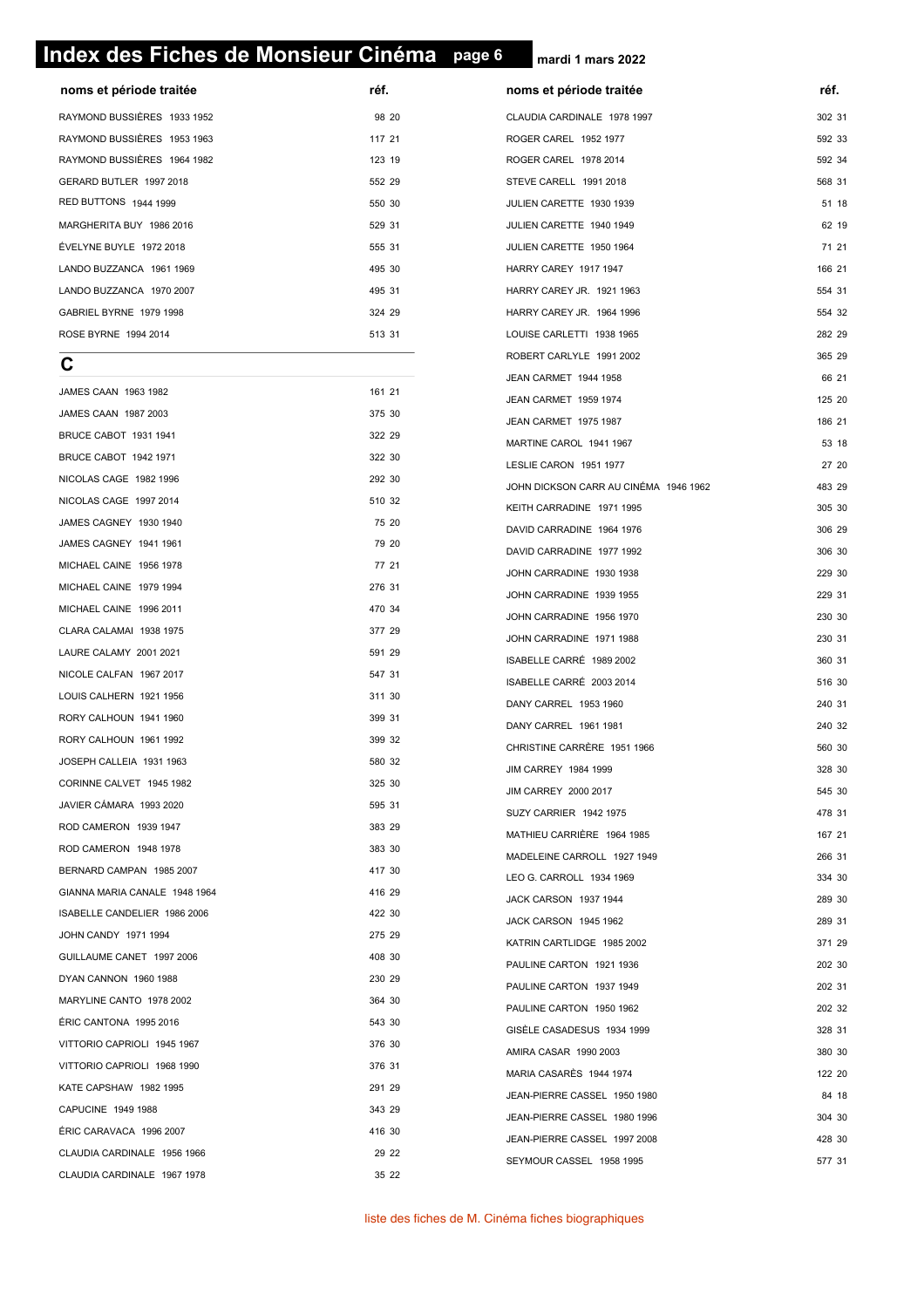# **page 7 Index des Fiches de Monsieur Cinéma page 7**

| noms et période traitée        | réf.   | noms et période traitée        | réf.   |
|--------------------------------|--------|--------------------------------|--------|
| SEYMOUR CASSEL 1996 2015       | 577 32 | CYD CHARISSE 1943 1953         | 101 21 |
| VINCENT CASSEL 1989 2001       | 351 30 | CYD CHARISSE 1954 1978         | 111 21 |
| VINCENT CASSEL 2002 2015       | 524 30 | CHRISTIAN CHARMETANT 1979 2009 | 446 30 |
| JOANNA CASSIDY 1973 1991       | 247 30 | FERNAND CHARPIN 1931 1946      | 274 31 |
| MARC CASSOT 1945 2006          | 536 33 | JACQUES CHARRIER 1958 1977     | 371 30 |
| LAETITIA CASTA 1999 2013       | 492 30 | CHEVY CHASE 1974 1995          | 278 30 |
| JEAN-PIERRE CASTALDI 1968 2014 | 576 32 | JESSICA CHASTAIN 2010 2016     | 528 31 |
| ROBERT CASTEL 1955 2016        | 593 30 | FRANÇOIS CHAUMETTE 1942 1994   | 344 30 |
| SERGIO CASTELLITTO 1981 2009   | 455 29 | MARIE-ANNE CHAZEL 1976 2006    | 413 30 |
| NINO CASTELNUOVO 1959 1996     | 369 29 | DON CHEADLE 1985 2007          | 420 30 |
| JACQUES CASTELOT 1938 1973     | 274 30 | TSILLA CHELTON 1962 2013       | 490 31 |
| BRIGITTE CATILLON 1977 2006    | 411 29 | CHER 1965 1990                 | 228 32 |
| KIM CATTRALL 1975 1998         | 321 29 | PATRICK CHESNAIS 1976 1990     | 222 32 |
| DANIEL CAUCHY 1951 2000        | 583 30 | PATRICK CHESNAIS 1990 2011     | 469 30 |
| ANTOINE DE CAUNES 1989 2008    | 439 30 | MAGGIE CHEUNG 1984 1992        | 456 30 |
| EMMA DE CAUNES 1996 2007       | 426 31 | MAGGIE CHEUNG 1993 2009        | 456 31 |
| JEAN-ROGER CAUSSIMON 1945 1965 | 326 30 | MAURICE CHEVALIER 1908 1935    | 82 21  |
| JEAN-ROGER CAUSSIMON 1966 1984 | 326 31 | MAURICE CHEVALIER 1936 1967    | 88 21  |
| INGRID CAVEN 1965 2016         | 540 30 | JEAN CHEVRIER 1938 1968        | 284 29 |
| DANIEL CECCALDI 1948 1965      | 161 22 | ÉTIENNE CHICOT 1973 2000       | 345 29 |
| DANIEL CECCALDI 1966 1985      | 161 23 | RAE DAWN CHONG 1978 1996       | 296 33 |
| CLÉMENTINE CÉLARIÉ 1983 1997   | 325 31 | JULIE CHRISTIE 1962 1978       | 50 19  |
| ADRIANO CELENTANO 1959 1992    | 357 32 | JULIE CHRISTIE 1981 2006       | 432 30 |
| ADOLFO CELI 1946 1971          | 545 31 | FRANÇOISE CHRISTOPHE 1941 1996 | 305 31 |
| ADOLFO CELI 1972 1985          | 545 32 | FRANCO CITTI 1961 1999         | 383 31 |
| CAROLINE CELLIER 1965 1990     | 226 29 | CHRISTINE CITTI 1983 2010      | 454 31 |
| GINO CERVI 1934 1952           | 291 30 | AIMÉ CLARIOND 1931 1960        | 331 30 |
| GINO CERVI 1952 1972           | 291 31 | JASON CLARKE 1997 2019         | 570 30 |
| ALAIN CHABAT 1989 2000         | 339 31 | PATRICIA CLARKSON 1987 2016    | 527 31 |
| ALAIN CHABAT 2001 2013         | 497 30 | CHRISTIAN CLAVIER 1975 1984    | 162 21 |
| GEORGE CHAKIRIS 1947 1990      | 552 30 | CHRISTIAN CLAVIER 1986 1998    | 315 30 |
| GEORGES CHAMARAT 1929 1954     | 453 32 | CHRISTIAN CLAVIER 1999 2014    | 518 30 |
| GEORGES CHAMARAT 1955 1980     | 453 33 | PHILIPPE CLAY 1952 2004        | 407 32 |
| RICHARD CHAMBERLAIN 1960 1988  | 224 29 | JILL CLAYBURGH 1966 1987       | 210 32 |
| JEAN CHAMPION 1956 1995        | 285 29 | YVONNE CLECH 1951 1989         | 588 30 |
| JEFF CHANDLER 1947 1962        | 210 31 | JOHN CLEESE 1968 1996          | 304 31 |
| LON CHANEY 1913 1918           | 93 24  | AURORE CLÉMENT 1974 1987       | 201 31 |
| LON CHANEY 1919 1925           | 98 21  | ANDRÉE CLÉMENT 1943 1954       | 386 29 |
| LON CHANEY 1926 1930           | 100 21 | AURORE CLÉMENT 1988 2008       | 443 30 |
| LON CHANEY JR. 1932 1938       | 351 31 | SUZANNE CLÉMENT 1995 2019      | 564 29 |
| LON CHANEY JR. 1939 1952       | 351 32 | PIERRE CLÉMENTI 1960 1988      | 211 30 |
| LON CHANEY JR. 1953 1970       | 351 33 | MONTGOMERY CLIFT 1920 1966     | 42 19  |
| STOCKARD CHANNING 1971 1996    | 294 29 | GEORGE CLOONEY 1987 2000       | 341 32 |
| MARCELLE CHANTAL 1920 1950     | 397 30 | GEORGE CLOONEY 2001 2016       | 535 31 |
| CHARLES CHAPLIN 1914 1917      | 7 20   | GLENN CLOSE 1982 1991          | 249 30 |
| CHARLES CHAPLIN 1918 1936      | 10 01  | GLENN CLOSE 1993 2020          | 595 32 |
| CHARLES CHAPLIN 1940 1966      | 15 03  | SUZANNE CLOUTIER 1946 1997     | 463 30 |
| GERALDINE CHAPLIN 1952 1980    | 82 20  | FRANÇOIS CLUZET 1980 1996      | 291 32 |
| ANTOINE CHAPPEY 1989 2001      | 355 30 | FRANÇOIS CLUZET 1996 2011      | 468 30 |
|                                |        |                                |        |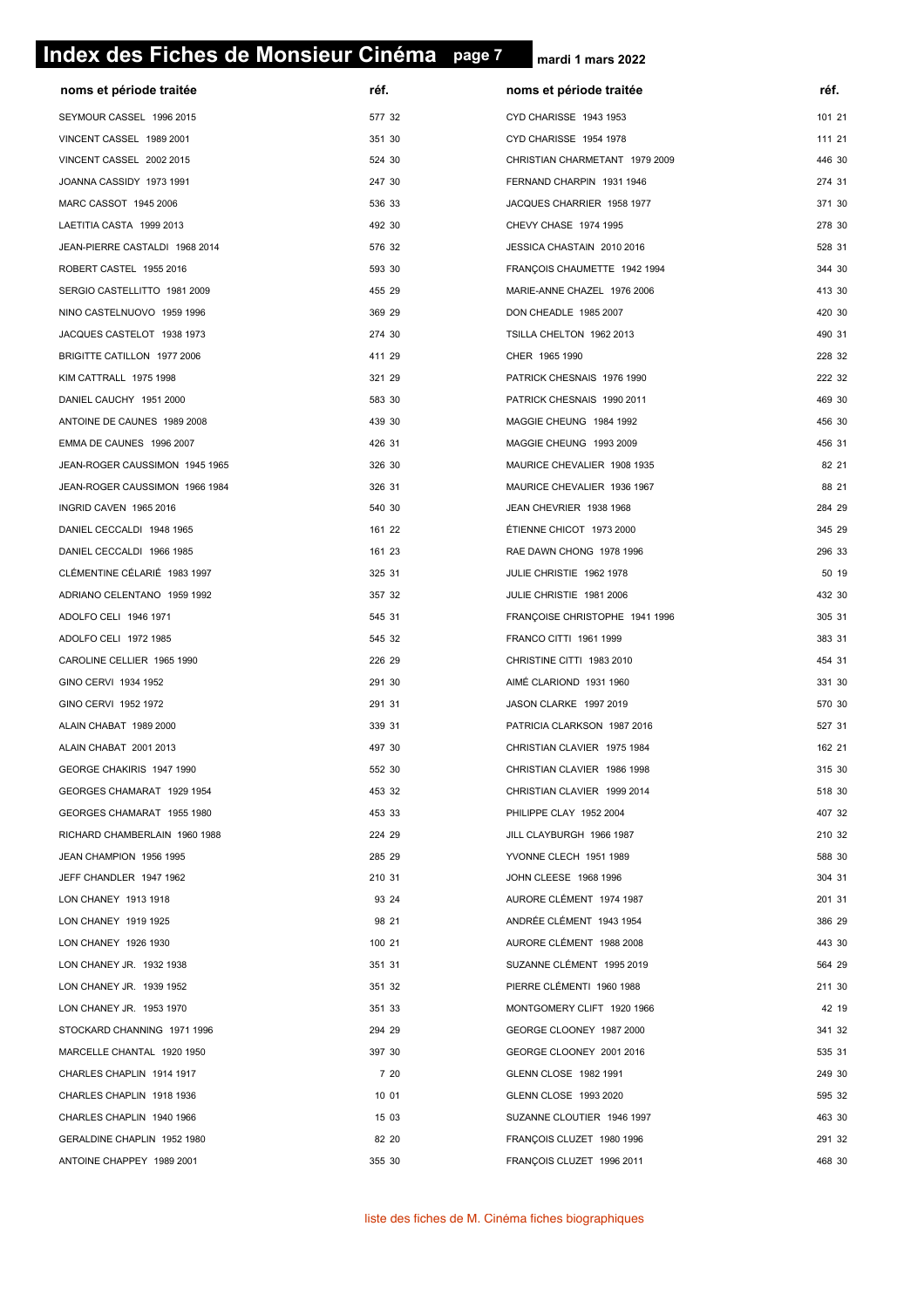# **page 8 Index des Fiches de Monsieur Cinéma page 8**

| noms et période traitée     | réf.   | noms et période traitée         | réf.   |
|-----------------------------|--------|---------------------------------|--------|
| LEE J. COBB 1937 1956       | 246 29 | VALENTINA CORTESE 1941 1955     | 538 30 |
| LEE J. COBB 1957 1976       | 246 30 | VALENTINA CORTESE 1956 1993     | 538 31 |
| JAMES COBURN 1928 1980      | 86 21  | NIKOLAJ COSTER-WALDAU 1991 2020 | 585 29 |
| CHARLES COBURN 1935 1960    | 552 31 | KEVIN COSTNER 1974 1993         | 259 29 |
| JAMES COBURN 1977 2002      | 377 30 | KEVIN COSTNER 1994 2014         | 507 33 |
| STEVE COCHRAN 1945 1967     | 400 31 | LAURENCE CÔTE 1987 2005         | 402 29 |
| LUCIEN COËDEL 1936 1948     | 426 32 | MARION COTILLARD 1994 2005      | 400 32 |
| ROGER COGGIO 1954 1998      | 463 31 | MARION COTILLARD 2006 2019      | 570 31 |
| GILLES COHEN 1985 2013      | 496 31 | JOSEPH COTTEN 1941 1961         | 93 22  |
| CLAUDETTE COLBERT 1927 1936 | 36 20  | JOSEPH COTTEN 1965 1980         | 102 20 |
| CLAUDETTE COLBERT 1937 1961 | 51 19  | FANNY COTTENCON 1977 1987       | 184 24 |
| DABNEY COLEMAN 1965 2016    | 568 32 | CAMILLE COTTIN 2001 2022        | 599 32 |
| GRÉGOIRE COLIN 1990 2004    | 386 30 | CLOTILDE COURAU 1990 2002       | 367 29 |
| TONI COLLETTE 1992 2016     | 534 32 | NICOLE COURCEL 1949 1978        | 148 21 |
| JOAN COLLINS 1951 1970      | 437 31 | TOM COURTENAY 1962 2002         | 374 29 |
| JOAN COLLINS 1971 2004      | 437 32 | DARRY COWL 1955 1963            | 205 29 |
| RONALD COLMAN 1919 1929     | 169 22 | DARRY COWL 1964 1988            | 205 30 |
| RONALD COLMAN 1929 1957     | 169 23 | BRIAN COX 1971 2002             | 517 30 |
| MICHEL COLUCHE 1969 1985    | 159 21 | BRIAN COX 2003 2015             | 517 31 |
| JENNIFER CONNELLY 1984 2005 | 405 31 | RONNY COX 1972 2017             | 560 31 |
| SEAN CONNERY 1956 1979      | 49 20  | PETER COYOTE 1978 1998          | 324 30 |
| SEAN CONNERY 1979 1994      | 275 30 | DANIEL CRAIG 1992 2011          | 477 31 |
| SEAN CONNERY 1994 2012      | 589 30 | JEANNE CRAIN 1943 1972          | 390 31 |
| CHUCK CONNORS 1942 1992     | 531 31 | BRYAN CRANSTON 1987 2016        | 534 33 |
| ROBERT CONRAD 1958 2002     | 594 28 | PAUL CRAUCHET 1951 1995         | 279 30 |
| WILLIAM CONRAD 1945 1991    | 562 30 | BRODERICK CRAWFORD 1937 1951    | 231 30 |
| ANNE CONSIGNY 1981 2010     | 455 30 | BRODERICK CRAWFORD 1952 1982    | 231 31 |
| MICHEL CONSTANTIN 1969 1985 | 173 21 | JOAN CRAWFORD 1925 1936         | 28 20  |
| EDDIE CONSTANTINE 1953 1965 | 150 22 | JOAN CRAWFORD 1939 1970         | 34 22  |
| EDDIE CONSTANTINE 1966 1984 | 154 22 | LAIRD CREGAR 1943 1945          | 260 29 |
| RICHARD CONTE 1939 1958     | 237 31 | BRUNO CREMER 1957 1982          | 124 20 |
| RICHARD CONTE 1959 1976     | 237 32 | BRUNO CREMER 1983 2001          | 352 29 |
| STEVE COOGAN 1989 2019      | 568 33 | HENRI CRÉMIEUX 1931 1979        | 359 29 |
| ELISHA COOK JR. 1933 1952   | 297 30 | RICHARD CRENNA 1952 1989        | 207 29 |
| ELISHA COOK JR. 1953 1982   | 297 31 | ERNO CRISA 1942 1968            | 517 32 |
| GARY COOPER 1925 1935       | 11 23  | DONALD CRISP 1914 1930          | 416 31 |
| GARY COOPER 1936 1952       | 15 13  | DONALD CRISP 1931 1940          | 416 32 |
| GARY COOPER 1953 1961       | 23 20  | DONALD CRISP 1941 1963          | 416 33 |
| BRADLEY COOPER 2001 2017    | 546 31 | JAMES CROMWELL 1976 2000        | 349 29 |
| CHRIS COOPER 1987 2010      | 479 30 | HUME CRONYN 1943 1998           | 426 33 |
| JACKIE COOPER 1929 1987     | 508 30 | BING CROSBY 1930 1943           | 84 19  |
| ANNIE CORDY 1953 1994       | 344 31 | BING CROSBY 1944 1966           | 97 20  |
| RAYMOND CORDY 1930 1937     | 378 29 | RUSSELL CROWE 1990 2004         | 386 31 |
| RAYMOND CORDY 1938 1956     | 378 30 | MARIE-JOSÉE CROZE 1992 2008     | 437 33 |
| WENDELL COREY 1947 1968     | 310 29 | BILLY CRUDUP 1996 2017          | 544 30 |
| LEONCE CORNE 1930 1940      | 255 30 | TOM CRUISE 1981 1993            | 257 31 |
| LÉONCE CORNE 1941 1977      | 255 31 | TOM CRUISE 1994 2014            | 511 30 |
| CLOVIS CORNILLAC 1985 2003  | 379 29 | PENÉLOPE CRUZ 1991 2004         | 385 29 |
| BUD CORT 1967 1995          | 310 30 | BILLY CRYSTAL 1978 1995         | 279 31 |
|                             |        |                                 |        |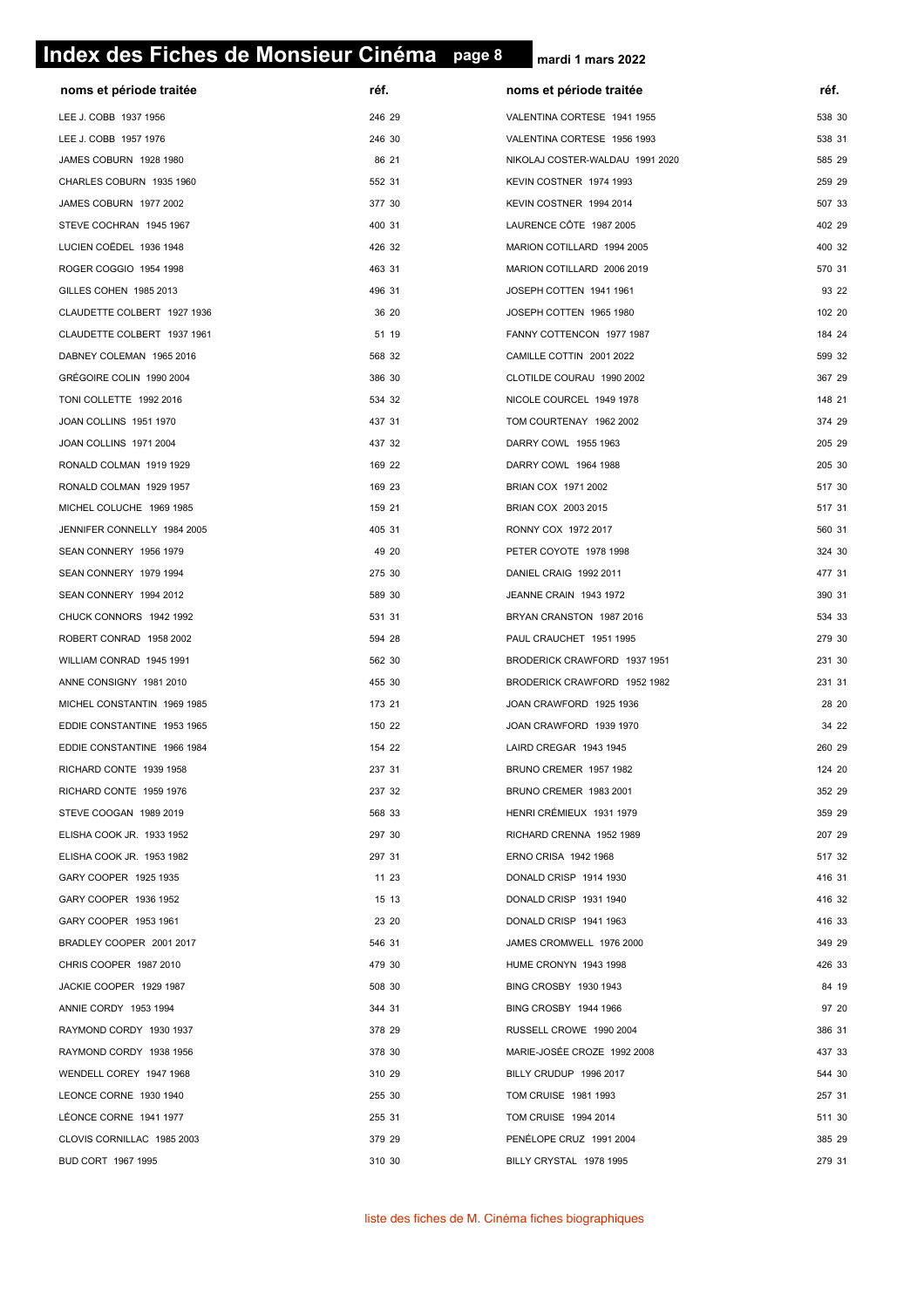# **page 9 Index des Fiches de Monsieur Cinéma page 9**

**mardi 1 mars 2022**

| noms et période traitée        | réf.   |
|--------------------------------|--------|
| RICCARDO CUCCIOLA              | 372 31 |
| ROBERT CULP 1963 2010          | 588 31 |
| BENEDICT CUMBERBATCH 2002 2016 | 536 34 |
| ROBERT CUMMINGS 1933 1967      | 345 30 |
| PEGGY CUMMINS 1940 1962        | 565 30 |
| <b>ALAIN CUNY 1939 1989</b>    | 203 30 |
| TIM CURRY 1975 2014            | 597 32 |
| <b>TONY CURTIS 1948 1954</b>   | 109 21 |
| <b>TONY CURTIS 1955 1962</b>   | 117 22 |
| <b>TONY CURTIS 1963 1981</b>   | 121 20 |
| JAMIE LEE CURTIS 1978 1991     | 241 32 |
| CYRIL CUSACK 1918 1992         | 352 30 |
| JOHN CUSACK 1983 2000          | 347 29 |
| PETER CUSHING 1939 1958        | 370 29 |
| PETER CUSHING 1939 1967        | 168 21 |
| PETER CUSHING 1959 1969        | 370 30 |
| PETER CUSHING 1968 1983        | 168 22 |
| PETER CUSHING 1970 1985        | 370 31 |
| ZBIGNIEW CYBULSKI 1955 1967    | 220 31 |
| n                              |        |

|                             |        | NIGEL DAVENPORT 1958 2000       | 446 31 |
|-----------------------------|--------|---------------------------------|--------|
| VINCENT D'ONOFRIO 1983 2015 | 523 29 | MARIO DAVID 1953 1964           | 260 30 |
| JEAN D'YD 1923 1959         | 464 34 | MARIO DAVID 1965 1992           | 260 31 |
| HOWARD DA SILVA 1936 1984   | 331 31 | MARION DAVIES 1917 1937         | 387 30 |
| JACQUES DACQMINE 1941 2004  | 431 33 | BETTE DAVIS 1931 1938           | 33 21  |
| WILLEM DAFOE 1981 1992      | 244 30 | BETTE DAVIS 1939 1951           | 43 20  |
| WILLEM DAFOE 1992 2009      | 452 31 | BETTE DAVIS 1952 1980           | 49 21  |
| ARLENE DAHL 1947 1991       | 428 31 | BRAD DAVIS 1976 1992            | 267 30 |
| DAN DAILEY 1940 1978        | 343 30 | GEENA DAVIS 1982 1994           | 273 32 |
| ROBERT DALBAN 1937 1955     | 244 31 | SAMMY DAVIS JR. 1929 1983       | 153 21 |
| ROBERT DALBAN 1956 1966     | 244 32 | <b>JUDY DAVIS 1977 1994</b>     | 295 30 |
| ROBERT DALBAN 1967 1984     | 244 33 | DOMINIQUE DAVRAY 1942 1982      | 495 32 |
| MARCEL DALIO 1931 1944      | 57 19  | ROSARIO DAWSON 1995 2015        | 519 30 |
| MARCEL DALIO 1945 1960      | 62 20  | MICHELINE DAX 1949 1993         | 297 32 |
| MARCEL DALIO 1961 1978      | 69 20  | JOSETTE DAY 1919 1949           | 189 21 |
| BÉATRICE DALLE 1986 1992    | 245 29 | DORIS DAY 1948 1968             | 84 20  |
| BÉATRICE DALLE 1994 2012    | 485 29 | LARAINE DAY 1937 1960           | 449 32 |
| JOE DALLESANDRO 1966 1995   | 321 30 | DANIEL DAY-LEWIS 1971 1993      | 279 32 |
| TIMOTHY DALTON 1968 2012    | 535 32 | DANIEL DAY-LEWIS 1996 2017      | 556 31 |
| FRANÇOIS DAMIENS 2006 2017  | 550 31 | YVONNE DE CARLO 1942 1952       | 143 20 |
| MATT DAMON 1988 2005        | 407 33 | YVONNE DE CARLO 1953 1982       | 143 21 |
| CHARLES DANCE 1981 2003     | 377 31 | TED DE CORSIA 1947 1972         | 542 30 |
| DOROTHY DANDRIDGE 1935 1961 | 355 31 | EDUARDO DE FILIPPO 1932 1984    | 429 33 |
| JEFF DANIELS 1981 2007      | 425 32 | HÉLÈNE DE FOUGEROLLES 1993 2005 | 398 32 |
| BEBE DANIELS 1910 1925      | 451 30 | OLIVIA DE HAVILLAND 1935 1942   | 153 22 |
| BEBE DANIELS 1926 1971      | 451 31 | OLIVIA DE HAVILLAND 1935 1978   | 47 22  |
| TED DANSON 1979 1996        | 316 29 | OLIVIA DE HAVILLAND 1943 1979   | 153 23 |
| RAY DANTON 1955 1975        | 415 30 | SIMON DE LA BROSSE 1983 1993    | 344 32 |
| MIREILLE DARC 1960 1978     | 42 20  | ANTONIO DE LA TORRE 1994 2008   | 570 34 |
| DENISE DARCEL 1948 1961     | 591 30 |                                 |        |
|                             |        |                                 |        |

| noms et période traitée          | réf.   |       |
|----------------------------------|--------|-------|
| JANINE DARCEY 1936 1994          | 429 32 |       |
| COLETTE DARFEUIL 1923 1935       | 270 31 |       |
| COLETTE DARFEUIL 1936 1952       | 270 32 |       |
| RICARDO DARÍN 1969 2014          | 508 31 |       |
| EVA DARLAN 1976 2008             | 434 30 |       |
| GÉRARD DARMON 1973 1997          | 312 29 |       |
| LINDA DARNELL 1939 1965          |        | 93 23 |
| JEAN-PIERRE DARRAS 1959 1989     | 213 31 |       |
| DANIELLE DARRIEUX 1931 1949      |        | 19 24 |
| DANIELLE DARRIEUX 1950 1976      |        | 25 20 |
| DANIELLE DARRIEUX 1979 2002      | 366 29 |       |
| JEAN-PIERRE DARROUSSIN 1981 1998 | 320 30 |       |
| JEAN-PIERRE DARROUSSIN 1999 2006 | 503 31 |       |
| JEAN-PIERRE DARROUSSIN 2007 2014 | 503 32 |       |
| BELLA DARVI 1954 1971            | 494 29 |       |
| <b>RENÉ DARY 1908 1969</b>       | 276 32 |       |
| JEAN DASTÉ 1932 1991             | 238 31 |       |
| CLAUDE DAUPHIN 1931 1940         |        | 73 20 |
| CLAUDE DAUPHIN 1941 1952         |        | 77 22 |
| CLAUDE DAUPHIN 1953 1978         |        | 87 22 |
| NIGEL DAVENPORT 1958 2000        | 446 31 |       |
| MARIO DAVID 1953 1964            | 260 30 |       |
| MARIO DAVID 1965 1992            | 260 31 |       |
| MARION DAVIES 1917 1937          | 387 30 |       |
| BETTE DAVIS 1931 1938            |        | 33 21 |
| <b>BETTE DAVIS 1939 1951</b>     |        | 43 20 |
| <b>BETTE DAVIS 1952 1980</b>     |        | 49 21 |
| BRAD DAVIS 1976 1992             | 267 30 |       |
| GEENA DAVIS 1982 1994            | 273 32 |       |
| SAMMY DAVIS JR. 1929 1983        | 153 21 |       |
| JUDY DAVIS 1977 1994             | 295 30 |       |
| DOMINIQUE DAVRAY 1942 1982       | 495 32 |       |
| ROSARIO DAWSON 1995 2015         | 519 30 |       |
| MICHELINE DAX 1949 1993          | 297 32 |       |
| JOSETTE DAY 1919 1949            | 189 21 |       |
| DORIS DAY 1948 1968              |        | 84 20 |
| LARAINE DAY 1937 1960            | 449 32 |       |
| DANIEL DAY-LEWIS 1971 1993       | 279 32 |       |
| DANIEL DAY-LEWIS 1996 2017       | 556 31 |       |
| YVONNE DE CARLO 1942 1952        | 143 20 |       |
| YVONNE DE CARLO 1953 1982        | 143 21 |       |
| TED DE CORSIA 1947 1972          | 542 30 |       |
| EDUARDO DE FILIPPO 1932 1984     | 429 33 |       |
| HÉLÈNE DE FOUGEROLLES 1993 2005  | 398 32 |       |
| OLIVIA DE HAVILLAND 1935 1942    | 153 22 |       |
| OLIVIA DE HAVILLAND 1935 1978    |        | 47 22 |
| OLIVIA DE HAVILLAND 1943 1979    | 153 23 |       |
| SIMON DE LA BROSSE 1983 1993     | 344 32 |       |

liste des fiches de M. Cinéma fiches biographiques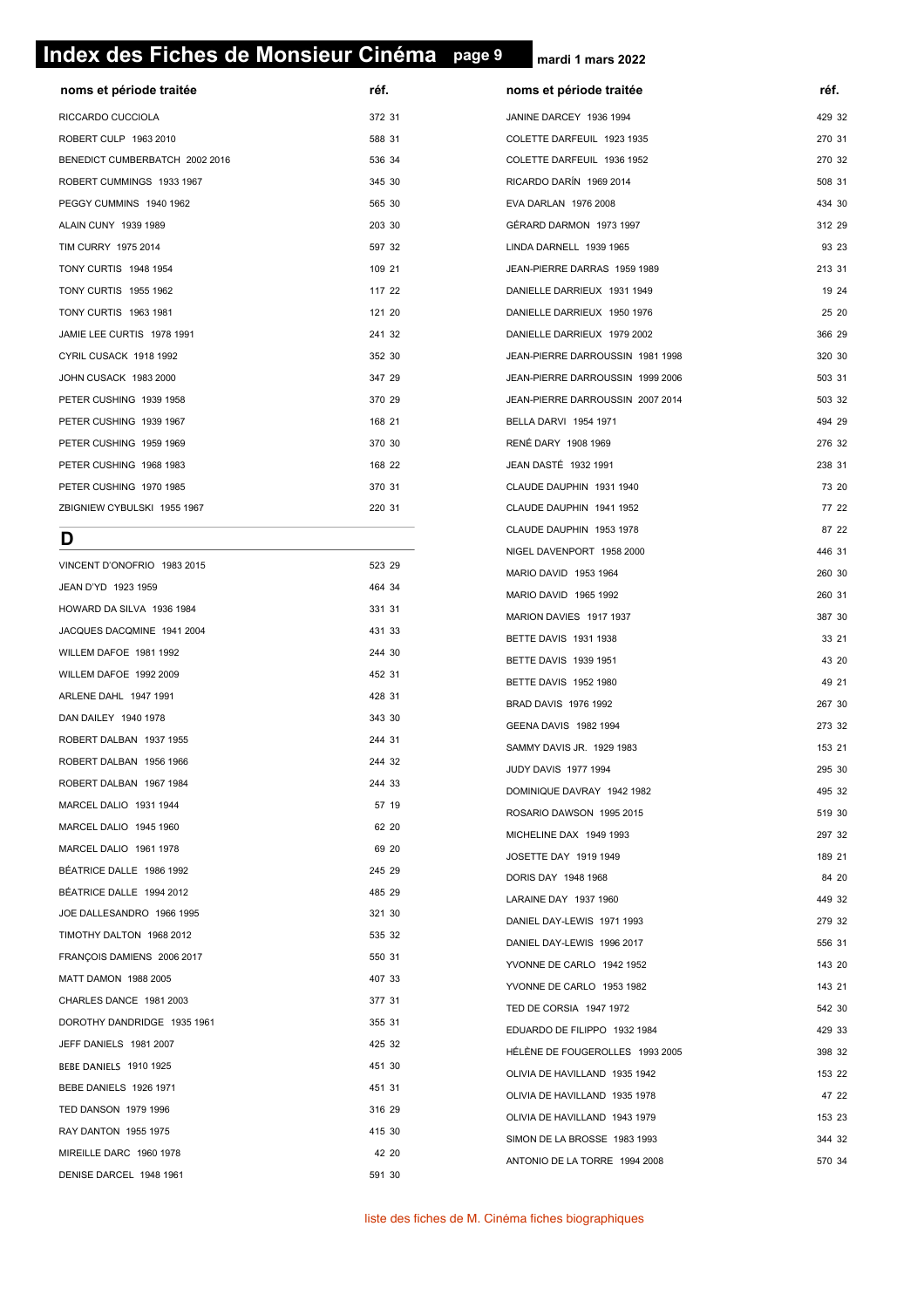# **page 10 Index des Fiches de Monsieur Cinéma page 10**

| noms et période traitée            | réf.   | noms et période traitée       | réf.   |
|------------------------------------|--------|-------------------------------|--------|
| ANTONIO DE LA TORRE 2009 2018      | 570 35 | MATHIEU DEMY 1977 2003        | 378 31 |
| MARIA DE MEIDEROS 1982 2005        | 404 30 | JUDI DENCH 1964 2004          | 383 32 |
| ROBERT DE NIRO 1964 1978           | 61 23  | CATHERINE DENEUVE 1957 1976   | 8 19   |
| ROBERT DE NIRO 1981 1993           | 271 29 | CATHERINE DENEUVE 1977 1987   | 188 21 |
| ROBERT DE NIRO 1994 2007           | 428 32 | CATHERINE DENEUVE 2000 2014   | 512 30 |
| ROSSY DE PALMA 1988 2006           | 414 29 | CATHERINE DENEUVE 1988 1999   | 334 31 |
| VITTORIO DE SICA 1918 1942         | 123 24 | YVES DENIAUD 1936 1958        | 333 31 |
| VITTORIO DE SICA 1943 1955         | 125 23 | MARIANNE DENICOURT 1987 2002  | 366 30 |
| VITTORIO DE SICA 1956 1960         | 125 24 | JACQUES DENIS 1970 2003       | 535 33 |
| VITTORIO DE SICA 1961 1974         | 138 24 | BRIAN DENNEHY 1977 1991       | 232 32 |
| GUILLAUME DE TONQUÉDEC 1986 2019   | 571 35 | CHARLES DENNER 1955 1981      | 120 19 |
| CHARLOTTE DE TURCKHEIM             | 417 35 | GÉRARD DEPARDIEU 1965 1978    | 35 23  |
| DANNY DE VITO 1970 1992            | 253 29 | GÉRARD DEPARDIEU 1978 1987    | 185 23 |
| DANNY DE VITO 1993 2020            | 589 31 | GÉRARD DEPARDIEU 1988 1996    | 301 30 |
| MARIA DÉA 1938 1978                | 299 31 | GÉRARD DEPARDIEU 1997 2006    | 410 31 |
| JAMES DEAN 1951 1956               | 048    | GUILLAUME DEPARDIEU 1974 2003 | 376 32 |
| MAX DEARLY 1908 1941               | 420 31 | GUILLAUME DEPARDIEU 2004 2010 | 458 29 |
| JAMEL DEBBOUZE 1996 2015           | 521 29 | JULIE DEPARDIEU 1994 2004     | 388 29 |
| JEAN DEBUCOURT 1920 1947           | 180 23 | JOHNNY DEPP 1984 1999         | 330 29 |
| JEAN DEBUCOURT 1948 1958           | 180 24 | JOHNNY DEPP 2000 2015         | 519 31 |
| GUY DECOMBLE 1932 1963             | 361 32 | ÉMILIE DEQUENNE 1999 2010     | 461 30 |
| ALBERT DEKKER 1937 1945            | 432 31 | JOHN DEREK                    | 372 32 |
| ALBERT DEKKER 1946 1969            | 432 32 | BO DEREK 1976 1995            | 295 31 |
| CARLA DEL POGGIO 1940 1956         | 563 30 | BRUCE DERN 1960 1992          | 256 30 |
| DOLORES DEL RIO 1925 1942          | 212 29 | LAURA DERN 1973 2008          | 436 33 |
| DOLORES DEL RIO 1943 1978          | 212 30 | BRUCE DERN 1995 2014          | 509 31 |
| SUZY DELAIR 1941 1975              | 114 21 | JEAN DESAILLY 1943 1990       | 232 33 |
| LISE DELAMARE 1934 1989            | 518 31 | ALEX DESCAS 1984 2004         | 385 30 |
| GERMAINE DELBAT 1949 1987          | 520 31 | HUBERT DESCHAMPS 1950 1965    | 343 31 |
| JEAN-JACQUES DELBO 1936 1989       | 359 30 | HUBERT DESCHAMPS 1967 1999    | 343 32 |
| ÉDOUARD DELMONT 1931 1953          | 321 31 | GEORGES DESCRIÈRES 1954 1987  | 566 31 |
| ALAIN DELON 1957 1965              | 1 19   | SOPHIE DESMARETS 1941 1950    | 176 21 |
| ALAIN DELON 1966 1977              | 8 18   | SOPHIE DESMARETS 1951 1977    | 176 22 |
| ALAIN DELON 1977 1986              | 189 22 | IVAN DESNY 1947 1964          | 295 32 |
| NATHALIE DELON 1967 1981           | 157 23 | IVAN DESNY 1965 1994          | 295 33 |
| DANIELE DELORME 1942 1977          | 73 21  | MARUSCHKA DETMERS 1983 1990   | 220 32 |
| JULIE DELPY 1978 1997              | 306 31 | LORÀNT DEUTSCH 1994 2004      | 387 31 |
| JULIE DELPY 1998 2016              | 539 31 | RENÉE DEVILLERS 1921 1962     | 517 33 |
| BENICIO DEL TORO 1988 2009         | 447 31 | EMMANUELLE DEVOS 1986 2002    | 370 32 |
| JACQUELINE DELUBAC 1930 1951       | 192 21 | EMMANUELLE DEVOS 2003 2018    | 563 31 |
| XAVIER DELUC 1981 1994             | 347 30 | PATRICK DEWAERE 1971 1980     | 71 22  |
| DOM DELUISE 1964 2004              | 542 31 | BRAD DEXTER 1940 1988         | 584 30 |
| FRANÇOIS-XAVIER DEMAISON 2005 2017 | 547 32 | CAMERON DIAZ 1994 1999        | 335 32 |
| PAUL DEMANGE 1932 1945             | 269 30 | LEONARDO DICAPRIO 1991 1998   | 320 31 |
| PAUL DEMANGE 1946 1954             | 269 31 | LEONARDO DICAPRIO 2000 2016   | 532 31 |
| PAUL DEMANGE 1955 1977             | 270 33 | ANGIE DICKINSON 1954 1981     | 196 21 |
| ORANE DEMAZIS 1931 1975            | 141 20 | FRÉDÉRIC DIEFENTHAL 1991 2005 | 392 29 |
| MYLÈNE DEMONGEOT 1953 1983         | 155 21 | AUGUST DIEHL 1999 2022        | 600 30 |
| ANAÏS DEMOUSTIER 2000 2020         | 575 29 | MARLENE DIETRICH 1923 1940    | 10 12  |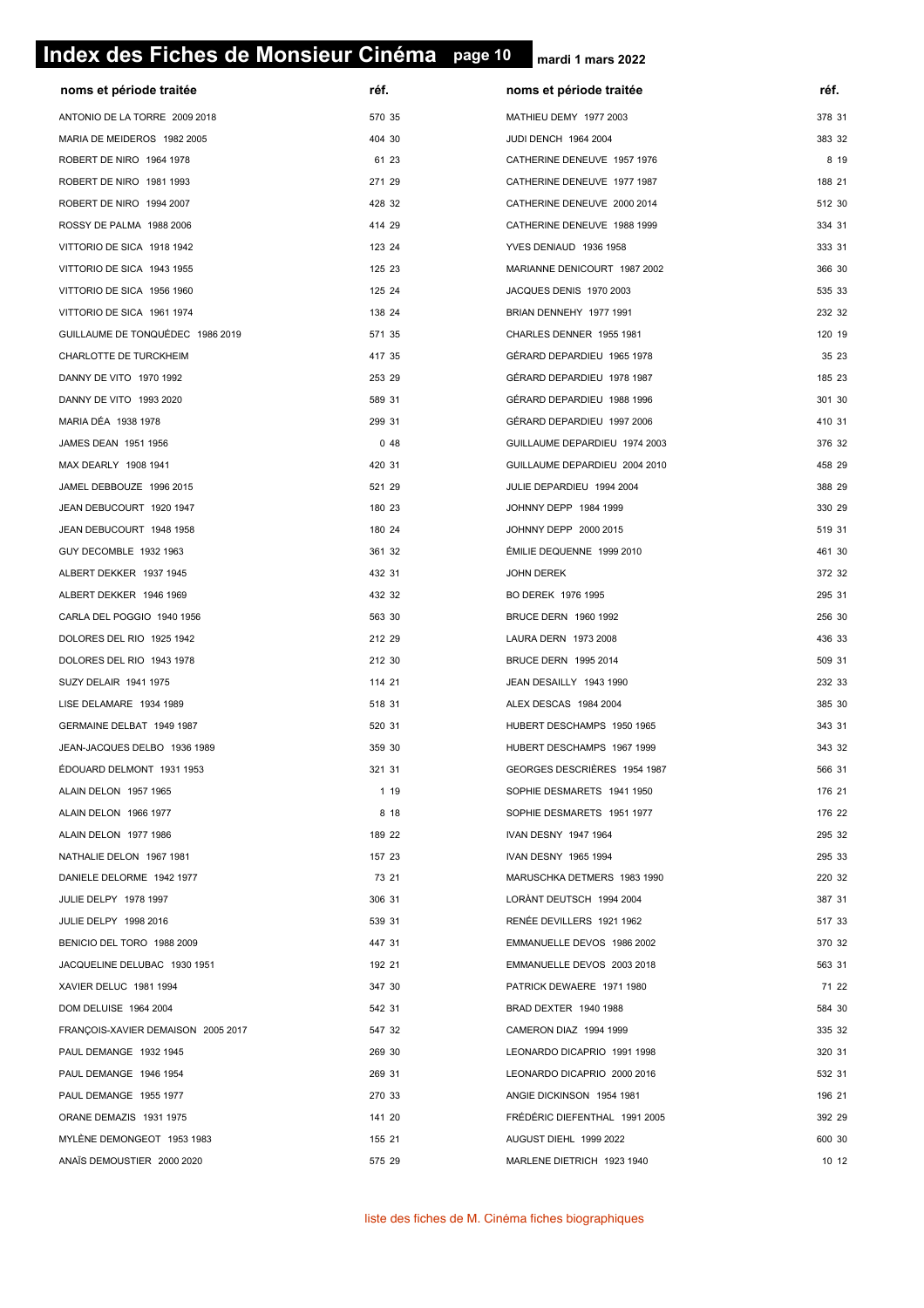# **page 11 Index des Fiches de Monsieur Cinéma page 11**

| noms et période traitée            | réf.   | noms et période traitée         | réf.   |
|------------------------------------|--------|---------------------------------|--------|
| MARLENE DIETRICH 1941 1964         | 15 08  | ROGER DUCHESNE 1934 1957        | 298 30 |
| ALBERT DIEUDONNÉ 1909 1942         | 491 31 | JACQUES DUFILHO 1942 1959       | 123 20 |
| ANTON DIFFRING 1949 1969           | 286 31 | JACQUES DUFILHO 1960 1971       | 125 21 |
| ANTON DIFFRING 1970 1989           | 286 32 | JACQUES DUFILHO 1972 1982       | 127 20 |
| BRADFORD DILLMAN 1958 1989         | 526 30 | HUGUETTE DUFLOS 1914 1961       | 312 30 |
| MATT DILLON 1979 1995              | 285 30 | JEAN DUJARDIN 2002 2010         | 451 32 |
| DIVINE 1966 1988                   | 514 31 | OLYMPIA DUKAKIS 1964 1995       | 293 32 |
| LOU DOILLON 1988 2012              | 494 30 | ANTOINE DULÉRY 1981 2006        | 413 31 |
| DORA DOLL 1938 1958                | 224 30 | CHARLES DULLIN 1920 1947        | 106 21 |
| DORA DOLL 1959 1988                | 224 31 | ROGER DUMAS 1953 2008           | 438 30 |
| ARIELLE DOMBASLE 1973 1989         | 216 32 | SANDRINE DUMAS 1983 2018        | 568 34 |
| ARIELLE DOMBASLE 1990 2007         | 425 33 | JACQUES DUMESNIL 1932 1964      | 353 31 |
| FAITH DOMERGUE 1941 1974           | 455 31 | FAYE DUNAWAY 1966 1978          | 52 19  |
| JOE DON BAKER 1967 2013            | 592 31 | MICHAEL CLARKE DUNCAN 1995 2013 | 514 32 |
| ROBERT DONAT 1932 1958             | 85 19  | MICHAEL DUNN 1961 1974          | 241 33 |
| BRIAN DONLEVY 1924 1942            | 236 30 | IRENE DUNNE 1930 1952           | 158 20 |
| BRIAN DONLEVY 1943 1969            | 236 31 | KIRSTEN DUNST 1989 2012         | 477 32 |
| BERNARD-PIERRE DONNADIEU 1976 1995 | 313 30 | ANNY DUPEREY 1966 1982          | 122 21 |
| VALÉRIE DONZELLI 2001 2014         | 507 34 | ALBERT DUPONTEL 1988 2006       | 411 30 |
| FRANÇOISE DORLÉAC 1957 1967        | 120 20 | DEANNA DURBIN 1936 1949         | 111 22 |
| DIANA DORS 1947 1985               | 509 32 | ROMAIN DURIS 1995 2005          | 395 33 |
| GABRIELLE DORZIAT 1922 1944        | 132 23 | CHARLES DURNING 1965 1989       | 205 31 |
| GABRIELLE DORZIAT 1945 1964        | 132 24 | DAN DURYEA 1941 1968            | 309 30 |
| MELVYN DOUGLAS 1931 1939           | 191 23 | ANDRÉ DUSSOLLIER 1972 1985      | 165 20 |
| MICHAEL DOUGLAS 1987 2000          | 350 30 | ANDRÉ DUSSOLLIER 1998 2010      | 456 32 |
| KIRK DOUGLAS 1946 1958             | 15 22  | ANDRÉ DUSSOLLIER 1985 1997      | 310 31 |
| KIRK DOUGLAS 1959 1976             | 21 20  | LAURE DUTHILLEUL 1980 2006      | 406 30 |
| KIRK DOUGLAS 19792008              | 581 32 | JACQUES DUTRONC 1974 1982       | 112 21 |
| PAUL DOUGLAS 1939 1959             | 392 30 | JACQUES DUTRONC 1982 1998       | 318 30 |
| MELVYN DOUGLAS 1940 1981           | 191 24 | DANIEL DUVAL 1970 1984          | 338 30 |
| MICHAEL DOUGLAS 1969 1987          | 203 31 | SHELLEY DUVALL 1962 1983        | 170 21 |
| MÉLANIE DOUTEY 2000 2015           | 522 32 | CHRISTIAN DUVALEIX 1941 1979    | 546 32 |
| LESLEY-ANNE DOWN 1969 1988         | 259 30 | ROBERT DUVALL 1970 1981         | 159 22 |
| ROBERT DOWNEY JR. 1970 2005        | 404 31 | ROBERT DUVALL 1985 2014         | 515 31 |
| JACQUELINE DOYEN 1956 1992         | 589 32 | NICOLAS DUVAUCHELLE             | 472 31 |
| RICHARD DREYFUSS 1967 1981         | 160 22 | PIERRE DUX 1932 1988            | 208 29 |
| RICHARD DREYFUSS 1984 1997         | 311 31 | JACQUES DYNAM 1942 1957         | 529 32 |
| JOANNE DRU 1946 1980               | 374 30 | JACQUES DYNAM 1958 2005         | 529 33 |
| LÉA DRUCKER 1991 2007              | 420 32 | Е                               |        |
| MARIE DUBOIS 1960 1977             | 21 22  | CLINT EASTWOOD 1955 1977        | 43 21  |
| FRANCK DUBOSC 1985 2012            | 485 30 | AARON ECKHART 1993 2011         | 473 31 |
| PAULETTE DUBOST 1931 1935          | 171 22 | JEAN-PHILIPPE ÉCOFFEY 1985 1997 | 308 29 |
| PAULETTE DUBOST 1936 1959          | 171 23 | VIRGINIE EFIRA 2008 2020        | 571 31 |
| PAULETTE DUBOST 1960 1986          | 175 20 | RICHARD EGAN 1949 1979          | 438 31 |
| JACQUES DUBY 1950 2003             | 580 33 | SAMANTHA EGGAR 1962 1999        | 540 31 |
| <b>HÉLÈNE DUC 1945 2001</b>        | 364 31 | ANITA EKBERG 1953 1979          | 131 22 |
| ANNIE DUCAUX 1932 1964             | 399 33 | BRITT EKLAND 1960 1990          | 541 30 |
| MICHEL DUCHAUSSOY 1967 1988        | 199 21 | JACK ELAM 1949 1956             | 282 30 |
| MICHEL DUCHAUSSOY 1989 2012        | 488 32 | <b>JACK ELAM 1957 1991</b>      | 282 31 |
|                                    |        |                                 |        |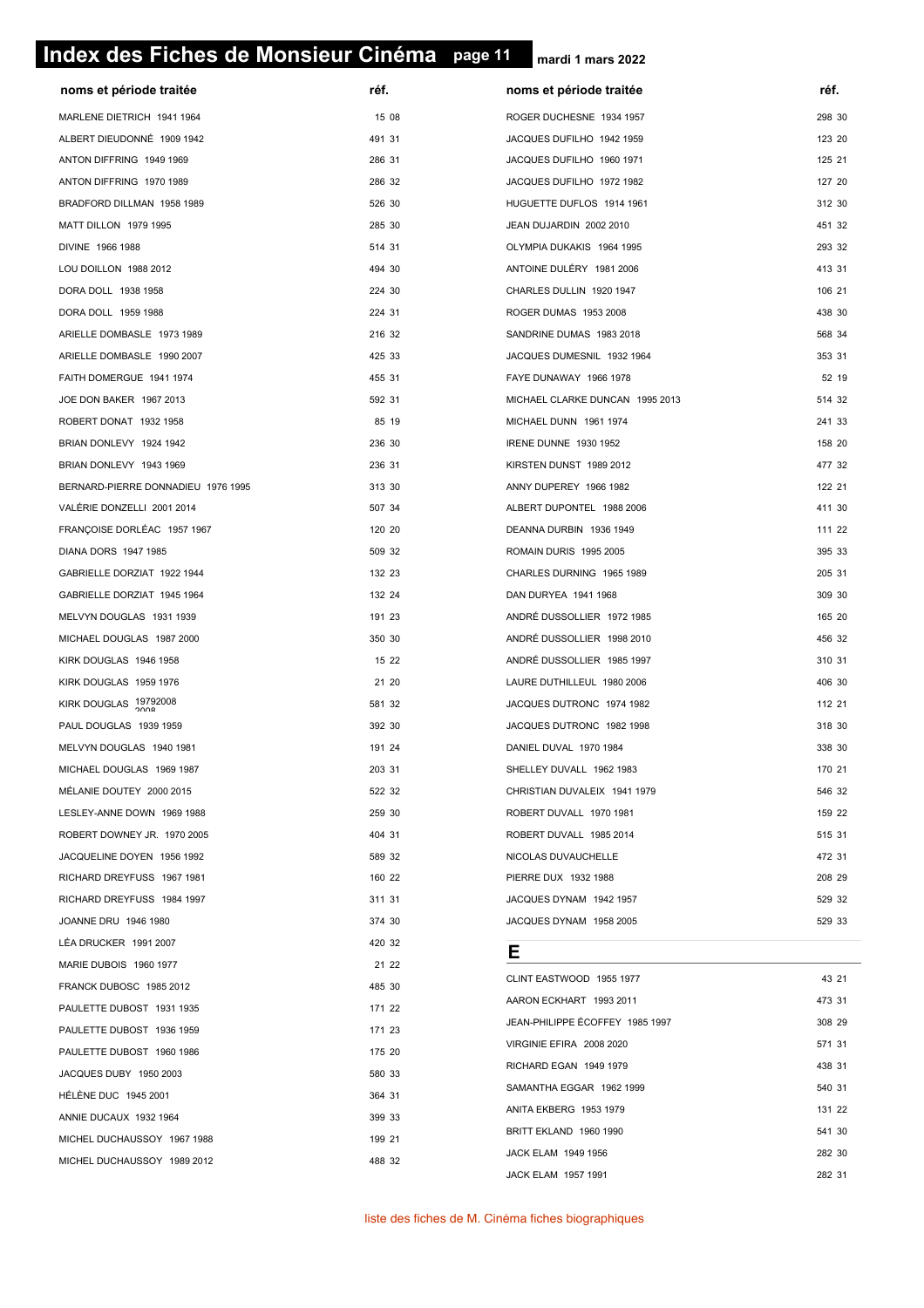# **page 12 Index des Fiches de Monsieur Cinéma page 12**

**mardi 1 mars 2022**

| noms et période traitée     | réf.   |  |
|-----------------------------|--------|--|
| VINCENT ELBAZ 1995 2003     | 374 31 |  |
| PASCAL ELBÉ 1996 2009       | 445 30 |  |
| DANA ELCAR 1964 1986        | 581 33 |  |
| HECTOR ELIZONDO 1963 2017   | 579 31 |  |
| RONIT ELKABETZ 1990 2014    | 512 31 |  |
| JÉRÉMIE ELKAÏM 1999 2017    | 543 31 |  |
| GAD ELMALEH 1996 2006       | 421 30 |  |
| ÉRIC ELMOSNINO 1985 2015    | 519 32 |  |
| CARY ELWES 1979 2001        | 558 30 |  |
| CARY ELWES 2002 2017        | 558 31 |  |
| DANIEL EMILFORK 1955 1965   | 250 31 |  |
| DANIEL EMILFORK 1966 1987   | 250 32 |  |
| GIANI ESPOSITO 1951 1970    | 408 31 |  |
| EMILIO ESTEVEZ 1982 2006    | 423 32 |  |
| MICHEL ETCHEVERRY 1951 1995 | 454 32 |  |
| CHRIS EVANS 2000 2019       | 577 33 |  |
| <b>GENE EVANS 1947 1957</b> | 471 30 |  |
| GENE EVANS 1958 1989        | 471 31 |  |
| RUPERT EVERETT 1982 2003    | 377 32 |  |
| TOM EWELL 1940 1983         | 588 32 |  |
|                             |        |  |

#### **F**

| JACQUES FABBRI 1949 1990        | 349 30 |
|---------------------------------|--------|
| FRANÇOISE FABIAN 1955 1977      | 90 21  |
| SATURNIN FABRE 1910 1938        | 50 20  |
| SATURNIN FABRE 1939 1954        | 55 19  |
| FRANCO FABRIZI 1950 1961        | 478 32 |
| FRANCO FABRIZI 1962 1992        | 478 33 |
| ALDO FABRIZI 1942 1951          | 373 29 |
| ALDO FABRIZI 1952 1985          | 373 30 |
| DOUGLAS FAIRBANKS 1915 1934     | 41 22  |
| DOUGLAS FAIRBANKS JR. 1916 1939 | 502 33 |
| DOUGLAS FAIRBANKS JR. 1940 1981 | 502 34 |
| ANDRÉ FALCON 1954 2005          | 506 30 |
| PETER FALK 1958 1989            | 222 33 |
| GOLSHIFTEH FARAHANI 1998 2019   | 565 31 |
| <b>NADIA FARÈS 1992 2005</b>    | 397 31 |
| MIMSY FARMER 1960 1977          | 44 20  |
| FRANCES FARMER 1936 1958        | 442 30 |
| VERA FARMIGA 1998 2019          | 569 31 |
| DAVID FARRAR 1937 1962          | 307 29 |
| COLIN FARRELL 1996 2010         | 456 33 |
| MIA FARROW 1964 1978            | 38 20  |
| MIA FARROW 1979 1989            | 220 33 |
| MICHAEL FASSBENDER 2007 2017    | 546 33 |
| RENÉE FAURE 1941 1997           | 316 30 |
| PIERFRANCESCO FAVINO 1995 2015  | 524 31 |
| FARRAH FAWCETT 1969 1986        | 174 21 |
| ALICE FAYE 1934 1978            | 333 32 |
| MARTY FELDMAN 1969 1982         | 171 24 |

| noms et période traitée       | réf.   |
|-------------------------------|--------|
| <b>MARÍA FÉLIX 1942 1977</b>  | 367 30 |
| FERNANDEL 1930 1934           | 11 22  |
| FERNANDEL 1935 1945           | 16 20  |
| <b>FERNANDEL 1946 1956</b>    | 46 20  |
| FERNANDEL 1957 1970           | 56 20  |
| ANDRÉA FERRÉOL 1972 1979      | 47 21  |
| <b>JOSÉ FERRER 1948 1978</b>  | 81 20  |
| MEL FERRER 1949 1983          | 151 20 |
| ANNA MARIA FERRERO 1950 1964  | 469 31 |
| JULIE FERRIER 2006 2015       | 515 32 |
| GABRIELE FERZETTI 1942 1966   | 489 29 |
| GABRIELE FERZETTI 1967 2010   | 489 30 |
| EDWIGE FEUILLÈRE 1931 1939    | 53 19  |
| EDWIGE FEUILLÈRE 1941 1974    | 61 20  |
| SALLY FIELD 1967 1984         | 167 22 |
| SALLY FIELD 1986 2014         | 510 33 |
| W.C. FIELDS 1924 1933         | 16 21  |
| W.C. FIELDS 1931 1944         | 24 19  |
| RALPH FIENNES 1992 2003       | 376 33 |
| HÉLÈNE FILLIÈRES 1992 2003    | 383 33 |
| PETER FINCH 1935 1955         | 138 21 |
| PETER FINCH 1956 1976         | 138 22 |
| ALBERT FINNEY 1960 1982       | 126 20 |
| ALBERT FINNEY 1983 2007       | 438 32 |
| <b>COLIN FIRTH</b>            | 460 32 |
| LAURENCE FISHBURNE 1975 1999  | 338 31 |
| CARRIE FISHER 1975 1991       | 252 29 |
| BARRY FITZGERALD 1929 1959    | 316 31 |
| DIDIER FLAMAND 1973 2006      | 414 30 |
| GEORGES FLAMANT 1931 1959     | 375 31 |
| RHONDA FLEMING 1943 1980      | 315 31 |
| LOUISE FLETCHER 1974 1996     | 307 30 |
| JAY C. FLIPPEN 1928 1954      | 569 32 |
| JAY C. FLIPPEN 1955 1971      | 569 33 |
| SUZANNE FLON 1947 1989        | 206 29 |
| <b>SUZANNE FLON 1990 2005</b> | 513 32 |
| FLORELLE 1923 1956            | 230 32 |
| ERROL FLYNN 1933 1942         | 28 21  |
| ERROL FLYNN 1943 1959         | 36 21  |
| SEAN FLYNN 1960 1967          | 559 32 |
| NINA FOCH 1943 2003           | 406 31 |
| MARINA FOÏS 1994 2009         | 439 31 |
| BRIDGET FONDA 1987 1995       | 294 30 |
| HENRY FONDA 1935 1940         | 27 21  |
| HENRY FONDA 1941 1962         | 51 20  |
| HENRY FONDA 1963 1978         | 59 20  |
| JANE FONDA 1960 1978          | 41 23  |
| JANE FONDA 1979 2018          | 560 32 |
| PETER FONDA 1963 1973         | 233 29 |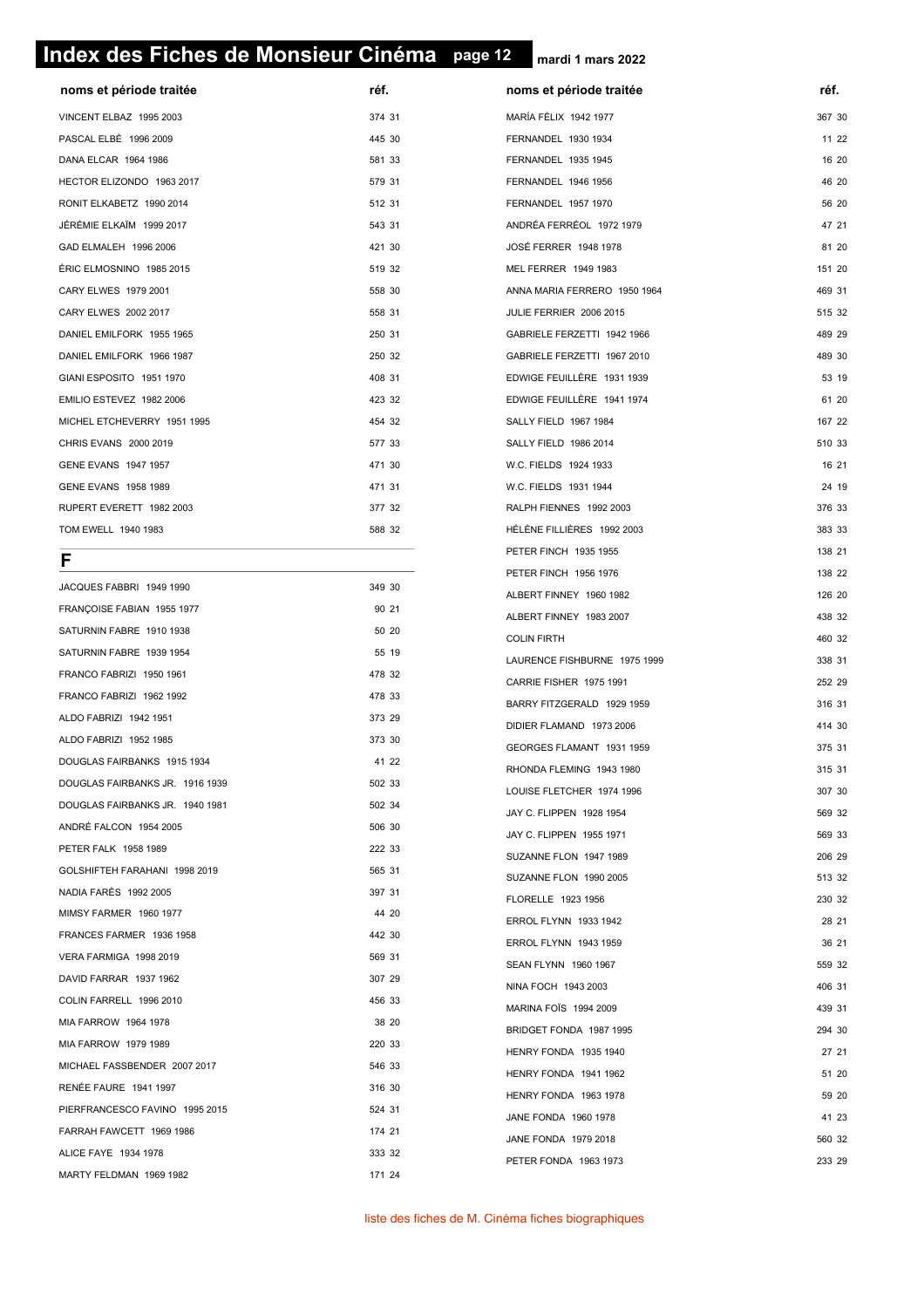# **page 13 Index des Fiches de Monsieur Cinéma page 13**

**mardi 1 mars 2022**

| noms et période traitée                              |           | réf.   | noms et période traitée        | réf.            |
|------------------------------------------------------|-----------|--------|--------------------------------|-----------------|
| PETER FONDA 1990 2019                                |           | 582 30 | GERT FROEBE 1945 1960          | 165             |
| JOAN FONTAINE 1935 1947                              |           | 159 23 | GERT FROEBE 1961 1981          | 165             |
| JOAN FONTAINE 1948 1981                              |           | 159 24 | CATHERINE FROT 2000 2011       | 474             |
| GABRIELLE FONTAN 1927 1945                           |           | 582 31 | CATHERINE FROT 1980 1999       | 335             |
| GABRIELLE FONTAN 1946 1960                           |           | 582 32 | STEPHEN FRY 1985 2008          | 443             |
| GENEVIEVE FONTANEL 1961 2000                         |           | 559 33 | LOUIS DE FUNÉS 1945 1952       | 20:             |
| GLENN FORD 1939 1955                                 |           | 198 22 | LOUIS DE FUNÈS 1953 1960       | 28:             |
| GLENN FORD 1956 1981                                 |           | 198 23 | LOUIS DE FUNÈS 1961 1978       | 36              |
| HARRISON FORD 1966 1984                              |           | 158 21 | YVONNE FURNEAUX 1952 2006      | 590             |
| HARRISON FORD 1985 1998                              |           | 327 31 | JEANNE FUSIER-GIR 1930 1936    | 225             |
| HARRISON FORD 1999 2015                              |           | 530 31 | JEANNE FUSIER-GIR 1937 1945    | 225             |
| SARA FORESTIER 2000 2014                             |           | 505 31 | JEANNE FUSIER-GIR 1946 1966    | 225             |
| JOHN FORSYTHE 1943 2003                              |           | 466 31 |                                |                 |
| BRIGITTE FOSSEY 1951 1978                            |           | 20 21  | G                              |                 |
| BRIGITTE FOSSEY 1978 1997                            |           | 315 32 | JEAN GABIN 1928 1940           | 2 <sub>1</sub>  |
| JODIE FOSTER 1987 2002                               |           | 378 32 | JEAN GABIN 1942 1957           | 6 <sub>1</sub>  |
| JODIE FOSTER 1972 1985                               |           | 172 20 | JEAN GABIN 1958 1976           | 13              |
| NORMAN FOSTER 1929 2018                              |           | 597 35 | CLARK GABLE 1924 1935          | 33 <sup>3</sup> |
| JAMES FOX 1950 2000                                  |           | 348 31 | CLARK GABLE 1936 1961          | 113:            |
| EDWARD FOX 1962 1998                                 |           | 348 30 | ZSA ZSA GABOR 1952 1987        | 193             |
| MICHAEL J. FOX 1980 1994                             |           | 277 30 | ANDRÉ GABRIELLO 1931 1966      | 397             |
| JAMIE FOXX 1992 2013                                 |           | 502 35 | <b>GABRIEL GABRIO</b>          | 393             |
| CÉCILE DE FRANCE 2001 2008                           |           | 430 31 | <b>GRÉGORY GADEBOIS</b>        | 525             |
| CLAUDE FRANCE 1918 1929                              |           | 496 32 | JOSSELINE GAËL 1925 1944       | 356             |
| VICTOR FRANCEN 1921 1964                             |           | 277 31 | JIMMY GAILLARD 1928 1957       | 473             |
| ANTHONY FRANCIOSA 1957 1996                          |           | 435 29 | SERGE GAINSBOURG 1960 1983     | 137             |
| ANNE FRANCIS 1947 1995                               |           | 568 35 | CHARLOTTE GAINSBOURG 1984 1996 | 298             |
| ÈVE FRANCIS 1914 1974                                |           | 311 32 | CHARLOTTE GAINSBOURG 1996 2009 | 451             |
| <b>KAY FRANCIS 1929 1946</b>                         |           | 343 33 | MICHEL GALABRU 1951 1970       | 72:             |
|                                                      |           |        | MICHEL GALABRU 1971 1978       | 117:            |
| JAMES FRANCO 1999 2008                               |           | 506 31 | MICHEL GALABRU 1978 1989       | 209             |
| JAMES FRANCO 2009 2014<br>JACQUES FRANÇOIS 1942 1969 |           | 506 32 | MICHEL GALABRU 1989 2016       | 531             |
| JACQUES FRANÇOIS                                     | 1970 1989 | 217 31 | JEAN GALLAND 1930 1966         | 399             |
|                                                      |           | 217 32 | GUILLAUME GALLIENNE 1992 2014  | 508             |
| DÉBORAH FRANÇOIS 2005 2017<br>HORST FRANK 1957 1965  |           | 548 30 | SAMIA GAMAL 1939 1964          | 561             |
|                                                      |           | 455 32 | JACQUES GAMBLIN 1989 2001      | 352:            |
| HORST FRANK 1966 1998                                |           | 455 33 | JACQUES GAMBLIN 2002 2019      | 567             |
| PAUL FRANKEUR 1941 1959                              |           | 256 31 | MICHAEL GAMBON 1965 2006       | 404             |
| PAUL FRANKEUR 1960 1974                              |           | 256 32 | JAMES GANDOLFINI 1987 2014     | 516:            |
| MORGAN FREEMAN 1965 1995                             |           | 280 31 | JAMES GANDOLFINI 1992 2004     | 380             |
| MORGAN FREEMAN 1996 2009                             |           | 458 30 | BRUNO GANZ 2008 2019           | 575             |
| FREHEL 1932 1950                                     |           | 431 34 | <b>HENRI GARAT 1930 1953</b>   | 318:            |
| STÉPHANE FREISS                                      |           | 393 31 | GRETA GARBO 1922 1941          | 8               |
| THIERRY FRÉMONT 1987 1999                            |           | 333 33 | GAEL GARCÍA BERNAL 1996 2017   | 542             |
| PIERRE FRESNAY 1915 1942                             |           | 24 20  | JOSÉ GARCIA                    | 373             |
| PIERRE FRESNAY 1943 1960                             |           | 32 22  | NICOLE GARCIA 1987 2004        | 380             |
| BERNARD FRESSON 1959 1970                            |           | 118 19 | ANDY GARCIA 1983 1994          | 276             |
| BERNARD FRESSON 1971 1982                            |           | 118 20 | NICOLE GARCIA 1975 1982        | 124:            |
| SAMI FREY 1956 1983                                  |           | 134 21 | GINETTE GARCIN 1950 2013       | 567             |
| SAMI FREY 1983 2007                                  |           | 424 31 | AVA GARDNER 1942 1951          | 82              |
|                                                      |           |        |                                |                 |

| noms et période traitée     | réf.   |
|-----------------------------|--------|
| GERT FROEBE 1945 1960       | 165 21 |
| GERT FROEBE 1961 1981       | 165 22 |
| CATHERINE FROT 2000 2011    | 474 30 |
| CATHERINE FROT 1980 1999    | 335 33 |
| STEPHEN FRY 1985 2008       | 443 31 |
| LOUIS DE FUNÈS 1945 1952    | 20 22  |
| LOUIS DE FUNÈS 1953 1960    | 28 22  |
| LOUIS DE FUNÈS 1961 1978    | 36 22  |
| YVONNE FURNEAUX 1952 2006   | 590 31 |
| JEANNE FUSIER-GIR 1930 1936 | 225 29 |
| JEANNE FUSIER-GIR 1937 1945 | 225 30 |
| JEANNE FUSIER-GIR 1946 1966 | 225 31 |

#### **G**

| JEAN GABIN 1928 1940           | 2 0 9  |
|--------------------------------|--------|
| JEAN GABIN 1942 1957           | 6 0 6  |
| JEAN GABIN 1958 1976           | 13 25  |
| CLARK GABLE 1924 1935          | 33 22  |
| CLARK GABLE 1936 1961          | 113 21 |
| ZSA ZSA GABOR 1952 1987        | 193 21 |
| ANDRÉ GABRIELLO 1931 1966      | 397 32 |
| <b>GABRIEL GABRIO</b>          | 393 32 |
| <b>GRÉGORY GADEBOIS</b>        | 525 32 |
| JOSSELINE GAËL 1925 1944       | 356 29 |
| JIMMY GAILLARD 1928 1957       | 473 32 |
| SERGE GAINSBOURG 1960 1983     | 137 21 |
| CHARLOTTE GAINSBOURG 1984 1996 | 298 31 |
| CHARLOTTE GAINSBOURG 1996 2009 | 451 33 |
| MICHEL GALABRU 1951 1970       | 72 21  |
| MICHEL GALABRU 1971 1978       | 117 23 |
| MICHEL GALABRU 1978 1989       | 209 29 |
| MICHEL GALABRU 1989 2016       | 531 32 |
| JEAN GALLAND 1930 1966         | 399 34 |
| GUILLAUME GALLIENNE 1992 2014  | 508 32 |
| <b>SAMIA GAMAL 1939 1964</b>   | 561 30 |
| JACQUES GAMBLIN 1989 2001      | 352 31 |
| JACQUES GAMBLIN 2002 2019      | 567 29 |
| MICHAEL GAMBON 1965 2006       | 404 32 |
| JAMES GANDOLFINI 1987 2014     | 516 31 |
| JAMES GANDOLFINI 1992 2004     | 380 31 |
| BRUNO GANZ 2008 2019           | 575 30 |
| <b>HENRI GARAT 1930 1953</b>   | 318 31 |
| GRETA GARBO 1922 1941          | 8 2 0  |
| GAEL GARCÍA BERNAL 1996 2017   | 542 32 |
| <b>JOSÉ GARCIA</b>             | 373 31 |
| NICOLE GARCIA 1987 2004        | 380 32 |
| ANDY GARCIA 1983 1994          | 276 33 |
| NICOLE GARCIA 1975 1982        | 124 21 |
| GINETTE GARCIN 1950 2013       | 567 30 |
| AVA GARDNER 1942 1951          | 82 22  |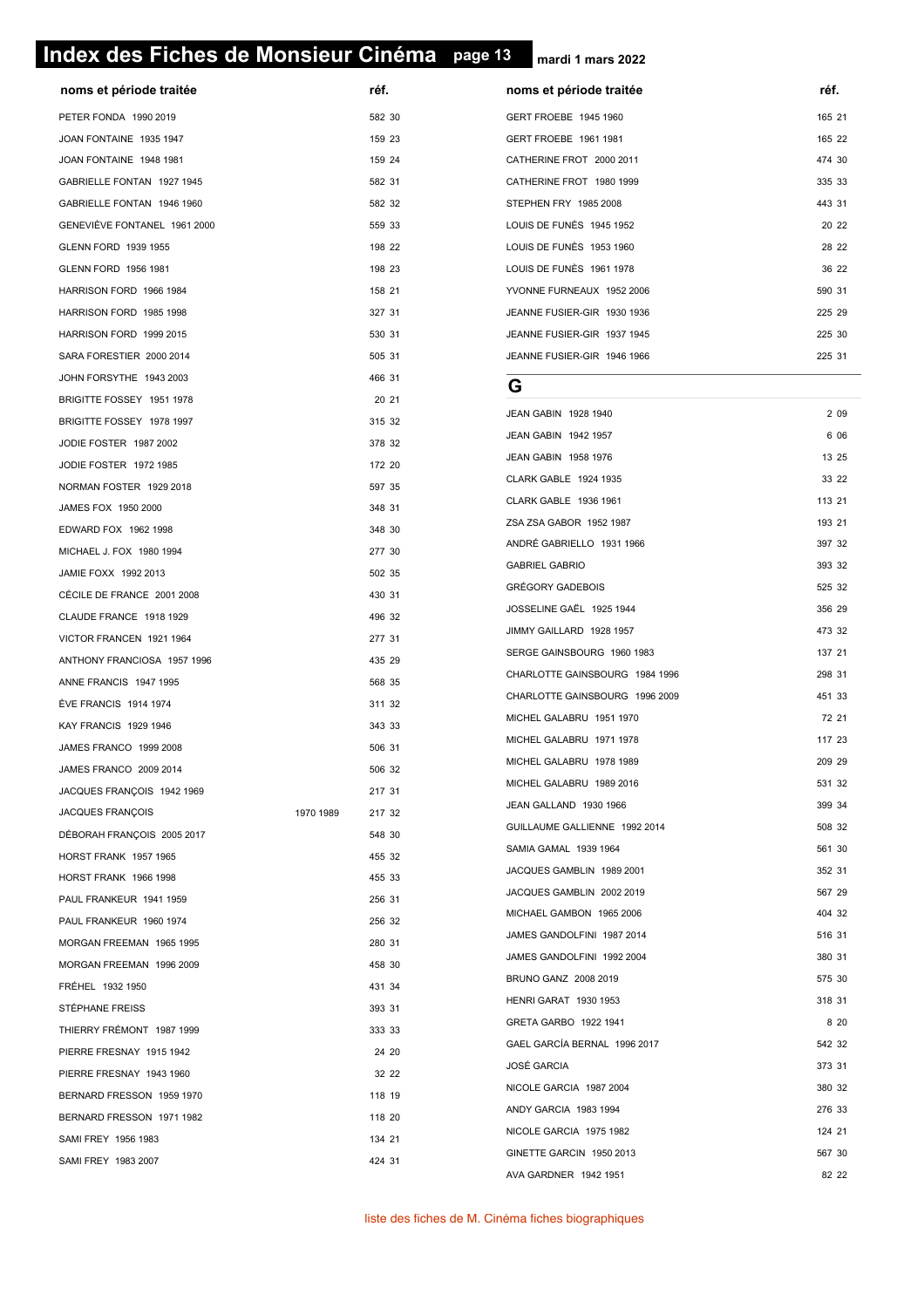# **page 14 Index des Fiches de Monsieur Cinéma page 14**

| noms et période traitée      | réf.   | noms et période traitée        | réf.   |
|------------------------------|--------|--------------------------------|--------|
| AVA GARDNER 1952 1977        | 92 21  | JOHN GILBERT 1915 1934         | 95 19  |
| JOHN GARFIELD 1933 1951      | 162 22 | MARIE GILLAIN 1991 2003        | 376 34 |
| JUDY GARLAND 1936 1943       | 16 22  | VAHINA GIOCANTE 1998 2009      | 448 31 |
| JUDY GARLAND 1944 1962       | 25 21  | FLORENCE GIORGETTI 1962 2020   | 578 30 |
| JAMES GARNER 1956 1988       | 243 29 | ANNIE GIRARDOT 1955 1965       | 050    |
| JENNIFER GARNER 1997 2019    | 564 30 | ANNIE GIRARDOT 1967 1979       | 4 2 3  |
| TERI GARR 1963 1992          | 265 29 | ANNIE GIRARDOT 1978 1995       | 278 31 |
| LOUIS GARREL 1989 2014       | 504 30 | HIPPOLYTE GIRARDOT 1974 1994   | 284 30 |
| MAURICE GARREL 1959 1997     | 319 30 | HIPPOLYTE GIRARDOT 1996 2014   | 516 33 |
| MAURICE GARREL 1998 2011     | 480 30 | ROLAND GIRAUD 1974 1999        | 343 34 |
| GREER GARSON 1939 1967       | 185 24 | BERNARD GIRAUDEAU 1973 1985    | 161 24 |
| VITTORIO GASSMAN 1946 1956   | 49 22  | BERNARD GIRAUDEAU 1987 1999    | 329 31 |
| VITTORIO GASSMAN 1979 1999   | 426 34 | BERNARD GIRAUDEAU 1999 2009    | 486 30 |
| VITTORIO GASSMAN 1958 1966   | 54 21  | MASSIMO GIROTTI 1939 1955      | 358 30 |
| VITTORIO GASSMAN 1967 1979   | 68 22  | MASSIMO GIROTTI 1956 1997      | 358 31 |
| JEAN GAVEN 1942 1996         | 558 32 | DOROTHY GISH 1912 1915         | 138 19 |
| JOHN GAVIN 1956 1978         | 516 32 | DOROTHY GISH 1916 1963         | 138 20 |
| JULIE GAYET 1993 2003        | 375 32 | LILLIAN GISH 1912 1917         | 126 21 |
| JANET GAYNOR 1926 1957       | 194 21 | LILLIAN GISH 1918 1978         | 126 22 |
| BEN GAZZARA 1957 1986        | 389 31 | BRENDAN GLEESON 1990 2004      | 387 32 |
| BEN GAZZARA 1988 2004        | 389 32 | SCOTT GLENN 1970 1990          | 226 30 |
| WILL GEER 1932 1978          | 599 33 | MARIE GLORY 1924 1960          | 465 32 |
| DANIEL GELIN 1939 1955       | 58 20  | MARIE GLORY 1925 1960          | 334 32 |
| DANIEL GELIN 1956 1977       | 60 21  | DANNY GLOVER 1986 1996         | 301 32 |
| DANIEL GÉLIN 1977 2000       | 341 33 | VADIM GLOWNA 1968 2012         | 520 32 |
| <b>ISABELLE GÉLINAS</b>      | 427 31 | PAULETTE GODDARD 1929 1964     | 145 22 |
| GIULIANO GEMMA 1958 1969     | 330 30 | JUDITH GODRÈCHE 1985 2003      | 384 29 |
| GIULIANO GEMMA 1970 1991     | 330 31 | WHOOPI GOLDBERG 1985 1993      | 256 33 |
| <b>HENRI GÉNÈS 1945 1993</b> | 519 33 | JEFF GOLDBLUM 1974 1992        | 242 29 |
| SIMONE GENEVOIS 1917 1935    | 301 31 | VALERIA GOLINO 1983 1996       | 299 32 |
| CLAUDE GÉNIA 1943 1976       | 477 33 | VALERIA GOLINO 1997 2016       | 533 30 |
| MARCELLE GÉNIAT 1909 1957    | 415 31 | KATERINA GOLUBEVA 1984 2010    | 488 33 |
| RENÉ GÉNIN 1931 1944         | 402 30 | JOHN GOODMAN 1978 2003         | 369 30 |
| <b>RENÉ GÉNIN 1945 1965</b>  | 402 31 | CLAUDIO GORA 1939 1963         | 496 33 |
| LEO GENN 1935 1974           | 327 32 | CLAUDIO GORA 1964 1991         | 496 34 |
| CLAUDE GENSAC 1953 2016      | 549 30 | LEO GORDON 1953 1962           | 594 29 |
| GÖTZ GEORGE 1953 2012        | 567 31 | LEO GORDON 1963 1978           | 594 30 |
| CHARLES GÉRARD 1957 1998     | 329 30 | JOSEPH GORDON-LEVITT 1992 2016 | 540 33 |
| RICHARD GERE 1975 1986       | 193 22 | RUTH GORDON 1915 1987          | 540 32 |
| RICHARD GERE 1988 2002       | 374 32 | MARIUS GORING 1936 1990        | 510 34 |
| GEORGES GÉRET 1954 1992      | 264 31 | RYAN GOSLING 1996 2014         | 521 30 |
| ELIO GERMANO 1993 2020       | 582 33 | MICHAEL GOUGH 1948 1973        | 474 31 |
| RAYMOND GÉRÖME 1954 2000     | 590 32 | MICHAEL GOUGH 1974 2010        | 474 32 |
| GIANCARLO GIANNINI 1964 1971 | 356 30 | ELLIOTT GOULD 1964 1986        | 194 22 |
| GIANCARLO GIANNINI 1972 2001 | 356 31 | OLIVIER GOURMET 1995 2004      | 383 34 |
| MEL GIBSON 1977 1987         | 189 23 | MONA GOYA                      | 444 30 |
| MEL GIBSON 1988 2003         | 373 32 | BETTY GRABLE 1929 1955         | 271 30 |
| SIR JOHN GIELGUD 1924 1980   | 88 22  | HEATHER GRAHAM 1984 2014       | 518 32 |
| GILBERT GIL 1936 1964        | 332 29 | GLORIA GRAHAME 1944 1981       | 253 30 |
|                              |        |                                |        |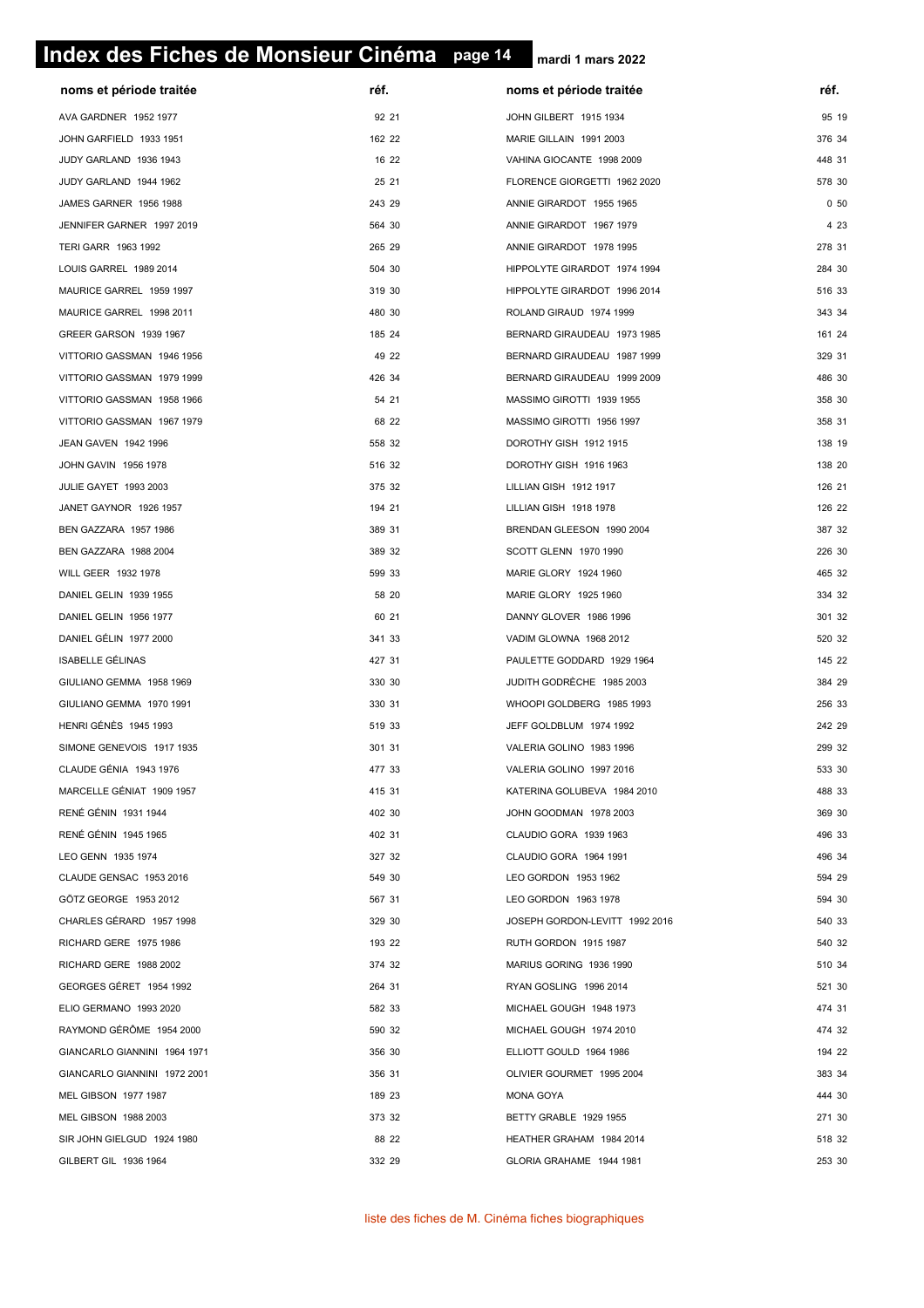# **page 15 Index des Fiches de Monsieur Cinéma page 15**

JEAN HAGEN 1949 1964 585 30 JESS HAHN 1953 1966 263 32 JESS HAHN 1967 1989 265 31 **mardi 1 mars 2022**

| noms et période traitée      | réf.   | noms et période traitée        | réf.   |
|------------------------------|--------|--------------------------------|--------|
| STEWART GRANGER 1956 1978    | 149 22 | PHILIP BAKER HALL 1970 1998    | 493 32 |
| FARLEY GRANGER 1943 2001     | 422 31 | PHILIP BAKER HALL 1999 2012    | 493 33 |
| STEWART GRANGER 1933 1955    | 149 21 | REBECCA HALL 2006 2020         | 574 31 |
| CARY GRANT 1932 1938         | 58 21  | BERNARD HALLER 1960 2007       | 450 30 |
| CARY GRANT 1939 1966         | 65 22  | JOHNNY HALLYDAY 1955 1992      | 133 19 |
| HUGH GRANT 1982 1999         | 335 34 | JOHNNY HALLYDAY 1985 2017      | 556 32 |
| LEE GRANT 1951 1974          | 310 32 | MARK HAMILL 1975 1995          | 303 30 |
| LEE GRANT 1975 1996          | 310 33 | GEORGE HAMILTON 1959 2014      | 513 33 |
| PETER GRAVES 1951 2003       | 551 30 | LINDA HAMILTON 1979 2019       | 576 33 |
| FERNAND GRAVEY 1913 1939     | 85 20  | JOË HAMMAN 1907 1914           | 317 29 |
| FERNAND GRAVEY 1941 1970     | 89 21  | JOË HAMMAN 1921 1954           | 317 30 |
| CARLA GRAVINA 1957 1993      | 536 35 | MARINA HANDS 2000 2013         | 483 32 |
| DORIAN GRAY 1951 1967        | 493 31 | ROGER HANIN 1955 1961          | 158 22 |
| KATHRYN GRAYSON 1941 1956    | 497 31 | ROGER HANIN 1962 1985          | 158 23 |
| JULIETTE GRÉCO 1948 1975     | 168 23 | TOM HANKS 1980 1994            | 269 32 |
| EVA GREEN 2003 2014          | 514 33 | TOM HANKS 1995 2001            | 352 32 |
| NIGEL GREEN 1954 1973        | 445 31 | TOM HANKS 2002 2010            | 555 32 |
| SYDNEY GREENSTREET 1941 1949 | 209 30 | TOM HANKS 2011 2017            | 555 33 |
| JOAN GREENWOOD 1940 1988     | 265 30 | DARYL HANNAH 1978 1994         | 268 29 |
| BRUCE GREENWOOD 1979 2016    | 539 32 | SIR CEDRIC HARDWICKE 1913 1943 | 354 29 |
| JANE GREER 1945 1996         | 408 32 | SIR CEDRIC HARDWICKE 1944 1964 | 354 30 |
| PASCAL GREGGORY 1976 1997    | 311 33 | TOM HARDY 2001 2019            | 563 32 |
| LAURENT GRÉVILL 1987 2008    | 428 33 | JEAN HARLOW 1928 1937          | 37 19  |
| DENISE GREY 1913 1949        | 172 21 | WOODY HARRELSON 1978 2008      | 435 30 |
| DENISE GREY 1950 1985        | 172 22 | RICHARD HARRIS 1958 1982       | 155 22 |
| LUCAS GRIDOUX 1931 1951      | 277 32 | ED HARRIS 1977 1990            | 227 29 |
| MELANIE GRIFFITH 1975 1991   | 232 34 | ED HARRIS 1991 2009            | 443 32 |
| ANOUK GRINBERG 1976 1996     | 291 33 | JULIE HARRIS 1952 2009         | 512 32 |
| CHARLES GRODIN 1954 2017     | 565 32 | NAOMIE HARRIS 2002 2021        | 600 31 |
| PAUL GUERS 1955 1994         | 589 33 | REX HARRISON 1930 1978         | 85 21  |
| SAMIR GUESMI 1988 2013       | 487 31 | WILLIAM S. HART 1914 1928      | 129 21 |
| GEORGES GUETARY 1938 1957    | 433 31 | LAURENCE HARVEY 1948 1974      | 242 30 |
| ALEC GUINNESS 1946 1956      | 54 22  | LILIAN HARVEY 1924 1940        | 389 33 |
| ALEC GUINNESS 1957 1977      | 63 19  | O. E. HASSE 1932 1975          | 476 32 |
| ALEC GUINNESS 1980 1994      | 434 31 | HURD HATFIELD 1944 1989        | 477 34 |
| JULIEN GUIOMAR 1964 1988     | 206 30 | ANNE HATHAWAY 2001 2012        | 495 33 |
| HENRI GUISOL 1931 1975       | 400 33 | SABINE HAUDEPIN 1962 1990      | 221 32 |
| STEVE GUTTENBERG 1977 1995   | 309 31 | RUTGER HAUER 1973 1998         | 327 33 |
| HENRI GUYBET 1971 2018       | 557 30 | RUTGER HAUER 2000 2020         | 584 31 |
| JAKE GYLLENHAAL 1991 2011    | 467 32 | ETHAN HAWKE 1985 2000          | 349 31 |
| MAGGIE GYLLENHAAL 1992 2009  | 453 34 | JACK HAWKINS 1930 1957         | 199 22 |
| H                            |        | JACK HAWKINS 1958 1973         | 199 23 |
|                              |        | SALLY HAWKINS 1999 2017        | 556 33 |
| LUKAS HAAS 1983 2018         | 565 33 | GOLDIE HAWN 1968 1992          | 246 31 |
| GENE HACKMAN 1964 1978       | 56 21  | SESSUE HAYAKAWA 1914 1922      | 128 22 |
| GENE HACKMAN 1979 1995       | 277 33 | SESSUE HAYAKAWA 1923 1962      | 128 23 |
| ADÉLE HAENEL 2002 2020       | 574 30 | STERLING HAYDEN 1941 1955      | 200 29 |

STERLING HAYDEN 1956 1983 200 30 SALMA HAYEK 1993 2006 417 31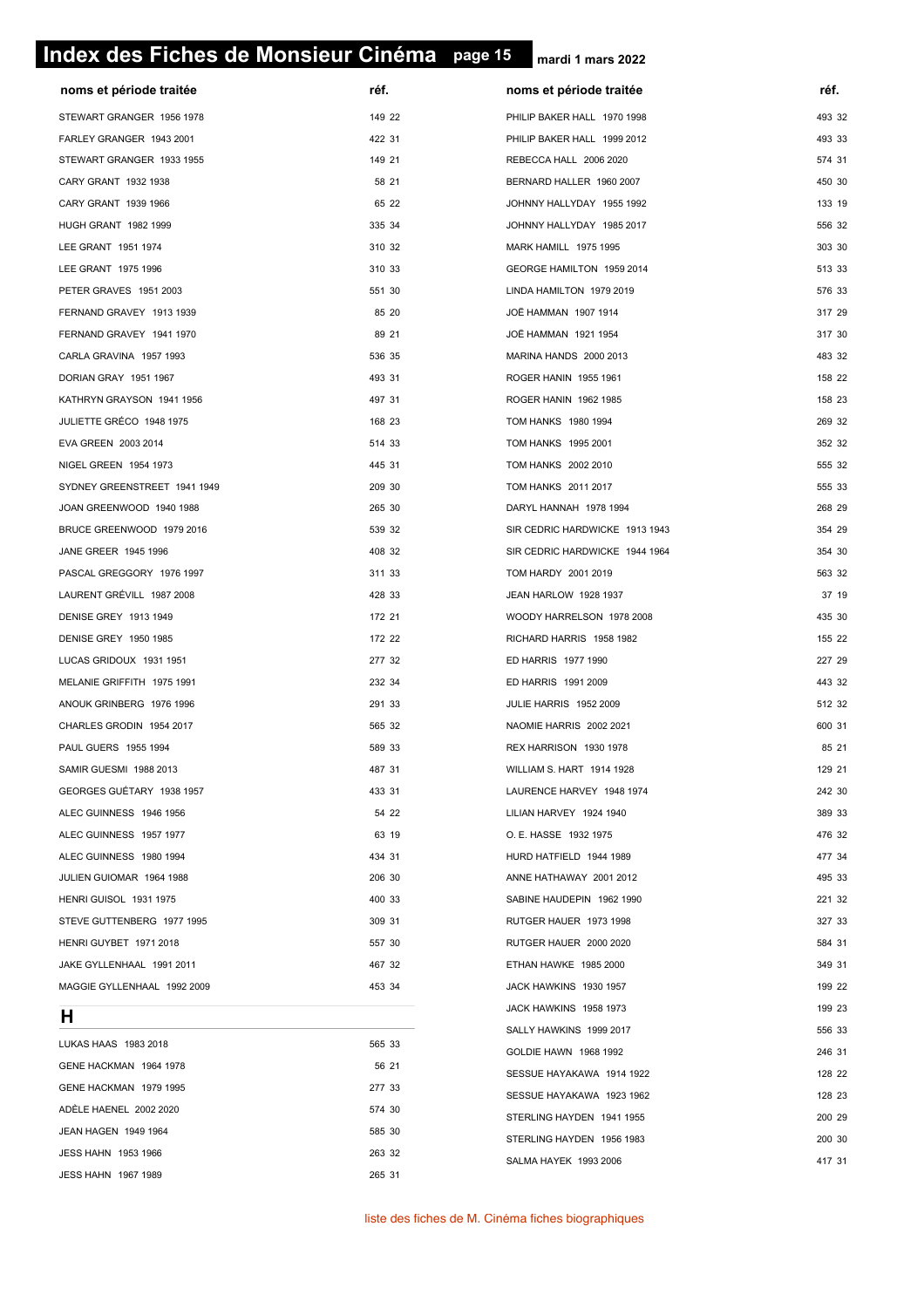# **page 16 Index des Fiches de Monsieur Cinéma page 16**

| noms et période traitée              | réf.   | noms et période traitée       | réf.   |
|--------------------------------------|--------|-------------------------------|--------|
| LOUIS HAYWARD 1932 1973              | 286 33 | IAN HOLM 1958 1988            | 405 32 |
| SUSAN HAYWARD 1938 1949              | 100 22 | IAN HOLM 1989 2005            | 405 33 |
| SUSAN HAYWARD 1951 1972              | 103 20 | JANY HOLT 1931 1985           | 177 22 |
| RITA HAYWORTH 1935 1941              | 30 23  | BOB HOPE 1938 1953            | 226 31 |
| RITA HAYWORTH 1942 1972              | 39 21  | BOB HOPE 1954 1985            | 226 32 |
| SERGE HAZANAVICIUS 1993 2009         | 459 31 | ANTHONY HOPKINS 1967 1990     | 215 31 |
| JOHN HEARD 1977 1999                 | 553 29 | ANTHONY HOPKINS 1991 2002     | 368 30 |
| JOHN HEARD 2000 2018                 | 553 30 | MIRIAM HOPKINS 1930 1970      | 342 29 |
| TIPPI HEDREN 1950 2009               | 445 32 | DENNIS HOPPER 1955 1969       | 221 33 |
| VAN HEFLIN 1936 1970                 | 245 30 | DENNIS HOPPER 1971 1990       | 221 34 |
| BRIGITTE HELM 1926 1965              | 394 31 | DENNIS HOPPER 1990 2010       | 464 30 |
| DAVID HEMMINGS 1941 1972             | 410 32 | LENA HORNE 1938 1994          | 465 33 |
| DAVID HEMMINGS 1973 2003             | 410 33 | <b>BOB HOSKINS 1973 1993</b>  | 264 32 |
| CHRIS HEMSWORTH 2009 2019            | 572 31 | BOB HOSKINS 1994 2014         | 513 34 |
| IAN HENDRY 1957 1980                 | 451 34 | NINA HOSS 1996 2020           | 576 34 |
| PAUL HENREID 1934 1951               | 212 31 | ROBERT HOSSEIN 1954 1963      | 129 24 |
| PAUL HENREID 1952 1977               | 212 32 | ROBERT HOSSEIN 1964 1982      | 131 23 |
| JUDITH HENRY 1989 2009               | 445 33 | HARRY HOUDINI 1919 1923       | 495 34 |
| AUDREY HEPBURN 1951 1979             | 48 21  | LESLIE HOWARD 1914 1943       | 177 23 |
| KATHARINE HEPBURN 1932 1943          | 23 21  | TREVOR HOWARD 1944 1960       | 61 21  |
| KATHARINE HEPBURN 1944 1981          | 38 21  | TREVOR HOWARD 1961 1980       | 82 23  |
| PHILIPPE HÉRIAT 1920 1935            | 475 31 | BRYCE DALLAS HOWARD 1995 2018 | 559 34 |
| MARCEL HERRAND 1932 1952             | 278 32 | JOHN HOWARD 1934 1975         | 513 35 |
| BARBARA HERSHEY 1968 1988            | 219 29 | PAUL HUBSCHMID 1938 1954      | 560 33 |
| HAFSIA HERZI 2007 2018               | 557 31 | PAUL HUBSCHMID 1955 1992      | 560 34 |
| CLOTILDE HESME 2002 2017             | 553 31 | DAVID HUDDLESTON 1963 2014    | 538 32 |
| CATHERINE HESSLING 1924 1935         | 352 33 | KATE HUDSON 1998 2017         | 545 33 |
| CHARLTON HESTON 1941 1959            | 92 22  | ROCK HUDSON 1948 1956         | 170 22 |
| CHARLTON HESTON 1961 1980            | 105 20 | ROCK HUDSON 1957 1984         | 170 23 |
| CATHERINE HICKS 1982 1991            | 284 31 | ARTHUR HUNNICUTT 1942 1975    | 465 34 |
| JACQUES HIGELIN 1959 1999            | 362 30 | HOLLY HUNTER 1981 1996        | 293 33 |
| <b>TERENCE HILL 1939 1984</b>        | 152 20 | JEFFREY HUNTER 1948 1969      | 421 31 |
| TERENCE HILL - BUD SPENCER 1967 1994 | 567 28 | TAB HUNTER 1950 1992          | 529 34 |
| CIARAN HINDS 1981 2012               | 490 32 | ISABELLE HUPPERT 1971 1981    | 40 20  |
| GREGORY HINES 1981 1997              | 308 30 | ISABELLE HUPPERT 1979 1989    | 213 32 |
| PAT HINGLE 1954 2008                 | 585 31 | ISABELLE HUPPERT 1990 2000    | 346 30 |
| ROBERT HIRSCH 1951 2015              | 553 32 | ISABELLE HUPPERT 2001 2012    | 486 31 |
| VALERIE HOBSON 1933 1954             | 173 22 | JOHN HURT 1962 1992           | 255 32 |
| JOHN HODIAK 1943 1956                | 403 30 | JOHN HURT 1993 2007           | 551 31 |
| DUSTIN HOFFMAN 1967 1979             | 83 21  | JOHN HURT 2008 2017           | 551 32 |
| DUSTIN HOFFMAN 1980 1995             | 281 29 | WILLIAM HURT 1980 1997        | 307 31 |
| PHILIP SEYMOUR HOFFMAN 1991 2006     | 412 32 | OLIVIER HUSSENOT 1946 1979    | 347 31 |
| PHILIP SEYMOUR HOFFMAN 2007 2015     | 514 34 | FRANCIS HUSTER 1970 1985      | 162 23 |
| HAL HOLBROOK 1966 2015               | 561 31 | ANJELICA HUSTON 1969 1991     | 235 29 |
| WILLIAM HOLDEN 1938 1953             | 63 20  | WALTER HUSTON 1929 1950       | 313 31 |
| WILLIAM HOLDEN 1954 1978             | 73 22  | BETTY HUTTON 1942 1957        | 189 24 |
| TICKY HOLGADO 1981 1999              | 332 30 | LAUREEN HUTTON 1968 1987      | 248 30 |
| JUDY HOLLIDAY 1944 1960              | 177 21 | TIMOTHY HUTTON 1965 1996      | 306 32 |
| EARL HOLLIMAN 1953 2000              | 452 32 | WILFRID HYDE-WHITE 1934 1953  | 481 31 |
|                                      |        |                               |        |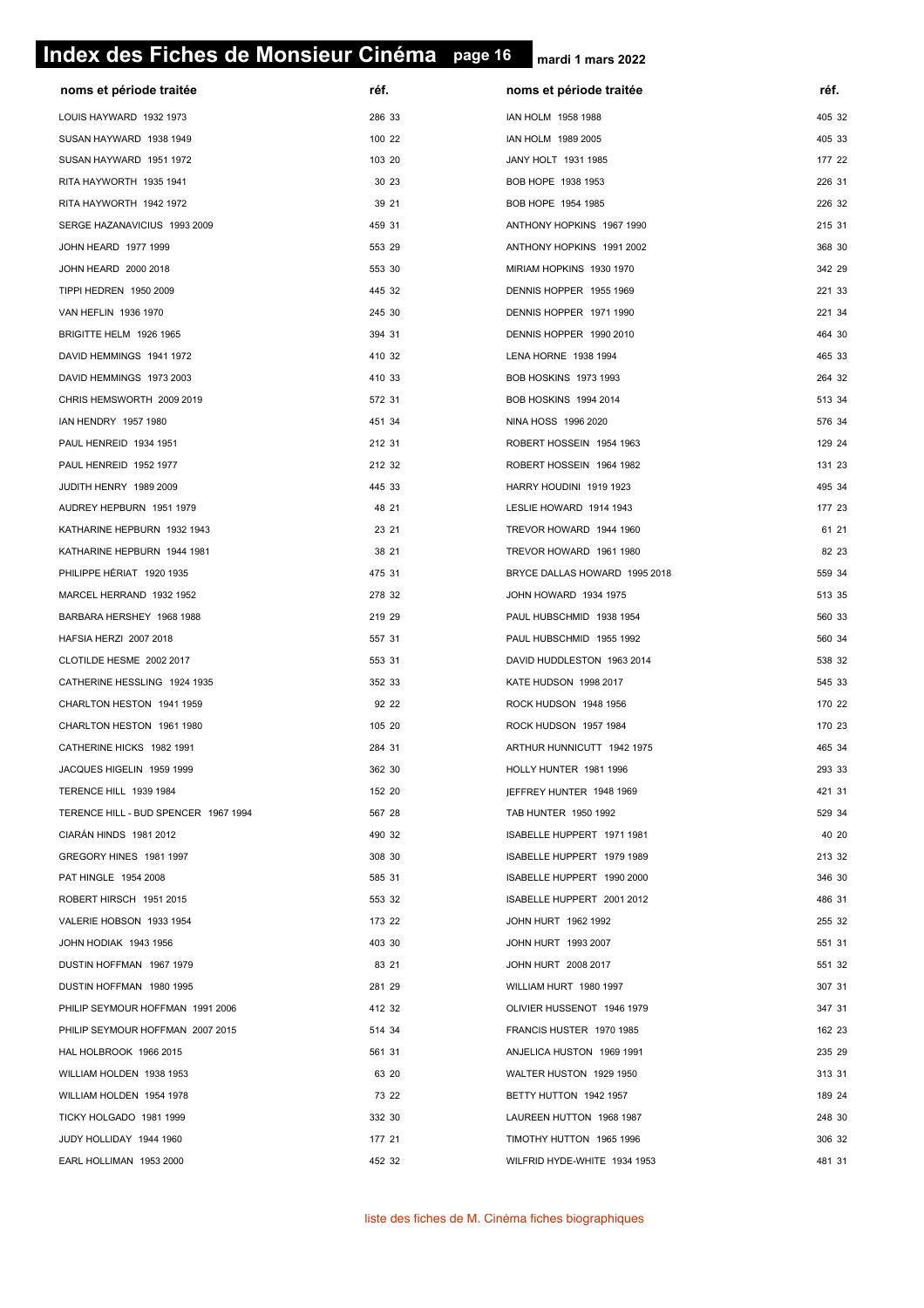# **page 17 Index des Fiches de Monsieur Cinéma page 17**

**noms et période traitée réf. réf.** WILFRID HYDE-WHITE 1954 1983 481 32 MARTHA HYER 1946 1973 359 31 **I**

| 392 31 |  |
|--------|--|
| 299 33 |  |
| 368 31 |  |
| 368 32 |  |
| 223 31 |  |
| 439 32 |  |
| 251 29 |  |
| 598 31 |  |
| 369 31 |  |
| 469 32 |  |
|        |  |

#### **J**

| HUGH JACKMAN 1999 2013           | 495 35 |      |
|----------------------------------|--------|------|
| GLENDA JACKSON 1966 1978         | 67 21  |      |
| SAMUEL L. JACKSON 1973 1999      | 332 31 |      |
| CATHERINE JACOB 1984 1999        | 330 32 |      |
| IRÈNE JACOB 1987 1998            | 319 31 |      |
| DEREK JACOBI 1965 2006           | 412 33 |      |
| CLAUDE JADE 1968 1981            | 53 20  |      |
| RICHARD JAECKEL 1943 1967        | 436 34 |      |
| RICHARD JAECKEL 1968 1991        | 436 35 |      |
| SAM JAFFE 1934 1984              | 329 32 |      |
| DEAN JAGGER 1929 1955            | 490 33 |      |
| DEAN JAGGER 1956 1987            | 490 34 |      |
| CLIFTON JAMES 1957 2006          | 557 32 |      |
| KRYSTYNA JANDA 1976 1989         | 245 31 |      |
| EMIL JANNINGS 1914 1944          | 124 22 |      |
| DAVID JANSSEN 1945 1982          | 544 31 |      |
| AGNÈS JAOUI 1983 2000            | 345 31 |      |
| JAQUE CATELAIN 1917 1959         | 301 33 |      |
| JENNIFER JASON LEIGH 1976 1999   | 530 32 |      |
| JENNIFER JASON LEIGH 2001 2017   | 530 33 |      |
| MARIANNE JEAN-BAPTISTE 1991 2006 | 414 31 |      |
| RICHARD JENKINS 1985 2000        | 499 31 |      |
| RICHARD JENKINS 2001 2013        | 499 32 |      |
| CLOTILDE JOANO 1958 1974         | 384 30 |      |
| MARLÈNE JOBERT 1966 1977         |        | 9 18 |
| MARLÈNE JOBERT 1978 1989         | 594 31 |      |
| SCARLETT JOHANSSON 1994 2012     | 482 30 |      |
| GLYNIS JOHNS 1938 1995           | 324 31 |      |
| DON JOHNSON 1967 1993            | 264 33 |      |
| BEN JOHNSON 1943 1996            | 364 32 |      |
| ANGELINA JOLIE 1982 2006         | 404 33 |      |
| AL JOLSON 1923 1949              | 571 32 |      |
| SYLVIE JOLY 1972 2007            | 533 31 |      |
| JENNIFER JONES 1939 1974         | 105 21 |      |

| noms et période traitée           | réf.   |
|-----------------------------------|--------|
| JAMES EARL JONES 1964 2005        | 404 34 |
| FREDDIE JONES 1967 2015           | 573 31 |
| TOMMY LEE JONES 1970 1998         | 314 29 |
| TOMMY LEE JONES 1998 2014         | 511 31 |
| RICHARD JORDAN 1964 1993          | 279 33 |
| VICTOR JORY 1930 1939             | 384 31 |
| VICTOR JORY 1940 1980             | 384 32 |
| JOSÉLITO 1956 1968                | 272 30 |
| ERLAND JOSEPHSON 1946 1983        | 574 32 |
| ERLAND JOSEPHSON 1984 2006        | 574 33 |
| ROMUALD JOUBÉ 1910 1943           | 585 32 |
| CATHERINE JOURDAN 1967 1978       | 98 22  |
| LOUIS JOURDAN 1939 1952           | 172 23 |
| LOUIS JOURDAN 1953 1983           | 172 24 |
| LOUIS JOUVET 1933 1951            | 32 24  |
| MILLA JOVOVICH 1988 2019          | 570 32 |
| ODETTE JOYEUX 1930 1971           | 75 21  |
| ASHLEY JUDD 1992 2007             | 424 32 |
| ÉRIC JUDOR 1999 2018              | 561 32 |
| GÉRARD JUGNOT 1973 1980           | 146 20 |
| GÉRARD JUGNOT 1998 2009           | 455 34 |
| GÉRARD JUGNOT 1985 1997           | 316 32 |
| RAUL JULIA 1971 1993              | 266 32 |
| KATY JURADO 1943 1954             | 392 32 |
| KATY JURADO 1955 2002             | 392 33 |
| <b>CURD JURGENS 1935 1953</b>     | 151 21 |
| CURD JURGENS 1954 1963            | 152 23 |
| CURD JURGENS 1964 1981            | 152 24 |
| JAMES ROBERTSON JUSTICE 1944 1956 | 504 31 |
| JAMES ROBERTSON JUSTICE 1957 1971 | 504 32 |

| MADELINE KAHN 1968 1994       | 269 33 |  |
|-------------------------------|--------|--|
| JEAN-PIERRE KALFON 1959 1990  | 234 31 |  |
| VALÉRIE KAPRISKI 1981 1991    | 231 32 |  |
| ANNA KARINA 1958 1986         | 22 20  |  |
| ANNA KARINA 1976 2009         | 579 30 |  |
| <b>TCHEKY KARIO 1982 1990</b> | 226 33 |  |
| ROGER KARL 1918 1971          | 295 34 |  |
| BORIS KARLOFF 1919 1929       | 55 20  |  |
| BORIS KARLOFF 1930 1935       | 64 20  |  |
| BORIS KARLOFF 1936 1971       | 70 21  |  |
| SAM KARMANN 1982 2007         | 430 32 |  |
| <b>TCHEKY KARYO 1991 1999</b> | 331 32 |  |
| REDA KATEB 2009 2017          | 546 34 |  |
| CHRISTINE KAUFMANN 1952 2014  | 524 32 |  |
| DANNY KAYE 1944 1969          | 164 24 |  |
| STACY KEACH 1958 2006         | 418 30 |  |
| BUSTER KEATON 1917 1928       | 14 22  |  |
| BUSTER KEATON 1929 1966       | 18 23  |  |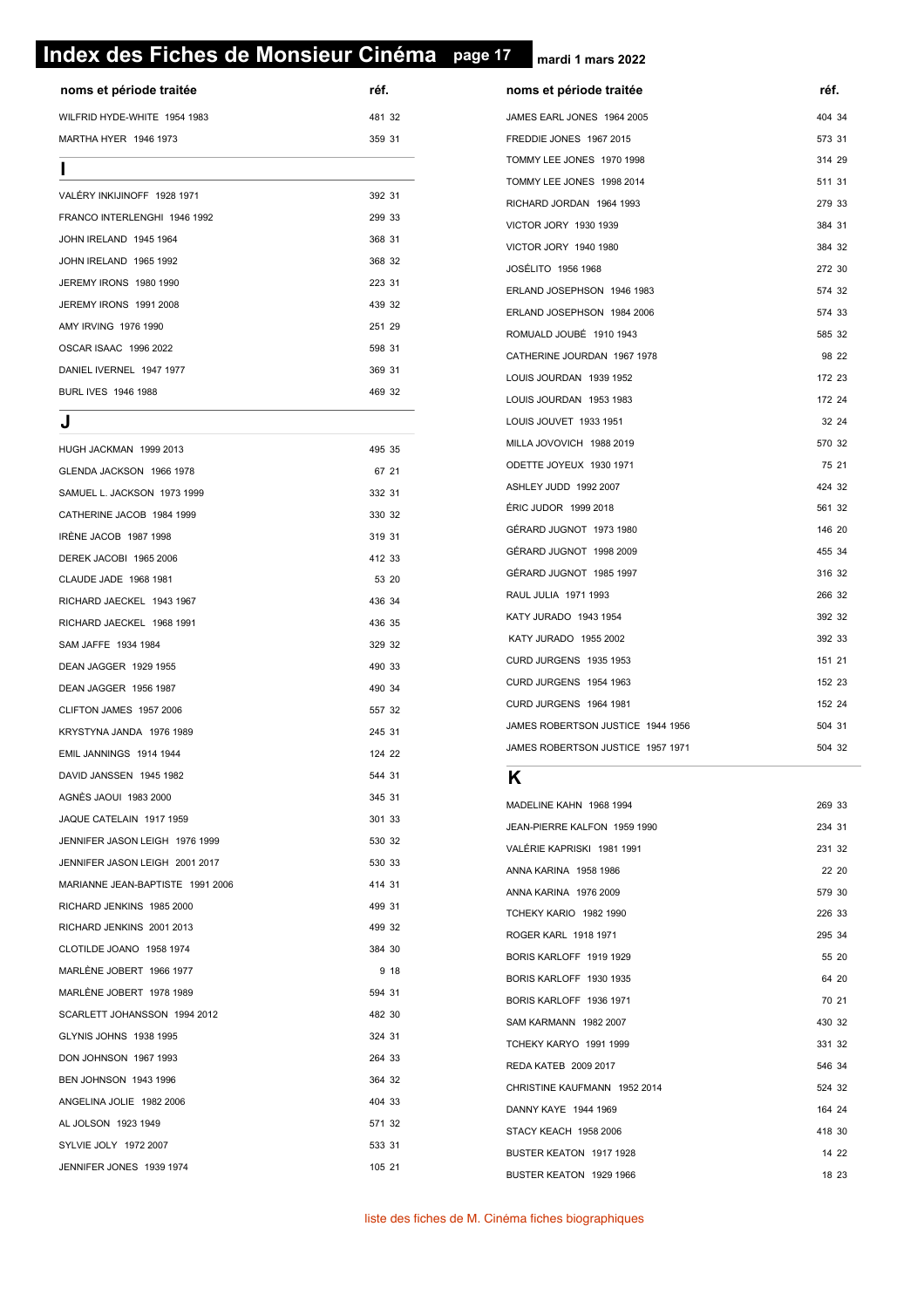#### **page 18 Index des Fiches de Monsieur Cinéma page 18**

**mardi 1 mars 2022**

| réf.<br>noms et période traitée<br>noms et période traitée                                             | réf.   |
|--------------------------------------------------------------------------------------------------------|--------|
| DIANE KEATON 1970 1987<br>183 24<br>ALEXANDER KNOX 1936 1985                                           | 486 32 |
| 272 31<br>VÉRA KORÈNE 1922 1939<br>MICHAEL KEATON 1982 1994                                            | 332 32 |
| 427 32<br>DIANE KEATON 1987 2008<br>SYLVA KOSCINA 1956 1963                                            | 144 21 |
| LILA KEDROVA 1954 1996<br>369 32<br>SYLVA KOSCINA 1964 1981                                            | 144 22 |
| CATHERINE KEENER 1986 2013<br>504 33<br>YAPHET KOTTO 1963 2008                                         | 597 33 |
| 229 32<br>SOTIGUI KOUYATÉ 1972 2009<br>HARVEY KEITEL 1968 1990                                         | 462 30 |
| HARVEY KEITEL 1990 2005<br>407 34<br>WERNER KRAUSS 1914 1921                                           | 564 31 |
| BRIAN KEITH 1924 1962<br>484 30<br>WERNER KRAUSS 1922 1955                                             | 564 32 |
| BRIAN KEITH 1963 1999<br>484 31<br>SYLVIA KRISTEL 1972 1978                                            | 45 20  |
| MARTHE KELLER 1966 1978<br>49 23<br>KRIS KRISTOFFERSON 1971 1989                                       | 250 33 |
| 320 32<br>SALLY KELLERMAN 1957 1996<br>HARDY KRUGER 1943 1959                                          | 268 30 |
| 441 30<br>MARTHE KELLER 1980 2008<br>HARDY KRUGER 1960 1984                                            | 268 31 |
| 17 22<br>GENE KELLY 1942 1949<br>DIANE KRUGER 2002 2009                                                | 450 31 |
| 25 22<br>GENE KELLY 1950 1976<br>OLGA KURYLENKO 2005 2020                                              | 579 32 |
| 24 21<br>GRACE KELLY 1950 1956                                                                         |        |
| 505 32<br>PAUL KELLY 1911 1936                                                                         |        |
| BARBARA LA MARR 1920 1926<br>505 33<br>PAUL KELLY 1937 1957                                            | 233 30 |
| BARBARA LAAGE 1942 1973<br>592 35<br>JEREMY KEMP 1956 1995                                             | 439 33 |
| SAMUEL LABARTHE 1988 2011<br>290 30<br>KAY KENDALL 1944 1960                                           | 475 33 |
| ÉLINA LABOURDETTE 1938 1977<br>257 33<br>ARTHUR KENNEDY 1940 1961                                      | 488 34 |
| ALAN LADD 1932 1947<br>257 34<br>ARTHUR KENNEDY 1962 1989                                              | 148 22 |
| ALAN LADD 1948 1964<br>267 31<br>GEORGE KENNEDY 1961 1971                                              | 148 23 |
| DOMINIQUE LAFFIN 1977 1985<br>267 32<br>GEORGE KENNEDY 1972 1991                                       | 166 22 |
| YOLANDE LAFFON 1930 1956<br>475 32<br>JEAN KENT 1935 1976                                              | 408 33 |
| LAURENT LAFITTE 1998 2015<br>JEAN-PIERRE KÉRIEN 1937 1967<br>469 33                                    | 520 33 |
| BERNADETTE LAFONT 1957 1969<br>471 32<br><b>GERMAINE KERJEAN</b>                                       | 26 21  |
| BERNADETTE LAFONT 1990 2009<br>66 23<br>DEBORAH KERR 1941 1953                                         | 442 31 |
| BERNADETTE LAFONT 1970 1978<br>70 22<br>DEBORAH KERR 1955 1969                                         | 32 23  |
| BERNADETTE LAFONT 1979 1990<br>353 32<br>KEVIN MCCARTHY 1944 1995                                      | 227 30 |
| PAULINE LAFONT 1975 1988<br>358 32<br>EVELYN KEYES 1937 1989                                           | 215 32 |
| MARIE LAFORÊT 1960 1984<br>396 32<br>PHILIPPE KHORSAND 1971 2005                                       | 154 23 |
| MARIE LAFORÊT 1985 2008<br>347 32<br>SANDRINE KIBERLAIN 1986 2000                                      | 580 34 |
| VALÉRIE LAGRANGE 1959 2014<br>509 33<br>SANDRINE KIBERLAIN 2001 2014                                   | 577 34 |
| BERNARD LAJARRIGE 1936 1959<br>244 34<br>MARGOT KIDDER 1968 1987                                       | 441 31 |
| BERNARD LAJARRIGE 1960 1995<br>300 31<br>NICOLE KIDMAN 1983 1997                                       | 441 32 |
| VERONICA LAKE 1939 1970<br>NICOLE KIDMAN 1998 2017<br>550 32                                           | 118 21 |
| HEDY LAMARR 1930 1957<br>557 33                                                                        | 87 23  |
| RICHARD KIEL 1957 2010<br>CHRISTOPHE LAMBERT 1980 1990<br>294 31                                       | 230 33 |
| <b>VAL KILMER 1984 1996</b><br>CHRISTOPHE LAMBERT 1991 2007                                            | 426 35 |
| 281 30<br>BEN KINGSLEY 1972 1995<br>LISE LAMÉTRIE 1991 2016                                            | 526 31 |
| 444 31<br>BEN KINGSLEY 1995 2008<br>MARTIN LAMOTTE 1973 1997                                           | 302 32 |
|                                                                                                        | 146 21 |
| KLAUS KINSKI 1948 1963<br>75 22<br>DOROTHY LAMOUR 1936 1939                                            |        |
| 195 22<br>NASTASSJA KINSKI 1975 1987<br>DOROTHY LAMOUR 1940 1975                                       | 146 22 |
| 440 33<br>NASTASSJA KINSKI 1987 2007<br>ROBERT LAMOUREUX 1951 1991                                     | 387 33 |
| 103 21<br>KLAUS KINSKI 1964 1968<br>ALEXANDRA LAMY 1999 2015                                           | 519 34 |
| 94 20<br>KLAUS KINSKI 1969 1980<br>BURT LANCASTER 1946 1960                                            | 37 20  |
| 322 31<br>KLAUS KINSKI 1980 1989<br>BURT LANCASTER 1961 1978                                           | 50 21  |
| 274 32<br><b>KEVIN KLINE 1982 1995</b><br>BURT LANCASTER 1978 1991                                     | 381 30 |
| HILDEGARD KNEF 1944 2001<br>425 34<br>ELSA LANCHESTER 1927 1980<br>493 34<br>KEIRA KNIGHTLEY 1995 2012 | 268 32 |

liste des fiches de M. Cinéma fiches biographiques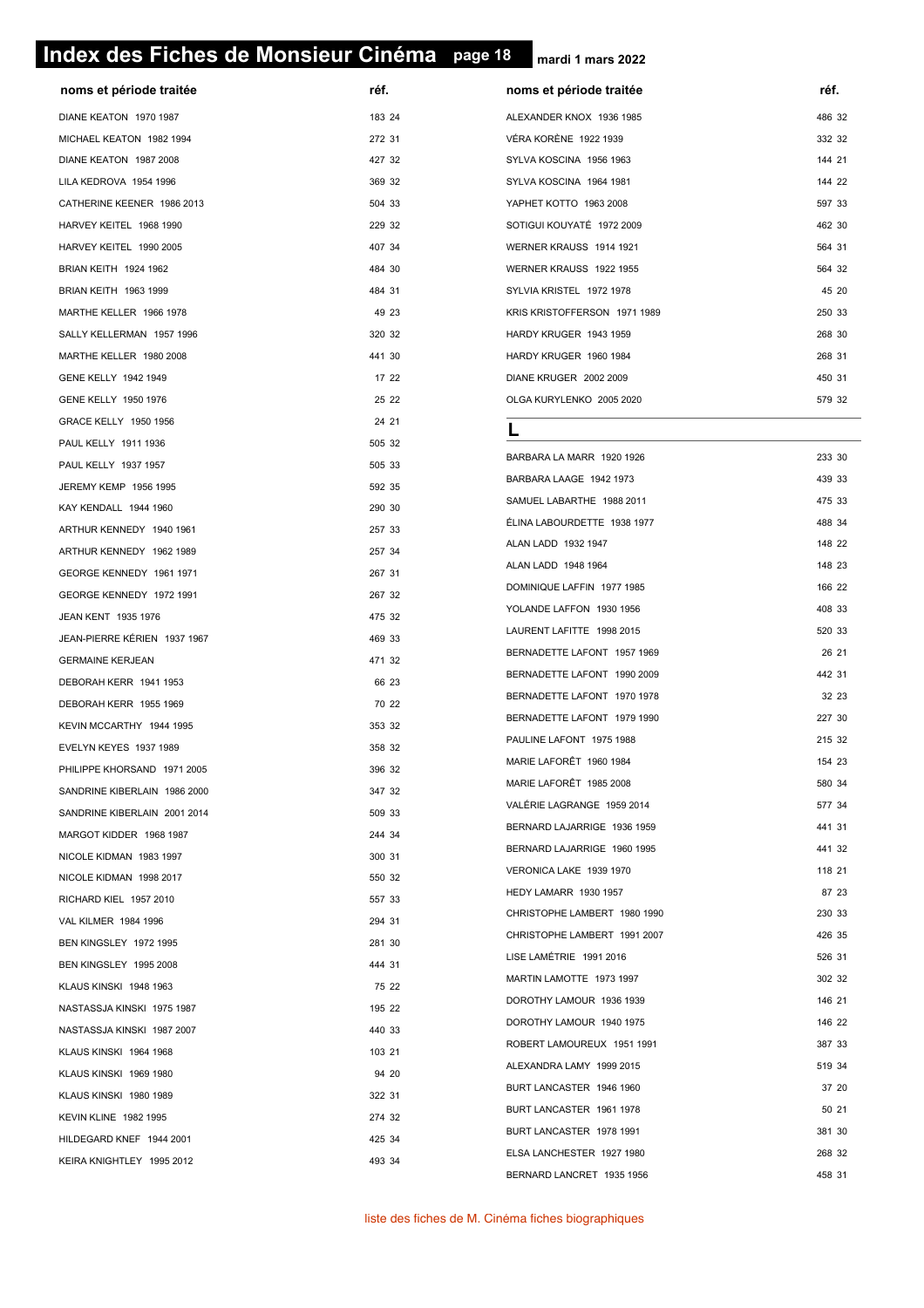# **page 19 Index des Fiches de Monsieur Cinéma page 19**

| noms et période traitée      | réf.   | noms et période traitée             | réf.   |
|------------------------------|--------|-------------------------------------|--------|
| MARTIN LANDAU 1959 1999      | 334 33 | PAUL LE PERSON 1966 2004            | 552 33 |
| MARTIN LANDAU 1999 2017      | 574 34 | JEAN LE POULAIN 1947 1981           | 544 32 |
| CAROLE LANDIS 1936 1948      | 572 32 | ROBERT LE VIGAN 1931 1951           | 35 24  |
| DIANE LANE 1979 1996         | 298 32 | ZARAH LEANDER 1930 1986             | 403 31 |
| HARRY LANGDON 1924 1944      | 44 24  | JEAN-PIERRE LÉAUD 1957 1982         | 135 20 |
| JESSICA LANGE 1976 1991      | 237 33 | JEAN-PIERRE LÉAUD 1984 1997         | 305 32 |
| HOPE LANGE 1956 1995         | 552 32 | MADELEINE LEBEAU 1939 1965          | 482 31 |
| FRANK LANGELLA 1970 2009     | 449 33 | GINETTE LECLERC 1932 1940           | 55 21  |
| BOULI LANNERS 1991 2014      | 512 33 | GINETTE LECLERC 1941 1977           | 65 23  |
| GEORGES LANNES 1920 1940     | 460 33 | HEATH LEDGER 1992 2009              | 441 33 |
| GEORGES LANNES 1941 1959     | 460 34 | FERNAND LEDOUX 1918 1948            | 96 20  |
| VICTOR LANOUX 1964 1982      | 110 20 | FERNAND LEDOUX 1949 1976            | 104 20 |
| ANGELA LANSBURY 1944 1960    | 461 31 | VIRGINIE LEDOYEN 1987 2003          | 377 33 |
| ANGELA LANSBURY 1961 2008    | 461 32 | BERNARD LEE 1934 1959               | 541 31 |
| GÉRARD LANVIN 1977 1986      | 179 21 | BERNARD LEE 1960 1979               | 541 32 |
| GÉRARD LANVIN 1988 2000      | 340 31 | BRUCE LEE 1940 1974                 | 192 22 |
| LISETTE LANVIN 1931 1949     | 505 34 | BELINDA LEE 1953 1961               | 254 29 |
| ANTHONY LAPAGLIA 1987 2004   | 398 33 | CHRISTOPHER LEE 1948 1969           | 213 33 |
| MICHELE LAROQUE 1989 2000    | 339 32 | CHRISTOPHER LEE 1960 1989           | 213 34 |
| PIERRE LARQUEY 1911 1935     | 74 22  | CHRISTOPHER LEE 1970 1989           | 213 35 |
| PIERRE LARQUEY 1936 1940     | 78 21  | CHRISTOPHER LEE 1989 2014           | 525 33 |
| PIERRE LARQUEY 1941 1950     | 84 21  | ANDRÉ LEFAUR 1913 1944              | 421 33 |
| PIERRE LARQUEY 1951 1961     | 91 20  | JEAN LEFEBVRE 1951 1962             | 394 32 |
| CHANTAL LAUBY 1979 2006      | 416 34 | JEAN LEFEBVRE 1963 1970             | 394 33 |
| CHARLES LAUGHTON 1928 1939   | 31 20  | JEAN LEFEBVRE 1971 2001             | 394 34 |
| CHARLES LAUGHTON 1940 1962   | 50 22  | RENÉ LEFÈVRE 1925 1939              | 309 32 |
| ODETTE LAURE 1949 1999       | 368 33 | RENÉ LEFÈVRE 1940 1977              | 309 33 |
| CAROLE LAURE 1968 1981       | 112 22 | PASCAL LÉGITIMUS 1984 2009          | 443 33 |
| LAUREL ET HARDY 1927 1929    | 3 2 3  | JANET LEIGH 1947 1953               | 123 21 |
| LAUREL ET HARDY 1929 1935    | 7 21   | JANET LEIGH 1954 1980               | 125 22 |
| LAUREL ET HARDY 1931 1951    | 9 0 5  | VIVIEN LEIGH 1934 1965              | 52 20  |
| MÉLANIE LAURENT 1999 2010    | 456 34 | GILLES LELLOUCHE 1998 2011          | 467 33 |
| PIPER LAURIE 1950 2000       | 349 32 | PHILIPPE LEMAIRE 1946 1994          | 365 30 |
| ED LAUTER 1972 2001          | 364 33 | LUCIENNE LEMARCHAND 1933 1983       | 363 33 |
| BERNARD LAVALETTE 1958 1989  | 581 34 | VALÉRIE LEMERCIER 1990 2006         | 408 34 |
| DOMINIQUE LAVANANT 1974 1983 | 147 22 | JACK LEMMON 1953 1979               | 85 22  |
| DOMINIQUE LAVANANT 1983 1996 | 337 30 | JACK LEMMON 1979 1998               | 331 33 |
| DENIS LAVANT 1982 2000       | 345 32 | LOUIS-DO DE LENCQUESAING 1991 2012  | 480 31 |
| MARC LAVOINE 1984 2014       | 515 33 | PHILIPPE LÉOTARD 1970 1976          | 209 31 |
| JUDE LAW 1994 2007           | 421 32 | PHILIPPE LÉOTARD 1977 1989          | 209 32 |
| PETER LAWFORD 1930 1951      | 362 31 | PHILIPPINE LEROY-BEAULIEU 1983 1999 | 341 34 |
| PETER LAWFORD 1952 1981      | 362 32 | PHILIPPE LEROY 1959 1968            | 382 30 |
| JENNIFER LAWRENCE 2008 2018  | 551 33 | PHILIPPE LEROY 1969 2002            | 382 31 |
| <b>FRANCIS LAX 1956 1999</b> | 473 33 | ROLAND LESAFFRE 1950 1993           | 266 33 |
| GABRIELLE LAZURE 1981 1989   | 214 29 | JALIL LESPERT 1999 2008             | 433 32 |
| ISILD LE BESCO 1990 2011     | 470 35 | JARED LETO 1995 2013                | 512 34 |
| SAMUEL LE BIHAN 1991 2002    | 366 31 | OSCAR LEVANT 1928 1975              | 346 31 |
| BERNARD LE COQ 1967 2000     | 337 31 | FRANÇOIS LEVANTAL 1986 2009         | 452 33 |
| ANDRÉ LE GALL 1943 1973      | 390 32 | MARCEL LÉVESQUE 1909 1917           | 328 32 |
|                              |        |                                     |        |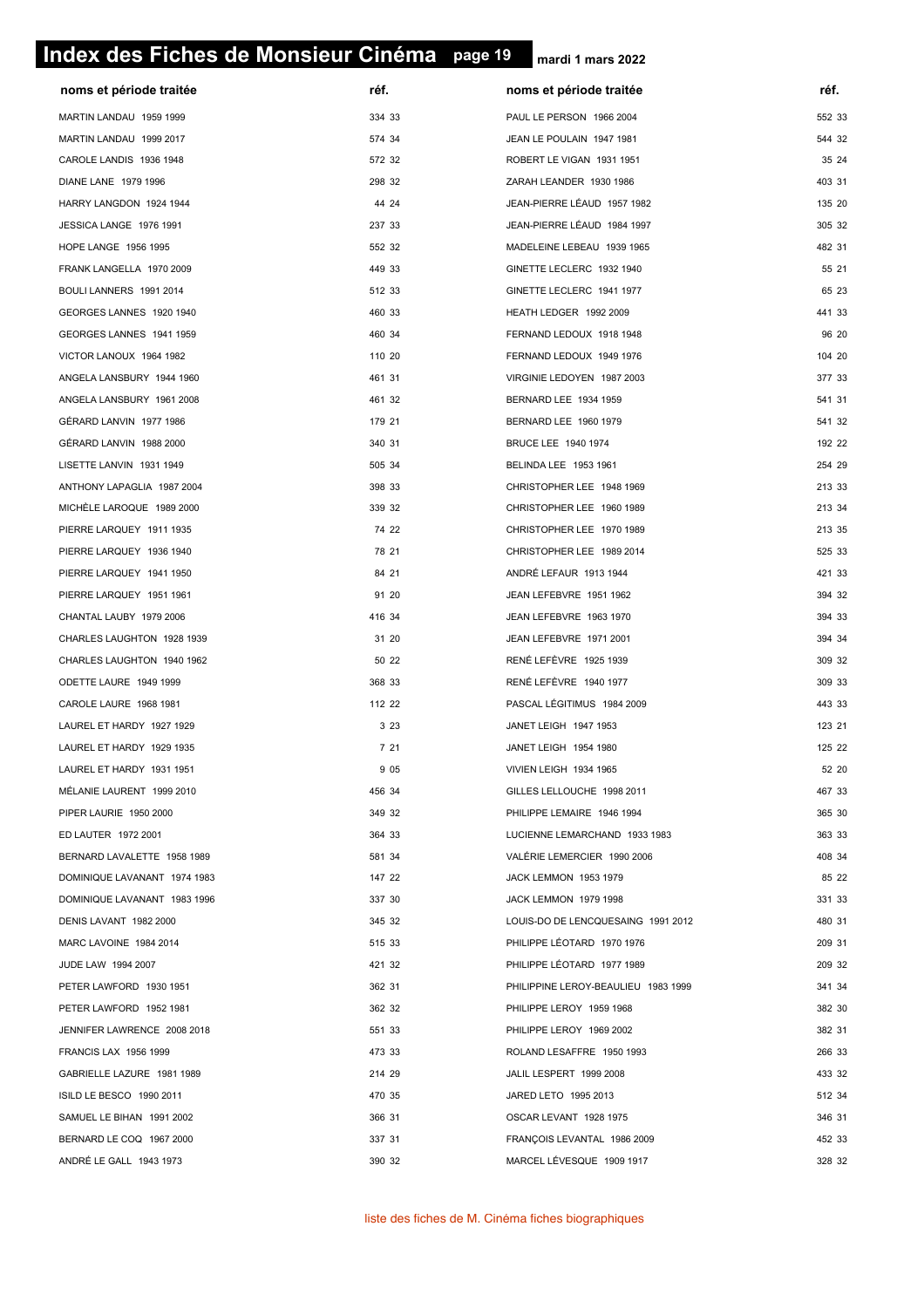#### **page 20 Index des Fiches de Monsieur Cinéma page 20**

**mardi 1 mars 2022**

| noms et période traitée     | réf.   | noms et période traitée      | réf.   |
|-----------------------------|--------|------------------------------|--------|
| MARCEL LÉVESQUE 1918 1951   | 328 33 | BELA LUGOSI 1920 1935        | 26 22  |
| GEOFFREY LEWIS 1971 2017    | 548 31 | BELA LUGOSI 1939 1956        | 40 21  |
| THIERRY LHERMITTE 1975 1984 | 148 24 | ANDRÉ LUGUET 1911 1940       | 280 32 |
| THIERRY LHERMITTE 1984 1997 | 313 32 | ANDRÉ LUGUET 1941 1969       | 280 33 |
| MAX LINDER 1905 1924        | 23 22  | PAUL LUKAS 1917 1936         | 391 31 |
| VIVECA LINDFORS 1940 1958   | 329 33 | PAUL LUKAS 1937 1968         | 391 32 |
| VIVECA LINDFORS 1960 1996   | 329 34 | FOLCO LULLI 1946 1952        | 287 30 |
| VINCENT LINDON 1983 1996    | 285 31 | FOLCO LULLI 1953 1959        | 287 31 |
| VINCENT LINDON 1997 2011    | 476 33 | FOLCO LULLI 1960 1972        | 287 32 |
| LAURA LINNEY 1992 2016      | 541 33 | IDA LUPINO 1932 1945         | 150 23 |
| LIO 1983 1995               | 297 33 | IDA LUPINO 1946 1976         | 150 24 |
| MARGO LION 1931 1976        | 347 33 | NOÉMIE LVOVSKY 2001 2012     | 487 32 |
| RAY LIOTTA 1983 2010        | 466 32 | ROBERT LYNEN 1932 1942       | 306 33 |
| VIRNA LISI 1953 1980        | 130 22 | CAROL LYNLEY 1958 2006       | 458 32 |
| JOHN LITHGOW 1972 1991      | 248 31 |                              |        |
| ROGER LIVESEY 1921 1970     | 503 33 | м                            |        |
| CHRISTOPHER LLOYD 1975 1994 | 272 32 | ALDO MACCIONE 1959 2002      | 380 33 |
| HAROLD LLOYD 1915 1923      | 9 0 4  | JOEL MACCREA 1923 1937       | 147 20 |
| HAROLD LLOYD 1923 1947      | 11 24  | JOEL MACCREA 1938 1962       | 147 21 |
| SONDRA LOCKE 1968 1993      | 319 32 | JEANETTE MACDONALD 1929 1949 | 113 22 |
| MARGARET LOCKWOOD 1935 1976 | 322 32 | MACDONALD CAREY 1942 1987    | 401 31 |
| ROBERT LOGGIA 1956 1994     | 281 31 | KELLY MACDONALD 1996 2016    | 536 36 |
| FLORENCE LOIRET CAILLE      | 471 33 | ANDIE MAC DOWELL 1984 1997   | 313 33 |
| GINA LOLLOBRIGIDA 1946 1953 | 63 21  | VICTOR MACLAGLEN 1920 1926   | 107 20 |
| GINA LOLLOBRIGIDA 1954 1977 | 65 24  | VICTOR MACLAGLEN 1938 1958   | 115 21 |
| HERBERT LOM 1940 1960       | 393 33 | SHIRLEY MACLAINE 1955 1970   | 25 23  |
| HERBERT LOM 1961 1993       | 393 34 | SHIRLEY MACLAINE 1978 1993   | 263 33 |
| CAROLE LOMBARD 1921 1931    | 55 22  | FRED MACMURRAY 1929 1944     | 251 30 |
| CAROLE LOMBARD 1932 1942    | 63 22  | FRED MACMURRAY 1945 1978     | 251 31 |
| JULIE LONDON 1944 1968      | 454 33 | PATRICK MACNEE 1943 2003     | 523 30 |
| MICHAEL LONSDALE 1956 1974  | 218 31 | GEORGE MACREADY 1942 1949    | 303 31 |
| MICHAEL LONSDALE 1975 1988  | 218 32 | GEORGE MACREADY 1950 1971    | 303 32 |
| MICHAEL LONSDALE 1989 2010  | 466 33 | WILLIAM H. MACY 1980 1999    | 328 34 |
| SERGI LÓPEZ 1992 2002       | 367 31 | AMY MADIGAN 1982 1997        | 322 33 |
| JENNIFER LOPEZ 1986 2013    | 497 32 | GUY MADISON 1943 1979        | 547 33 |
| SOPHIA LOREN 1950 1955      | 28 23  | MICHAEL MADSEN 1982 2004     | 391 33 |
| SOPHIA LOREN 1957 1977      | 37 21  | VIRGINIA MADSEN 1983 2005    | 401 32 |
| PETER LORRE 1929 1939       | 36 24  | BENOÏT MAGIMEL 1988 2002     | 364 34 |
| PETER LORRE 1940 1964       | 46 21  | ANNA MAGNANI 1927 1951       | 46 22  |
| JACQUES LOUVIGNY 1913 1950  | 468 31 | ANNA MAGNANI 1952 1971       | 67 22  |
| MYRNA LOY 1925 1929         | 214 30 | JUDITH MAGRE 1948 1990       | 257 32 |
| MYRNA LOY 1930 1934         | 214 31 | TOBEY MAGUIRE 1989 2015      | 526 32 |
| MYRNA LOY 1935 1980         | 214 32 | AÏSSA MAÏGA 1997 2010        | 459 32 |
| ANTONELLA LUALDI 1949 1958  | 388 30 | JACQUELINE MAILLAN 1954 1988 | 204 30 |
| ANTONELLA LUALDI 1959 1995  | 388 31 | VALÉRIE MAIRESSE 1975 1984   | 145 23 |
| LAURENT LUCAS 1997 2004     | 391 30 | SUZET MAIS 1930 1964         | 554 33 |
| CORINNE LUCHAIRE 1935 1940  | 420 33 | FRANÇOIS MAISTRE 1959 2003   | 504 34 |
| FABRICE LUCHINI 1969 1988   | 219 30 | CHRISTOPHE MALAVOY 1975 1989 | 215 33 |
| FABRICE LUCHINI 1989 2005   | 404 35 | KARL MALDEN 1940 1961        | 204 31 |
|                             |        | KARL MALDEN 1962 1987        | 204 32 |

liste des fiches de M. Cinéma fiches biographiques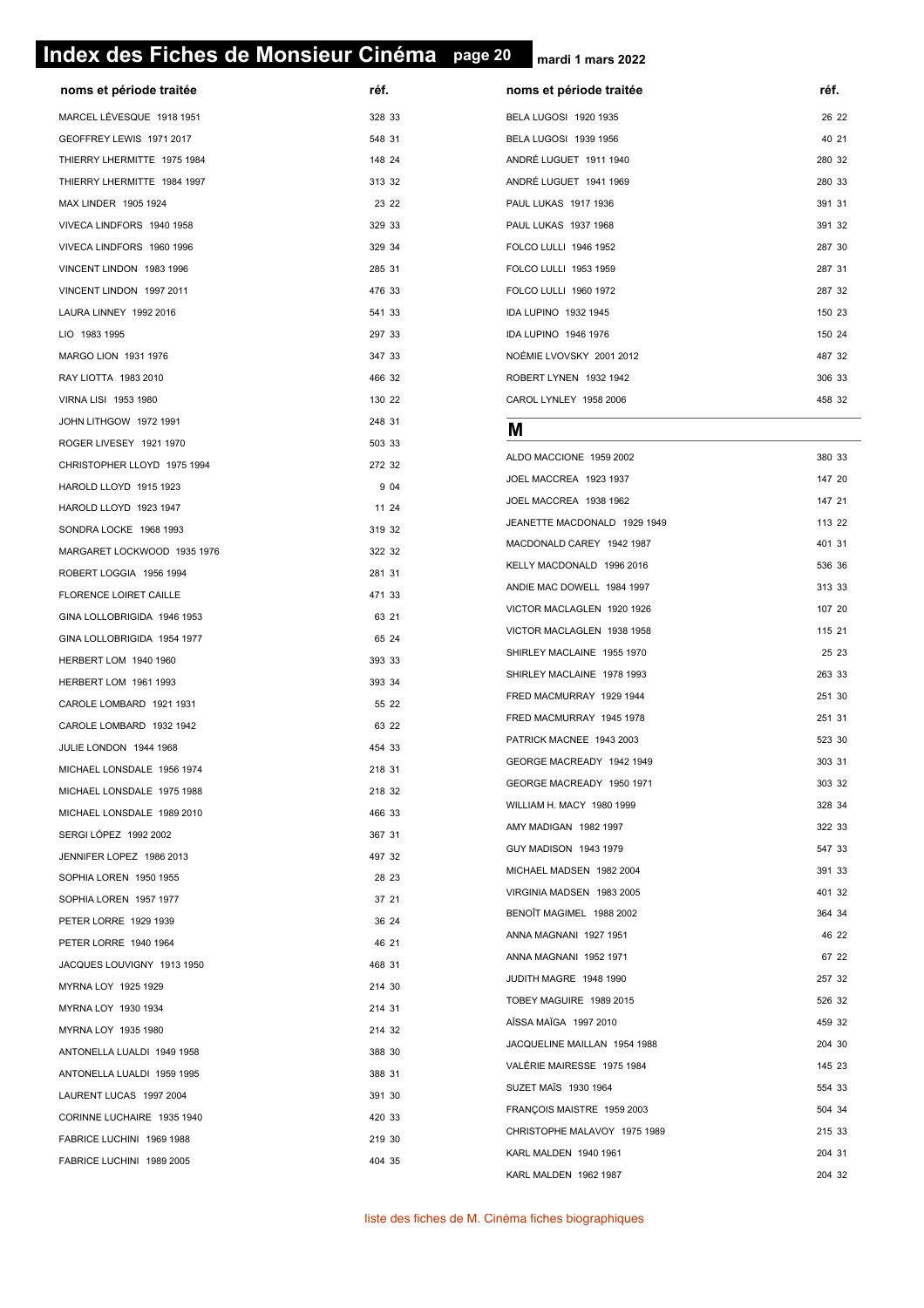# **page 21 Index des Fiches de Monsieur Cinéma page 21**

| noms et période traitée        | réf.   | noms et période traitée                | réf.   |
|--------------------------------|--------|----------------------------------------|--------|
| JOHN MALKOVICH 1984 1993       | 261 31 | LAURE MARSAC 1984 2007                 | 424 33 |
| JOHN MALKOVICH 1995 2006       | 547 34 | E. G. MARSHALL 1945 1997               | 326 32 |
| JOHN MALKOVICH 2007 2017       | 547 35 | HERBERT MARSHALL 1927 1938             | 312 31 |
| DOROTHY MALONE 1943 1954       | 209 33 | HERBERT MARSHALL 1939 1965             | 312 33 |
| DOROTHY MALONE 1955 1986       | 209 34 | TONIE MARSHALL 1971 2011               | 584 35 |
| GINA MANÈS 1916 1931           | 361 33 | FÉLIX MARTEN 1947 1990                 | 357 33 |
| GINA MANÈS 1932 1965           | 361 34 | DEAN MARTIN 1949 1981                  | 104 21 |
| NINO MANFREDI 1949 1962        | 141 21 | STEVE MARTIN 1977 1992                 | 250 34 |
| NINO MANFREDI 1963 1983        | 141 22 | PIERRE-FRANÇOIS MARTIN-LAVAL 1996 2018 | 557 34 |
| SILVANA MANGANO 1947 1974      | 108 21 | ELSA MARTINELLI 1954 1991              | 365 31 |
| ETTORE MANNI 1952 1962         | 288 30 | ALESSANDRA MARTINES 1987 2007          | 432 34 |
| ETTORE MANNI 1963 1980         | 288 31 | OLIVIER MARTINEZ 1990 2018             | 558 33 |
| MIKI MANOJLOVIC 1974 2017      | 549 31 | LEE MARVIN 1951 1957                   | 79 21  |
| JAYNE MANSFIELD 1955 1968      | 108 22 | LEE MARVIN 1958 1980                   | 96 21  |
| HELENA MANSON 1925 1989        | 247 31 | MARX BROTHERS (LES) 1929 1949          | 8 2 1  |
| JOE MANTEGNA 1977 2000         | 347 34 | RENAUD MARY 1942 1972                  | 596 30 |
| ROBERT MANUEL 1935 1992        | 358 33 | CORINNE MASIERO 1993 2020              | 586 32 |
| JEAN MARAIS 1933 1950          | 22 21  | GIULIETTA MASINA 1947 1969             | 121 21 |
| JEAN MARAIS 1951 1970          | 30 24  | JAMES MASON 1935 1952                  | 58 22  |
| SOPHIE MARCEAU 1980 1995       | 287 33 | JAMES MASON 1953 1979                  | 60 22  |
| SOPHIE MARCEAU 1995 2014       | 510 35 | JAMES MASON 1976 1985                  | 224 32 |
| FREDRIC MARCH 1929 1937        | 64 21  | LEA MASSARI 1957 1981                  | 114 19 |
| FREDRIC MARCH 1938 1970        | 71 23  | ANNA MASSEY 1958 2008                  | 435 31 |
| GEORGES MARCHAL 1940 1953      | 174 22 | RAYMOND MASSEY 1929 1968               | 314 30 |
| GEORGES MARCHAL 1954 1982      | 174 23 | MARCELLO MASTROIANNI 1947 1956         | 48 22  |
| ARLETTE MARCHAL 1922 1951      | 521 31 | MARCELLO MASTROIANNI 1957 1965         | 60 23  |
| OLIVIER MARCHAL 1988 2020      | 586 31 | MARCELLO MASTROIANNI 1979 1987         | 200 31 |
| CORINNE MARCHAND 1957 1997     | 307 32 | MARCELLO MASTROIANNI 1989 1996         | 353 33 |
| GUY MARCHAND 1971 1982         | 129 22 | CHIARA MASTROIANNI 1993 2002           | 365 32 |
| GUY MARCHAND 1983 2018         | 562 31 | MARCELLO MASTROIANNI 1966 1978         | 69 21  |
| JEAN MARCHAT 1931 1963         | 288 32 | MILLY MATHIS 1930 1937                 | 349 33 |
| ANDRÉ MARCON 1976 2016         | 526 33 | MILLY MATHIS 1938 1960                 | 349 34 |
| LUIS MARIANO 1943 1965         | 296 34 | WALTER MATTHAU 1955 1982               | 142 20 |
| NICOLAS MARIÉ 1990 2021        | 594 32 | VICTOR MATURE 1939 1979                | 208 30 |
| JEAN-PIERRE MARIELLE 1957 1979 | 55 23  | MARCEL MAUPI 1928 1948                 | 342 30 |
| JEAN-PIERRE MARIELLE 1980 1991 | 242 31 | CARMEN MAURA 1968 1994                 | 282 32 |
| JEAN-PIERRE MARIELLE 1992 2007 | 418 31 | CARMEN MAURA 1995 2015                 | 527 32 |
| JEAN-PIERRE MARIELLE 20072017  | 572 33 | NICOLE MAUREY 1945 1981                | 339 33 |
| JACQUES MARIN 1950 1960        | 350 31 | CLAIRE MAURIER 1950 2007               | 438 33 |
| JACQUES MARIN 1961 1991        | 350 32 | JEAN MAX 1921 1961                     | 474 33 |
| CHRISTIAN MARIN 1957 2013      | 573 32 | MAXIMILIENNE                           | 472 32 |
| ANNE MARIVIN 1999 2011         | 469 34 | MATHILDA MAY 1984 1992                 | 246 32 |
| <b>JANE MARKEN 1917 1946</b>   | 135 21 | VIRGINIA MAYO 1942 1949                | 208 31 |
| <b>JANE MARKEN 1947 1971</b>   | 135 22 | VIRGINIA MAYO 1950 1977                | 208 32 |
| FLORENCE MARLY 1937 1975       | 338 32 | RACHEL MCADAMS 2002 2016               | 531 33 |
| PIO MARMAÏ 2008 2020           | 573 33 | JAMES MCAVOY 1995 2019                 | 567 32 |
| CHRISTIAN MARQUAND 1946 1985   | 369 33 | MERCEDES MCCAMBRIDGE 1949 1999         | 396 33 |
| MARY MARQUET 1913 1977         | 348 32 | MATTHEW MCCONAUGHEY 1992 2011          | 476 34 |
| SÉVERIN MARS 1910 1922         | 490 35 | HATTIE MCDANIEL 1932 1936              | 593 31 |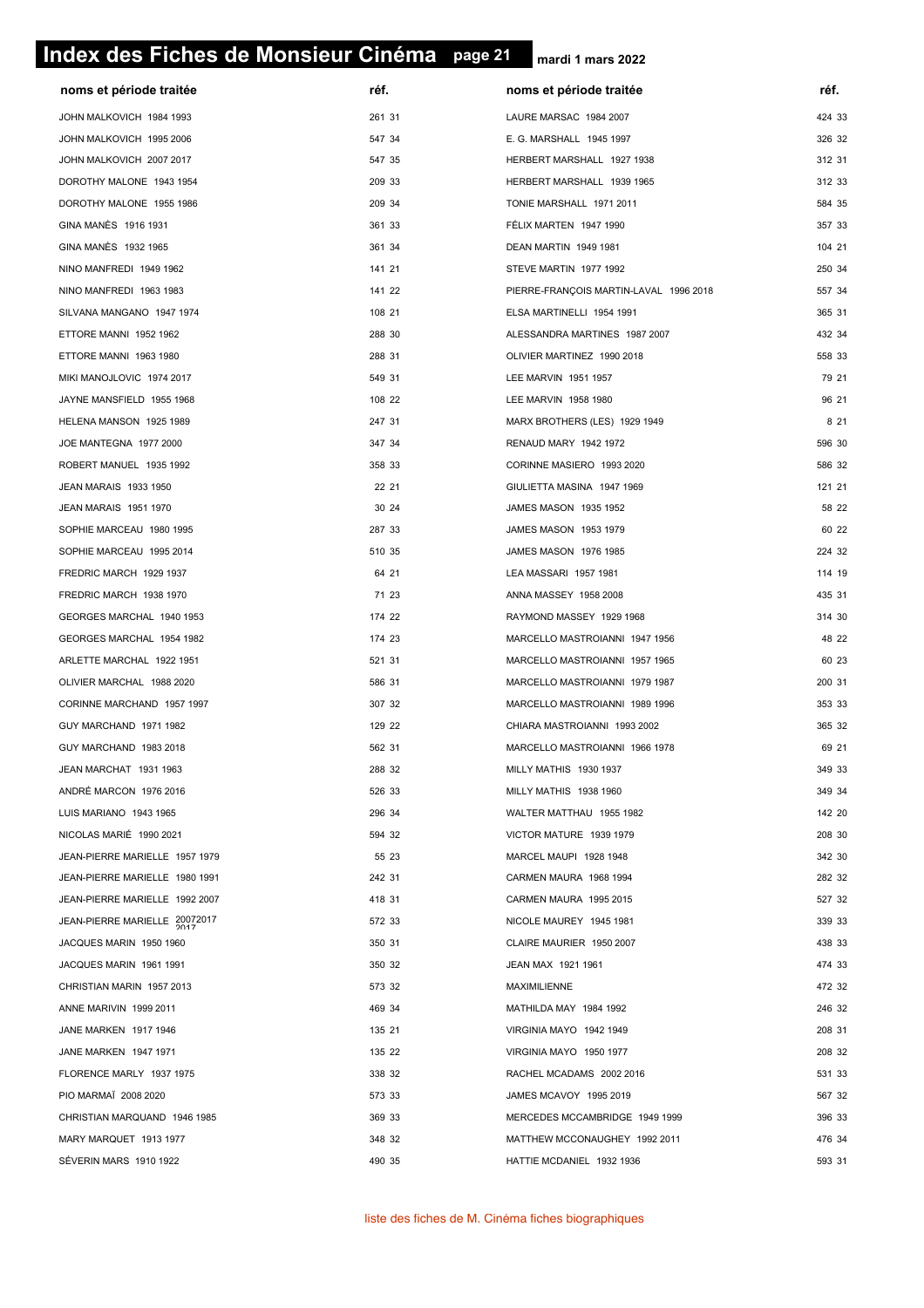# **page 22 Index des Fiches de Monsieur Cinéma page 22**

| noms et période traitée      | réf.   | noms et période traitée        | réf.   |
|------------------------------|--------|--------------------------------|--------|
| HATTIE MCDANIEL 1937 1949    | 593 32 | VITTORIO MEZZOGIORNO 1972 1992 | 371 31 |
| FRANCES MCDORMAND 1984 2006  | 412 34 | GIOVANNA MEZZOGIORNO 1997 2009 | 457 32 |
| RODDY MCDOWALL 1938 1967     | 379 30 | BETTE MIDLER 1966 1991         | 243 30 |
| RODDY MCDOWALL 1968 1998     | 379 31 | ROBERT MIDDLETON 1954 1977     | 480 32 |
| MALCOLM MCDOWELL 1967 1979   | 88 23  | TOSHIRO MIFUNE 1946 1954       | 206 31 |
| PATRICK MCGOOHAN 1954 1997   | 396 34 | TOSHIRO MIFUNE 1955 1961       | 206 32 |
| ELIZABETH MCGOVERN 1980 2011 | 476 35 | TOSHIRO MIFUNE 1962 1969       | 207 30 |
| CHARLES MCGRAW 1942 1952     | 417 32 | TOSHIRO MIFUNE 1970 1989       | 207 31 |
| CHARLES MCGRAW 1953 1977     | 417 33 | LUDMILA MIKAËL 1966 1995       | 336 34 |
| EWAN MCGREGOR 1993 2006      | 417 34 | MADS MIKKELSEN 1996 2010       | 461 33 |
| DOROTHY MCGUIRE 1943 1987    | 473 34 | <b>VERA MILES 1951 1995</b>    | 348 33 |
| JOHN MCINTIRE 1948 1955      | 387 34 | SARAH MILES 1961 1984          | 169 24 |
| JOHN MCINTIRE 1956 1989      | 387 35 | TOMAS MILIAN 1959 1967         | 385 32 |
| IAN MCKELLEN 1968 2003       | 385 31 | TOMAS MILIAN 1968 2002         | 385 33 |
| LEO MCKERN 1952 1999         | 420 34 | RAY MILLAND 1929 1938          | 85 23  |
| VICTOR MCLAGLEN 1927 1937    | 111 23 | RAY MILLAND 1939 1951          | 94 21  |
| KENNETH MCMILLAN 1973 1989   | 428 34 | RAY MILLAND 1952 1979          | 109 22 |
| STEPHEN MCNALLY 1942 1978    | 325 32 | ANN MILLER 1937 1976           | 287 34 |
| STEVE MCQUEEN 1956 1980      | 44 21  | DICK MILLER 1955 1976          | 596 31 |
| IAN MCSHANE 1962 2013        | 482 32 | DICK MILLER 1977 2019          | 596 32 |
| COLM MEANEY 1986 2004        | 384 33 | SIENNA MILLER 2001 2020        | 578 31 |
| PATRICIA MEDINA 1937 1978    | 422 32 | CHARLES MILLOT 1957 1994       | 577 35 |
| RALPH MEEKER 1951 1980       | 395 34 | JOHN MILLS 1932 1958           | 253 31 |
| MARIANGELA MELATO 1969 2001  | 382 32 | JOHN MILLS 1959 1987           | 253 32 |
| MONIQUE MÉLINAND 1927 2012   | 508 33 | SANDRA MILO 1955 1985          | 284 32 |
| CLAUDE MELKI 1957 1988       | 283 30 | SANDRA MILOVANOFF 1920 1950    | 300 32 |
| GILBERT MELKI 1992 2004      | 381 31 | GEORGES MILTON 1922 1948       | 316 33 |
| BEN MENDELSOHN 1986 2016     | 531 34 | SAL MINEO 1955 1975            | 533 32 |
| EVA MENDES 1998 2010         | 464 31 | LIZA MINNELLI 1949 1977        | 42 21  |
| BERNARD MENEZ 1973 1986      | 181 23 | MIOU-MIOU 1971 1979            | 46 23  |
| ADOLPHE MENJOU 1912 1925     | 211 31 | MIOU-MIOU 1979 1989            | 216 33 |
| ADOLPHE MENJOU 1927 1937     | 211 32 | MIOU-MIOU 1991 2004            | 390 33 |
| ADOLPHE MENJOU 1938 1960     | 211 33 | CARMEN MIRANDA 1932 1952       | 217 33 |
| DENIS MÉNOCHET 2004 2022     | 600 32 | ISA MIRANDA 1933 1949          | 219 31 |
| KAD MERAD 2001 2010          | 447 32 | ISA MIRANDA 1950 1977          | 219 32 |
| JEAN MERCANTON 1920 1946     | 522 33 | HELEN MIRREN 1967 1999         | 323 30 |
| PAUL MERCEY 1948 1966        | 527 33 | MISTINGUETT 1908 1936          | 228 33 |
| PAUL MERCEY 1967 1985        | 527 34 | CAMERON MITCHELL 1945 1955     | 355 32 |
| MICHELE MERCIER 1957 1984    | 272 33 | CAMERON MITCHELL 1956 1974     | 355 33 |
| MELINA MERCOURI 1955 1978    | 76 22  | CAMERON MITCHELL 1975 1995     | 356 32 |
| MONIQUE MERCURE 1964 2017    | 587 31 | EDDY MITCHELL 1961 1989        | 212 33 |
| BURGESS MEREDITH 1936 1969   | 261 32 | THOMAS MITCHELL 1923 1942      | 188 22 |
| BURGESS MEREDITH 1970 1991   | 261 33 | THOMAS MITCHELL 1943 1961      | 188 23 |
| STANISLAS MERHAR 1997 2015   | 523 31 | ROBERT MITCHUM 1943 1947       | 54 23  |
| MACHA MÉRIL 1959 1987        | 200 32 | ROBERT MITCHUM 1948 1959       | 65 25  |
| ARMAND MESTRAL 1945 1992     | 412 35 | ROBERT MITCHUM 1960 1979       | 74 23  |
| PAUL MEURISSE 1940 1954      | 45 21  | TOM MIX 1909 1935              | 131 24 |
| PAUL MEURISSE 1955 1978      | 58 23  | JEAN-PIERRE MOCKY 1942 1990    | 216 34 |
| GÉRARD MEYLAN 1981 2011      | 482 33 | MATTHEW MODINE 1983 2005       | 410 34 |
|                              |        |                                |        |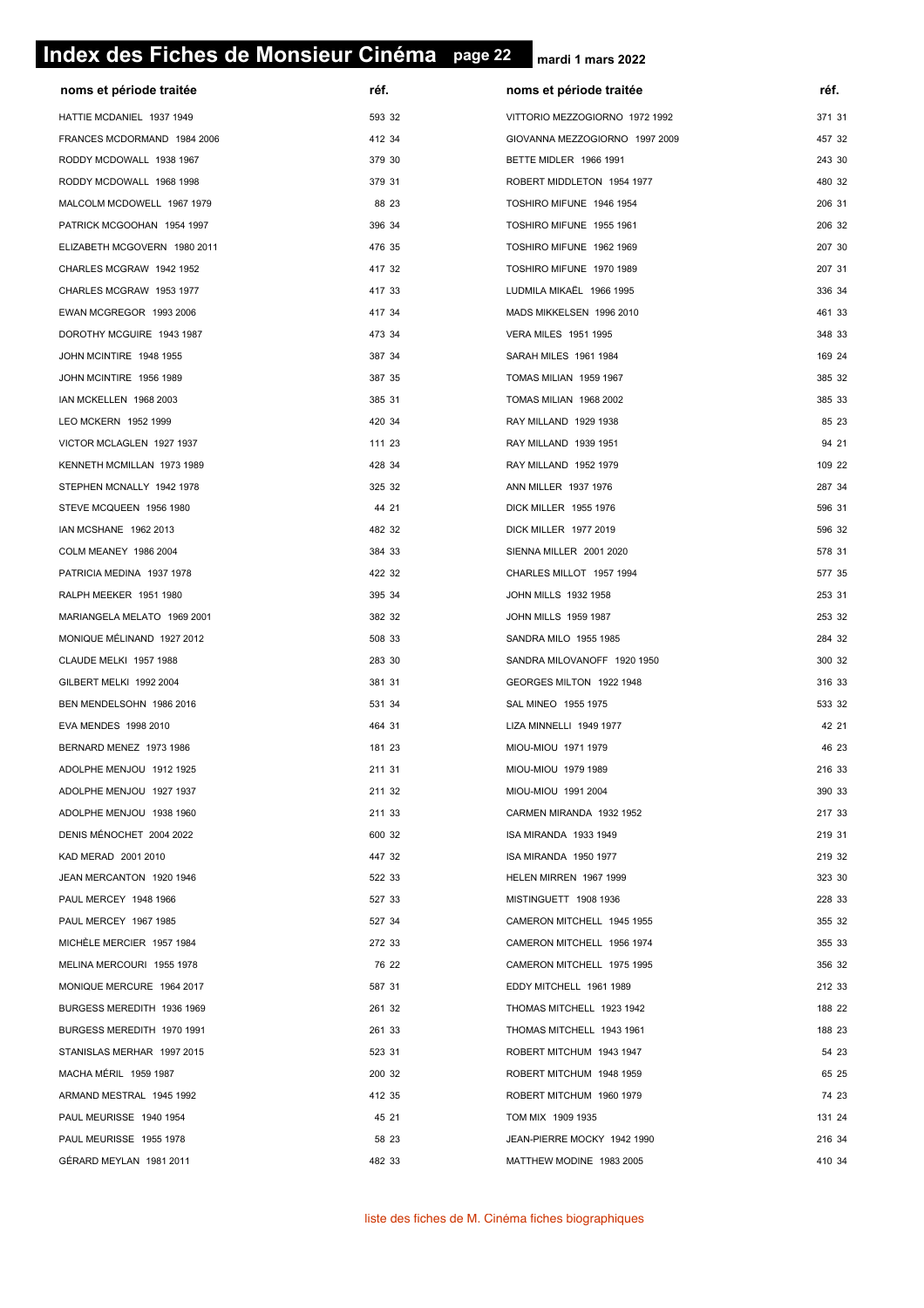# **page 23 Index des Fiches de Monsieur Cinéma page 23**

| noms et période traitée          | réf.   | noms et période traitée       | réf.   |
|----------------------------------|--------|-------------------------------|--------|
| GASTON MODOT 1930 1939           | 101 22 | GABY MORLAY 1914 1940         | 45 22  |
| GASTON MODOT 1940 1962           | 107 21 | GABY MORLAY 1941 1964         | 57 21  |
| DONALD MOFFAT 1956 1999          | 591 31 | ROBERT MORLEY 1938 1962       | 176 23 |
| ANGELA MOLINA 1974 1992          | 242 32 | ROBERT MORLEY 1963 1982       | 176 24 |
| <b>GIORGIA MOLL</b>              | 525 34 | VIGGO MORTENSEN 1984 2004     | 390 34 |
| PIERRE MONDY 1949 1960           | 122 22 | EMILY MORTIMER 1996 2018      | 566 32 |
| PIERRE MONDY 1961 1982           | 122 23 | GASTONE MOSCHIN 1955 1970     | 468 32 |
| SYLVIA MONFORT 1943 1962         | 317 31 | GASTONE MOSCHIN 1971 2001     | 468 33 |
| JACQUES MONOD 1951 1983          | 292 31 | IVAN MOSJOUKINE 1919 1936     | 84 22  |
| MARILYN MONROE 1948 1962         | 124    | ZERO MOSTEL 1943 1979         | 485 31 |
| RICARDO MONTALBAN 1942 1954      | 450 32 | CATHERINE MOUCHET 1987 2002   | 358 34 |
| RICARDO MONTALBAN 1955 2006      | 450 33 | ANNA MOUGLALIS 1998 2010      | 458 33 |
| YVES MONTAND 1945 1966           | 4 2 4  | CHARLES MOULIN 1933 1983      | 481 33 |
| YVES MONTAND 1967 1977           | 9 0 3  | MARCEL MOULOUDJI 1936 1977    | 322 34 |
| YVES MONTAND 1977 1988           | 214 33 | ANTOINETTE MOYA 1954 2015     | 598 32 |
| BLANCHE MONTEL 1914 1943         | 289 32 | ARMIN MUELLER-STAHL 1956 1988 | 472 33 |
| CONCHITA MONTENEGRO 1927 1944    | 308 31 | ARMIN MUELLER-STAHL 1989 2009 | 472 34 |
| GERMAINE MONTERO 1940 1984       | 489 31 | PETER MULLAN 1990 2011        | 484 32 |
| MARIA MONTEZ 1941 1951           | 137 22 | CAREY MULLIGAN 2005 2021      | 595 33 |
| ROBERT MONTGOMERY 1929 1936      | 195 23 | PAUL MUNI 1929 1959           | 128 24 |
| ROBERT MONTGOMERY 1937 1960      | 195 24 | JEAN MURAT 1920 1939          | 252 30 |
| SARA MONTIEL 1944 1973           | 275 31 | JEAN MURAT 1942 1964          | 252 31 |
| TERRY MOORE 1940 2007            | 457 33 | AUDIE MURPHY 1948 1969        | 243 32 |
| DEMI MOORE 1981 1993             | 258 29 | BRITTANY MURPHY 1993 2010     | 462 31 |
| AGNES MOOREHEAD 1941 1972        | 269 34 | CILLIAN MURPHY 1999 2017      | 536 37 |
| JULIANNE MOORE 1990 1999         | 330 33 | EDDIE MURPHY 1982 1997        | 302 33 |
| JULIANNE MOORE 2000 2015         | 522 34 | EDDIE MURPHY 1998 2021        | 593 33 |
| ROGER MOORE 1952 1978            | 61 22  | DON MURRAY 1956 2005          | 506 33 |
| ROGER MOORE 1979 2016            | 548 32 | BILL MURRAY 1979 1994         | 283 31 |
| RICK MORANIS 1983 2006           | 564 33 | BILL MURRAY 1996 2014         | 509 34 |
| LAURA MORANTE 1979 1998          | 326 33 | MAE MURRAY 1915 1931          | 163 21 |
| KENNETH MORE 1935 1979           | 477 35 | MUSIDORA 1913 1917            | 104 22 |
| JEANNE MOREAU 1948 1962          | 5 24   | MUSIDORA 1917 1950            | 107 22 |
| JEANNE MOREAU 1963 1976          | 10 16  | ORNELLA MUTI 1970 1978        | 58 24  |
| JEANNE MOREAU 1977 1992          | 243 31 | ORNELLA MUTI 1979 1999        | 327 34 |
| JEANNE MOREAU 1992 2015          | 555 34 | N                             |        |
| YOLANDE MOREAU 1985 2009         | 446 32 |                               |        |
| <b>FRANÇOIS MOREL</b>            | 444 32 | SAMY NACERI 1989 2002         | 365 33 |
| JACQUES MOREL 1944 1978          | 584 32 | CLAIRE NADEAU 1973 2018       | 556 34 |
| RITA MORENO 1950 2017            | 562 32 | PHILIPPE NAHON 1963 2008      | 440 34 |
| DARIO MORENO 1951 1968           | 317 32 | ISABELLE NANTY 1983 2003      | 378 33 |
| MARGUERITE MORENO 1916 1935      | 285 32 | HENRI NASSIET 1922 1973       | 455 35 |
| MARGUERITE MORENO 1936 1948      | 285 33 | LUCIEN NAT 1931 1965          | 348 34 |
| MICHELE MORETTI 1968 2015        | 530 34 | MARIE-JOSÉ NAT 1956 1977      | 23 23  |
| MICHELE MORGAN 1935 1944         | 11 25  | AMEDEO NAZZARI 1935 1950      | 294 32 |
| MICHELE MORGAN 1946 1976         | 17 23  | AMEDEO NAZZARI 1951 1978      | 294 33 |
| FRANK MORGAN 1916 1935           | 590 33 | ANNA NEAGLE 1930 1958         | 391 34 |
| FRANK MORGAN 1936 1950           | 590 34 | PATRICIA NEAL 1949 1981       | 203 32 |
| PHILIPPE MORIER-GENOUD 1981 2005 | 403 32 | CLAIRE NEBOUT 1986 1999       | 321 32 |
|                                  |        | LIAM NEESON 1981 1996         | 297 34 |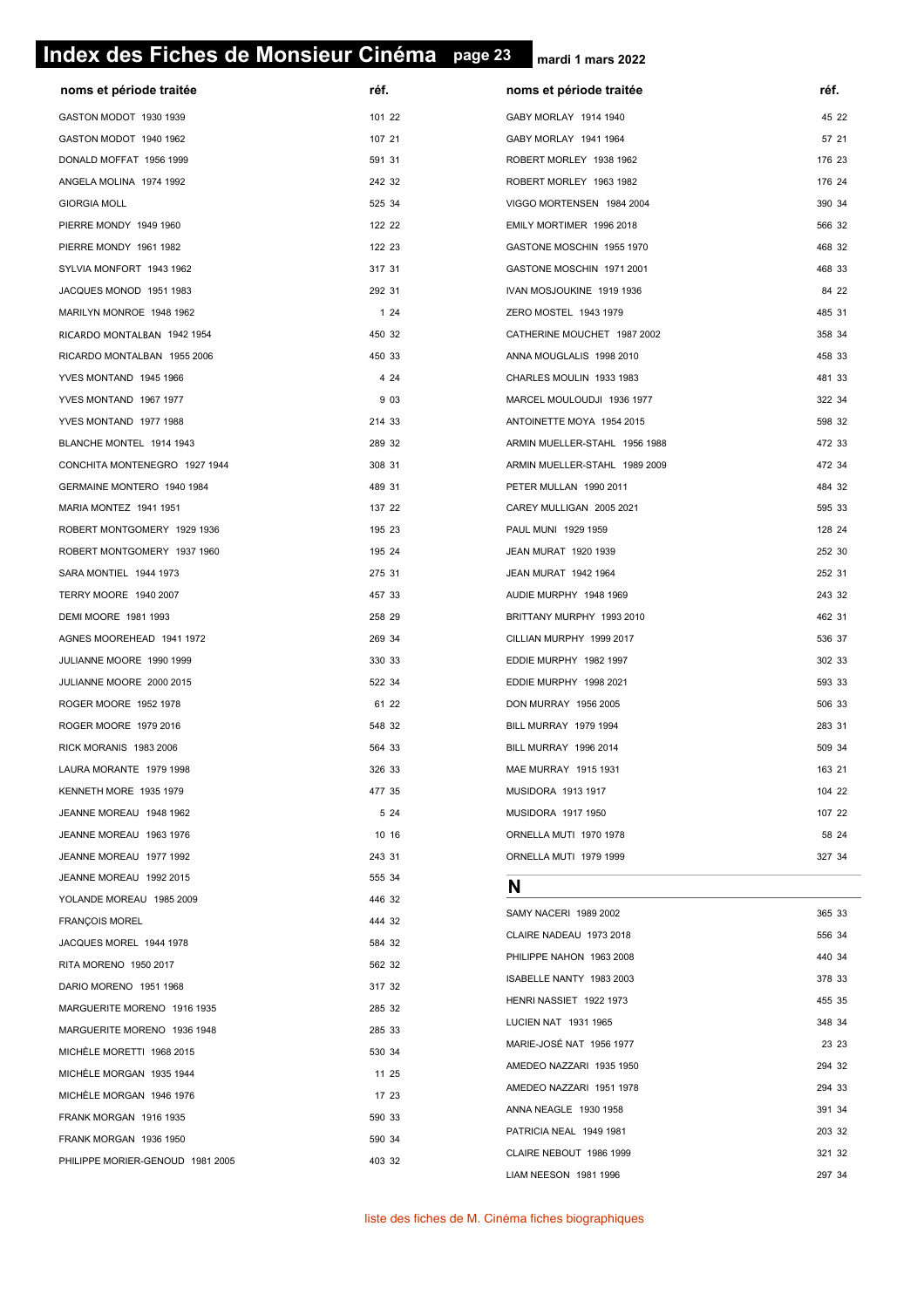# **page 24 Index des Fiches de Monsieur Cinéma page 24**

**mardi 1 mars 2022**

| noms et période traitée      | réf.   | noms et période traitée      | réf.   |
|------------------------------|--------|------------------------------|--------|
| LIAM NEESON 1998 2010        | 543 32 | EDMOND O'BRIEN 1957 1974     | 265 33 |
| LIAM NEESON 2011 2017        | 543 33 | DONALD O'CONNOR 1937 1997    | 403 33 |
| FRANÇOIS NÉGRET 1986 2013    | 500 30 | RYAN O'NEAL 1968 1989        | 223 32 |
| POLA NEGRI 1914 1964         | 258 30 | JENNIFER O'NEIL 1968 1980    | 229 33 |
| SAM NEILL 1977 1999          | 323 31 | MAUREEN O'SULLIVAN 1930 1936 | 274 33 |
| NATHALIE NELL 1966 1991      | 241 34 | MAUREEN O'SULLIVAN 1937 1986 | 274 34 |
| CARLO NELL 1960 2009         | 541 34 | PETER O'TOOLE 1982 2012      | 500 31 |
| KATE NELLIGAN 1975 1994      | 278 33 | MAUREEN O'HARA 1938 1949     | 142 21 |
| FRANCO NERO 1964 1974        | 292 32 | MAUREEN O'HARA 1950 1971     | 142 22 |
| FRANCO NERO 1975 1993        | 292 33 | PETER O'TOOLE 1960 1980      | 92 23  |
| PAUL NEWMAN 1954 1976        | 3 2 4  | WARREN OATES 1959 1983       | 230 34 |
| PAUL NEWMAN 1977 1993        | 263 34 | MERLE OBERON 1930 1939       | 165 23 |
| PAUL NEWMAN 1994 2006        | 444 33 | MERLE OBERON 1940 1973       | 165 24 |
| ROBERT NEWTON 1932 1956      | 338 33 | <b>BULLE OGIER 1968 1973</b> | 186 22 |
| OLIVIA NEWTON-JOHN 1970 1983 | 152 22 | BULLE OGIER 1974 1987        | 186 23 |
| PHILIPPE NICAUD 1948 2005    | 570 33 | <b>BULLE OGIER 1988 2010</b> | 467 34 |
| JACK NICHOLSON 1981 1994     | 268 33 | PASCALE OGIER 1979 1984      | 452 34 |
| JACK NICHOLSON 1958 1980     | 70 23  | WARNER OLAND 1912 1927       | 511 32 |
| LESLIE NIELSEN 1956 1999     | 353 34 | WARNER OLAND 1928 1937       | 511 33 |
| CONNIE NIELSEN 1984 2008     | 441 34 | GARY OLDMAN 1981 2006        | 411 31 |
| ASTA NIELSEN 1910 1932       | 551 34 | LENA OLIN 1976 2011          | 481 34 |
| BILL NIGHY 1980 2012         | 482 34 | LAURENCE OLIVIER 1930 1978   | 33 24  |
| LEONARD NIMOY 1951 2013      | 522 35 | PAUL OLLIVIER 1920 1930      | 565 34 |
| DAVID NIVEN 1935 1951        | 54 24  | PAUL OLLIVIER 1931 1948      | 565 35 |
| DAVID NIVEN 1953 1978        | 63 23  | ANNY ONDRA 1919 1929         | 544 33 |
| NOËL-NOËL 1931 1965          | 123 22 | ANNY ONDRA 1930 1957         | 544 34 |
| MAGALI NOËL 1950 1959        | 149 23 | PATRICK O'NEAL 1954 1992     | 304 32 |
| MAGALI NOËL 1960 1983        | 149 24 | DAVID OPATOSHU 1939 1982     | 589 34 |
| HELENA NOGUERRA 1989 2018    | 562 33 | UMBERTO ORSINI 1948 2000     | 379 32 |
| PHILIPPE NOIRET 1956 1969    | 14 23  | SABRINA OUAZANI 2004 2017    | 542 33 |
| PHILIPPE NOIRET 1970 1978    | 23 24  | FÉLIX OUDART 1920 1938       | 434 32 |
| PHILIPPE NOIRET 1979 1988    | 193 23 | FÉLIX OUDART 1939 1954       | 434 33 |
| PHILIPPE NOIRET 1988 1997    | 310 34 | CLIVE OWEN 1990 2012         | 480 33 |
| LLOYD NOLAN 1935 1942        | 319 33 | DAVID OYELOWO 2001 2021      | 600 33 |
| LLOYD NOLAN 1943 1986        | 319 34 | JEAN OZENNE 1945 1958        | 575 31 |
| JACQUES NOLOT 1981 2002      | 362 33 | JEAN OZENNE 1959 1968        | 575 32 |
| NICK NOLTE 1975 1990         | 224 33 | MADELEINE OZERAY 1932 1980   | 360 32 |
| NICK NOLTE 1991 2006         | 419 33 |                              |        |
| TOM NOONAN 1980 2017         | 585 33 | P                            |        |
| EDUARDO NORIEGA 1995 2009    | 441 35 | AL PACINO 1969 1980          | 80 22  |
| LINE NORO 1929 1956          | 314 31 | AL PACINO 1982 1993          | 265 34 |
| CHUCK NORRIS 1969 2005       | 406 32 | AL PACINO 1994 2008          | 443 34 |
| EDWARD NORTON 1996 2007      | 422 33 | MARIA PACÔME 1959 1997       | 362 34 |
| KIM NOVAK 1954 1980          | 95 20  | GENEVIËVE PAGE 1950 1992     | 253 33 |
| RAMON NOVARRO 1921 1960      | 140 22 | DEBRA PAGET 1948 1963        | 242 33 |
| TOM NOVEMBRE 1985 2006       | 405 34 | GÉRALDINE PAILHAS 1988 2003  | 379 33 |
| MICHAEL NYQVIST 1987 2019    | 578 32 | JACK PALANCE 1950 1968       | 201 33 |
|                              |        | JACK PALANCE 1969 1988       | 201 34 |
| O                            |        | PIERRE PALAU 1922 1943       | 414 32 |

EDMOND O'BRIEN 1938 1956 265 32

PIERRE PALAU 1944 1966 **414 33**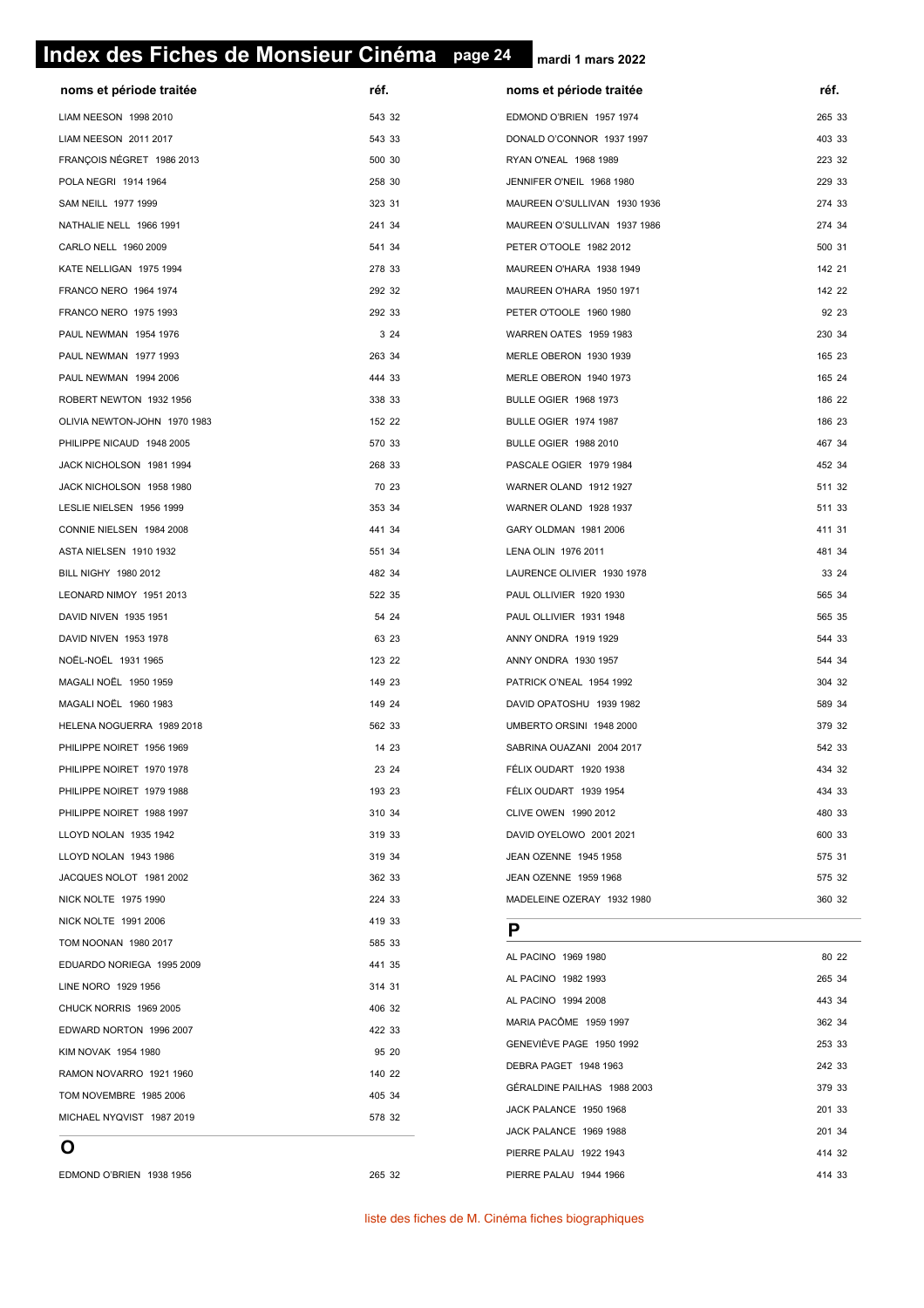# **page 25 Index des Fiches de Monsieur Cinéma page 25**

| noms et période traitée      | réf.   | noms et période traitée       | réf.   |
|------------------------------|--------|-------------------------------|--------|
| LILLI PALMER 1935 1953       | 136 22 | MIREILLE PERREY 1931 1971     | 506 34 |
| LILLI PALMER 1954 1978       | 136 23 | MIREILLE PERRIER 1983 2000    | 338 34 |
| CHAZZ PALMINTERI 1984 2010   | 469 35 | FRANCIS PERRIN 1973 1987      | 208 34 |
| GWYNETH PALTROW 1991 2000    | 346 32 | JACQUES PERRIN 1968 1982      | 127 22 |
| LUCIANA PALUZZI 1953 1978    | 516 34 | JACQUES PERRIN 1982 1997      | 314 32 |
| SILVANA PAMPANINI 1946 1971  | 283 32 | MARCO PERRIN 1955 1988        | 574 35 |
| IRENE PAPAS 1951 1980        | 116 21 | VALERIE PERRINE 1971 2008     | 500 32 |
| VANESSA PARADIS 1989 2013    | 489 32 | CLAUDE PERRON 1996 2008       | 435 32 |
| JEAN PARÉDÈS 1939 1988       | 374 33 | FRANÇOIS PERROT 1954 2013     | 569 34 |
| MARISA PAREDES 1960 2006     | 410 35 | RAPHAËL PERSONNAZ 2001 2016   | 535 34 |
| MILA PARÉLY 1932 1952        | 235 30 | JOE PESCI 1961 1998           | 326 34 |
| ANNE PARILLAUD 1977 1994     | 279 34 | <b>JEAN PETERS 1947 1955</b>  | 351 34 |
| ANDRÉA PARISY 1953 1999      | 543 34 | MICHEL PEYRELON 1963 1998     | 593 34 |
| ELEANOR PARKER 1941 1979     | 110 21 | MICHELLE PFEIFFER 1979 1989   | 223 33 |
| MARY-LOUISE PARKER 1989 2013 | 501 29 | MICHELLE PFEIFFER 1991 2009   | 450 34 |
| DITA PARLO 1928 1965         | 331 34 | GÉRARD PHILIPE 1944 1960      | 2 2 4  |
| CHRISTINE PASCAL 1973 1991   | 256 34 | RIVER PHOENIX 1985 1993       | 268 34 |
| GISELLE PASCAL 1941 1984     | 292 34 | JOAQUIN PHOENIX 1986 2008     | 445 34 |
| JEAN-CLAUDE PASCAL 1949 1969 | 202 33 | ÉDITH PIAF 1936 1958          | 262 29 |
| ISABELLE PASCO 1984 1997     | 320 33 | JEAN PIAT 1947 1979           | 591 32 |
| MICHAEL PATE 1940 1986       | 447 33 | MICHEL PICCOLI 1945 1966      | 21 25  |
| DANIK PATISSON 1953 1965     | 340 32 | MICHEL PICCOLI 1967 1978      | 27 25  |
| NIGEL PATRICK 1939 1978      | 308 32 | MICHEL PICCOLI 1979 1987      | 182 22 |
| ROBERT PATTINSON 2004 2020   | 578 33 | MICHEL PICCOLI 1987 1998      | 324 32 |
| PAUL PAULEY 1922 1938        | 486 33 | MICHEL PICCOLI 1999 2015      | 588 33 |
| BILL PAXTON 1975 2001        | 354 31 | OTTAVIA PICCOLO 1963 1996     | 379 34 |
| JOHN PAYNE 1936 1970         | 240 33 | MARY PICKFORD 1909 1912       | 77 23  |
| GUY PEARCE 1990 2010         | 458 34 | MARY PICKFORD 1913 1920       | 83 22  |
| GREGORY PECK 1944 1956       | 78 22  | MARY PICKFORD 1921 1933       | 91 21  |
| GREGORY PECK 1957 1979       | 84 23  | WALTER PIDGEON 1925 1940      | 234 32 |
| RAYMOND PELLEGRIN 1945 1967  | 166 23 | WALTER PIDGEON 1941 1978      | 234 33 |
| RAYMOND PELLEGRIN 1969 1984  | 166 24 | CLAUDE PIÉPLU 1956 1970       | 130 23 |
| ARTUS DE PENGUERN 1982 2005  | 398 34 | CLAUDE PIÉPLU 1971 1978       | 130 24 |
| CHRIS PENN 1979 2006         | 414 34 | PIÉRAL 1942 1987              | 273 33 |
| SEAN PENN 1981 1995          | 288 33 | ANNA MARIA PIERANGELI         | 372 33 |
| SEAN PENN 1997 2021          | 599 34 | PIERRE-LOUIS 1931 1962        | 196 22 |
| JACQUES PENOT 1982 1999      | 551 35 | ROGER PIERRE 1946 2009        | 462 32 |
| GEORGE PEPPARD 1957 1984     | 208 33 | FRÉDÉRIC PIERROT 1987 2003    | 380 34 |
| HÉLÈNE PERDRIÈRE 1945 1955   | 355 34 | MARGUERITE PIERRY 1931 1961   | 323 32 |
| MARCEL PÉRÈS 1935 1940       | 247 32 | ROGER PIGAUT 1942 1976        | 237 34 |
| MARCEL PÉRÈS 1941 1950       | 247 33 | ROSAMUND PIKE 2002 2020       | 580 35 |
| MARCEL PÉRÈS 1951 1974       | 247 34 | CHRIS PINE 2004 2021          | 591 33 |
| VINCENT PÉREZ 1986 1996      | 290 31 | DOMINIQUE PINON 1980 1996     | 289 33 |
| FRANÇOIS PERIER 1938 1953    | 44 22  | MARIE-FRANCE PISIER 1962 1979 | 47 23  |
| FRANÇOIS PÉRIER 1954 1978    | 52 21  | MARIE-FRANCE PISIER 1980 1998 | 318 32 |
| ANTHONY PERKINS 1953 1980    | 104 23 | MARIE-FRANCE PISIER 1999 2011 | 481 35 |
| RON PERLMAN 1981 2003        | 532 32 | SACHA PITOËFF 1952 1980       | 451 35 |
| RON PERLMAN 2004 2016        | 532 33 | BRAD PITT 1987 1996           | 299 34 |
| FLORENCE PERNEL 1980 2011    | 475 34 | BRAD PITT 1997 2013           | 500 33 |
|                              |        |                               |        |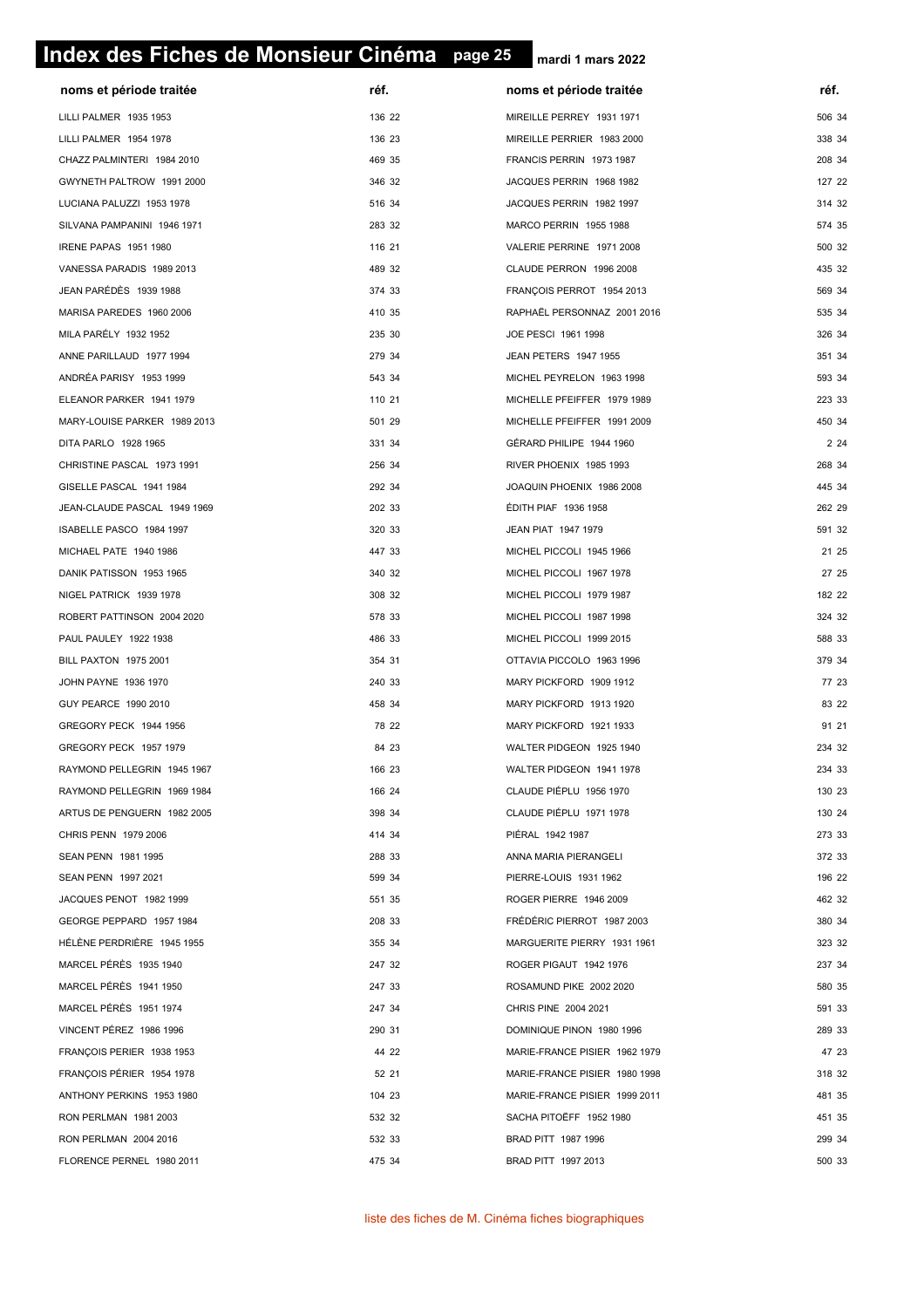# **page 26 Index des Fiches de Monsieur Cinéma page 26**

**mardi 1 mars 2022**

| noms et periode traitee       | ret.             |
|-------------------------------|------------------|
| MICHELE PLACIDO 1972 2000     | 367 32           |
| MICHELE PLACIDO 2001 2017     | 559 35           |
| DONALD PLEASENCE 1954 1961    | 366 32           |
| DONALD PLEASENCE 1963 1977    | 366 33           |
| DONALD PLEASENCE 1978 1995    | 366 34           |
| JOAN PLOWRIGHT 1956 1999      | 352 34           |
| CHRISTOPHER PLUMMER 1958 1987 | 196 23           |
| CHRISTOPHER PLUMMER 1987 2013 | 498 30           |
| DENIS PODALYDÈS 1989 2003     | 375 33           |
| DENIS PODALYDÈS 2004 2018     | 561 33           |
| ROSSANA PODESTÀ 1951 1983     | 370 33           |
| BENOÎT POELVOORDE 1992 2005   | 400 34           |
| CLÉMENCE POÉSY 2002 2020      | 586 33           |
| <b>JEAN POIRET 1955 1982</b>  | 133 20           |
| SIDNEY POITIER 1950 1978      | 67 23            |
| ANNETTE POIVRE 1935 1988      | 354 32           |
| ROMAN POLANSKI 1982 2002      | 552 35           |
| ELVIRE POPESCO 1930 1959      | 83 23            |
| JACQUELINE POREL 1935 1977    | 492 31           |
| HENNY PORTEN 1910 1916        | 523 33           |
| HENNY PORTEN 1917 1955        | 523 34           |
| <b>ERIC PORTER 1964 1980</b>  | 486 34           |
| ERIC PORTMAN 1933 1969        | 388 32           |
| NATALIE PORTMAN               | 472 35           |
| PARKER POSEY 1993 2009        | 446 33           |
| PETE POSTLETHWAITE 1977 2011  | 473 35           |
| GEORGES POUJOULY 1952 1999    | 488 35           |
| MELVIL POUPAUD 1984 2004      | 384 34           |
| HENRI POUPON 1930 1953        | 323 33           |
| ANDRÉ POUSSE 1963 1999        | 523 32           |
| WILLIAM POWELL 1922 1930      | 187 22           |
| WILLIAM POWELL 1931 1955      | 187 23           |
| DICK POWELL 1932 1939         | 249 31           |
| ELEANOR POWELL 1935 1950      | 259 31           |
| DICK POWELL 1940 1958         | 249 32           |
| TYRONE POWER 1932 1940        | 53 21            |
| TYRONE POWER 1941 1944        | 170 24           |
| TYRONE POWER 1946 1957        | 62 22            |
| PAUL PRÉBOIST 1948 1969       |                  |
| PAUL PRÉBOIST 1970 1992       | 254 30<br>254 31 |
|                               |                  |
| WOLFGANG PREISS 1942 1961     | 321 33           |
| WOLFGANG PREISS 1962 1996     | 321 34           |
| ALBERT PRÉJEAN 1921 1935      | 56 22            |
| ALBERT PRÉJEAN 1936 1961      | 63 24            |
| PATRICK PRÉJEAN 1964 2017     | 540 34           |
| MICHELINE PRESLE 1937 1958    | 57 22            |
| MICHELINE PRESLE 1959 1979    | 61 24            |
| ELVIS PRESLEY 1956 1972       | 51 21            |
| KELLY PRESTON 1983 2021       | 589 35           |
|                               |                  |

| noms et période traitée       | réf.   | noms et période traitée     | réf.   |
|-------------------------------|--------|-----------------------------|--------|
| MICHELE PLACIDO 1972 2000     | 367 32 | ROBERT PRESTON 1938 1984    | 315 33 |
| MICHELE PLACIDO 2001 2017     | 559 35 | DANIEL PRÉVOST 1969 1993    | 261 34 |
| DONALD PLEASENCE 1954 1961    | 366 32 | FRANÇOISE PRÉVOST 1949 1982 | 401 33 |
| DONALD PLEASENCE 1963 1977    | 366 33 | VINCENT PRICE 1939 1955     | 143 22 |
| DONALD PLEASENCE 1978 1995    | 366 34 | VINCENT PRICE 1956 1983     | 143 23 |
| JOAN PLOWRIGHT 1956 1999      | 352 34 | DENNIS PRICE 1944 1957      | 342 31 |
| CHRISTOPHER PLUMMER 1958 1987 | 196 23 | DENNIS PRICE 1958 1974      | 342 32 |
| CHRISTOPHER PLUMMER 1987 2013 | 498 30 | VINCENT PRICE 1982 1993     | 462 33 |
| DENIS PODALYDÈS 1989 2003     | 375 33 | SUZY PRIM 1931 1976         | 251 32 |
| DENIS PODALYDÈS 2004 2018     | 561 33 | YVONNE PRINTEMPS 1918 1951  | 210 33 |
| ROSSANA PODESTÀ   1951 1983   | 370 33 | JÜRGEN PROCHNOW 1970 2015   | 517 34 |
| BENOÎT POELVOORDE 1992 2005   | 400 34 | LUIGI PROIETTI 1955 2011    | 486 35 |
| CLÉMENCE POÉSY 2002 2020      | 586 33 | ROBERT PROSKY 1978 2009     | 567 33 |
| JEAN POIRET 1955 1982         | 133 20 | JONATHAN PRYCE 1976 2003    | 382 33 |
| SIDNEY POITIER 1950 1978      | 67 23  | RICHARD PRYOR 1966 1990     | 262 30 |
| ANNETTE POIVRE 1935 1988      | 354 32 | BILL PULLMAN 1986 2007      | 429 34 |
| ROMAN POLANSKI 1982 2002      | 552 35 | EDNA PURVIANCE 1915 1952    | 443 35 |
| ELVIRE POPESCO 1930 1959      | 83 23  | BRUNO PUTZULU 1995 2004     | 390 35 |
|                               |        |                             |        |

#### **Q**

| RANDY QUAID 1968 2006     | 433 33 |
|---------------------------|--------|
| DENNIS QUAID 1975 1990    | 219 33 |
| ANTHONY QUAYLE 1935 1988  | 200 33 |
| HUGUES QUESTER 1969 1990  | 229 34 |
| ANTHONY QUINN 1936 1942   | 81 21  |
| ANTHONY QUINN 1943 1959   | 91 22  |
| ANTHONY QUINN 1960 1980   | 95 21  |
| ANTHONY QUINN 1981 2002   | 440 35 |
| JOCELYN QUIVRIN 1993 2010 | 457 34 |

#### **R**

| FRANCISCO RABAL 1946 1962     | 271 31 |       |
|-------------------------------|--------|-------|
| FRANCISCO RABAL 1963 1975     | 271 32 |       |
| FRANCISCO RABAL 1976 1994     | 271 33 |       |
| OLIVIER RABOURDIN 1985 2014   | 509 35 |       |
| GEORGE RAFT 1929 1941         |        | 57 23 |
| GEORGE RAFT 1942 1978         |        | 59 21 |
| TAHAR RAHIM 2005 2018         | 560 35 |       |
| RAIMU 1912 1936               |        | 16 23 |
| RAIMU 1937 1946               |        | 26 24 |
| <b>CLAUDE RAINS 1933 1942</b> | 175 21 |       |
| CLAUDE RAINS 1943 1965        | 175 22 |       |
| CHARLOTTE RAMPLING 1964 1980  |        | 40 22 |
| CHARLOTTE RAMPLING 1980 1997  | 312 34 |       |
| CHARLOTTE RAMPLING 1999 2021  | 598 33 |       |
| SALVO RANDONE 1943 1977       | 499 33 |       |
| RENATO RASCEL 1942 1977       | 562 34 |       |
| BASIL RATHBONE 1921 1941      | 146 23 |       |
| BASIL RATHBONE 1942 1967      | 146 24 |       |
| ALDO RAY 1951 1970            | 415 32 |       |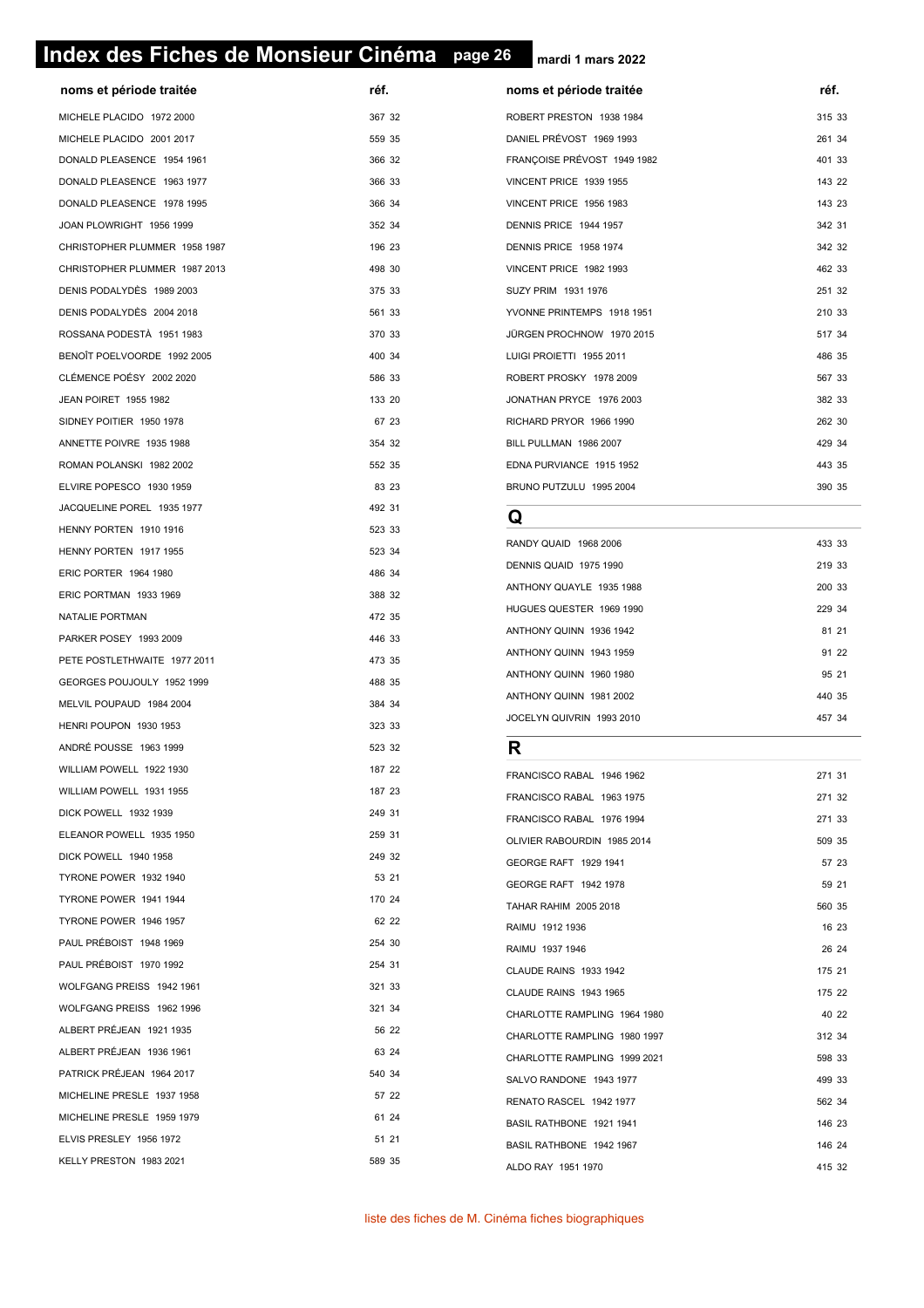# **page 27 Index des Fiches de Monsieur Cinéma page 27**

| noms et période traitée     | réf.   | noms et période traitée        | réf.   |
|-----------------------------|--------|--------------------------------|--------|
| ALDO RAY 1972 1991          | 415 33 | DEBBIE REYNOLDS 1948 1974      | 121 22 |
| FERNAND RAYNAUD 1955 1969   | 516 35 | RYAN REYNOLDS 1993 2016        | 536 38 |
| STEPHEN REA 1970 2019       | 572 34 | JONATHAN RHYS MEYERS 1994 2013 | 499 34 |
| RONALD REAGAN 1937 1964     | 94 22  | SERGE RIABOUKINE 1980 2005     | 394 35 |
| AURÉLIEN RECOING 1987 2007  | 425 35 | CHRISTINA RICCI 1990 2011      | 463 32 |
| ROBERT REDFORD 1961 1977    | 19 25  | CLAUDE RICH 1955 1981          | 114 20 |
| ROBERT REDFORD 1978 1993    | 264 34 | CLAUDE RICH 1981 1996          | 307 33 |
| ROBERT REDFORD 1994 2014    | 506 35 | CLAUDE RICH 1998 2015          | 554 34 |
| CORIN REDGRAVE 1964 2010    | 483 33 | FIRMINE RICHARD 1989 2010      | 464 32 |
| LYNN REDGRAVE 1960 2009     | 483 34 | NATHALIE RICHARD 1986 2003     | 374 34 |
| MICHAEL REDGRAVE 1936 1955  | 167 23 | PIERRE RICHARD 1993 2018       | 556 35 |
| MICHAEL REDGRAVE 1956 1971  | 167 24 | PIERRE RICHARD-WILLM 1930 1946 | 59 24  |
| VANESSA REDGRAVE 1958 1977  | 31 22  | JEAN RICHARD 1947 1956         | 187 24 |
| DONNA REED 1941 1960        | 206 33 | JEAN RICHARD 1957 1981         | 188 24 |
| OLIVER REED 1955 1972       | 344 33 | PIERRE RICHARD 1967 1976       | 9 0 6  |
| OLIVER REED 1973 2000       | 344 34 | PIERRE RICHARD 1978 1992       | 240 34 |
| CHRISTOPHER REEVE 1978 1996 | 378 34 | RALPH RICHARDSON 1933 1964     | 245 32 |
| KEANU REEVES 1986 1999      | 337 32 | RALPH RICHARDSON 1965 1985     | 245 33 |
| STEVE REEVES 1954 1968      | 251 33 | MIRANDA RICHARDSON 1984 2006   | 409 30 |
| BENOÎT RÉGENT 1980 1995     | 278 34 | IAN RICHARDSON 1967 2007       | 442 32 |
| SERGE REGGIANI 1942 1957    | 76 23  | NATASHA RICHARDSON 1968 2008   | 484 33 |
| SERGE REGGIANI 1958 1980    | 91 23  | ALAN RICKMAN 1988 2006         | 408 35 |
| SERGE REGGIANI 1986 1999    | 479 31 | <b>DIANA RIGG</b>              | 460 35 |
| NATACHA RÉGNIER 1995 2005   | 396 35 | ALEXANDRE RIGNAULT 1931 1950   | 275 32 |
| LUIS REGO 1970 2016         | 538 33 | ALEXANDRE RIGNAULT 1951 1985   | 275 33 |
| JOHN C. REILLY 1989 2012    | 489 33 | JACQUES RISPAL 1964 1984       | 245 34 |
| KELLY REILLY 2000 2014      | 518 33 | THELMA RITTER 1947 1968        | 492 32 |
| JUDGE REINHOLD 1980 2017    | 571 33 | EMMANUELLE RIVA 1958 1988      | 205 32 |
| RELLYS 1933 1979            | 242 34 | EMMANUELLE RIVA 1989 2017      | 544 35 |
| LEE REMICK 1957 1986        | 197 24 | MARIE RIVIÈRE 1979 2016        | 531 35 |
| ALBERT RÉMY 1939 1955       | 253 34 | JASON ROBARDS JR. 1958 1990    | 222 34 |
| ALBERT RÉMY 1956 1967       | 254 33 | TIM ROBBINS 1984 1995          | 280 34 |
| SIMONE RENANT 1932 1980     | 233 31 | TIM ROBBINS 1997 2016          | 533 34 |
| MADELEINE RENAUD 1922 1976  | 75 23  | YVES ROBERT 1948 1983          | 156 22 |
| FRANCIS RENAUD 1989 2009    | 453 35 | JULIA ROBERTS 1995 2013        | 508 34 |
| ISABELLE RENAULD 1986 2006  | 418 32 | ERIC ROBERTS 1978 1996         | 308 33 |
| JEREMIE RENIER 1992 2008    | 435 33 | JULIA ROBERTS 1988 1994        | 271 34 |
| MICHAEL RENNIE 1936 1970    | 305 33 | CLIFF ROBERTSON 1955 1987      | 202 34 |
| JEAN RENO 1979 1996         | 289 34 | PASCALE ROBERTS 1954 1993      | 252 32 |
| JEAN RENO 1997 2016         | 533 33 | PAUL ROBESON 1924 1942         | 345 33 |
| PIERRE RENOIR 1911 1950     | 133 21 | DANY ROBIN 1945 1955           | 147 23 |
| ROBIN RENUCCI 1981 1989     | 207 32 | DANY ROBIN 1956 1968           | 147 24 |
| CLIVE REVILL 1956 2016      | 569 35 | MICHEL ROBIN 1966 1992         | 281 32 |
| FERNANDO REY 1936 1959      | 262 31 | MURIEL ROBIN 1985 2016         | 534 34 |
| FERNANDO REY 1960 1970      | 262 32 | EDWARD G. ROBINSON 1923 1942   | 37 22  |
| FERNANDO REY 1971 1992      | 262 33 | EDWARD G. ROBINSON 1943 1973   | 52 22  |
| DOMINIQUE REYMOND 1984 2005 | 401 34 | MADELEINE ROBINSON 1934 1952   | 80 23  |
| BURT REYNOLDS 1961 1989     | 223 34 | MADELEINE ROBINSON 1953 1978   | 88 24  |
| BURT REYNOLDS 1990 2020     | 583 31 | JEAN ROCHEFORT 1958 1978       | 50 23  |
|                             |        |                                |        |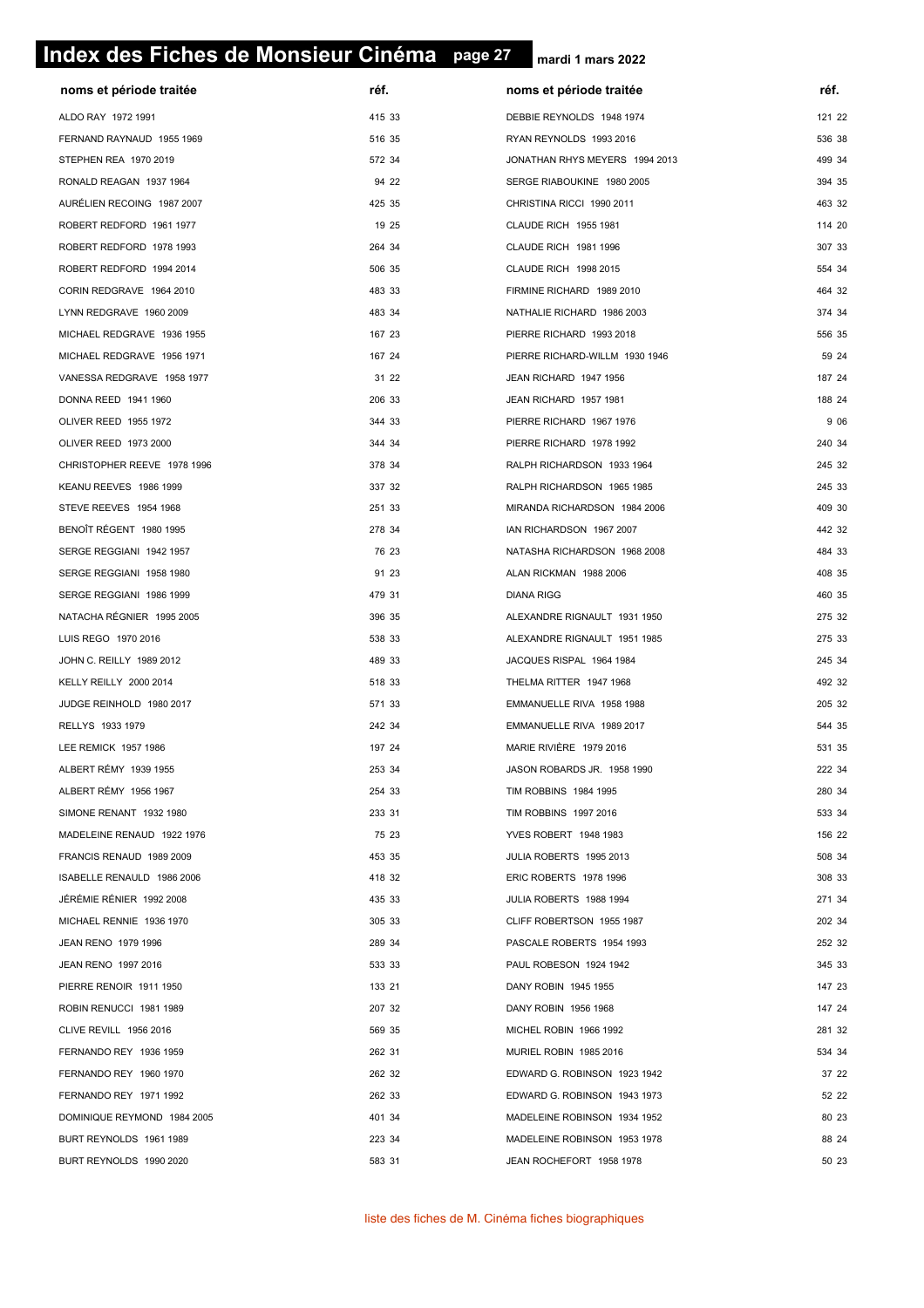# **page 28 Index des Fiches de Monsieur Cinéma page 28**

**mardi 1 mars 2022**

| noms et période traitée        | réf.               | noms et période traitée                               | réf. |
|--------------------------------|--------------------|-------------------------------------------------------|------|
| JEAN ROCHEFORT 1979 1997       | 312 34             | ROSALIND RUSSELL 1934 1971                            | 350  |
| JEAN ROCHEFORT 1998 2015       | 553 33             | JANE RUSSELL 1941 1970                                | 94   |
| SAM ROCKWELL 1989 2017         | 555 35             | KURT RUSSELL 1963 1991                                | 238  |
| GINGER ROGERS 1930 1939        | 26 25              | KERI RUSSELL 1992 2022                                | 600  |
| GINGER ROGERS 1940 1965        | 71 24              | KURT RUSSELL 1992 2019                                | 573  |
| ALBA ROHRWACHER 2004 2019      | 567 34             | THERESA RUSSELL 1976 1995                             | 306  |
| MARIKA RÖKK 1930 1988          | 552 34             | GAIL RUSSELL 1943 1961                                | 466  |
| GILBERT ROLAND 1925 1948       | 367 33             | RENE RUSSO 1989 2014                                  | 504: |
| GILBERT ROLAND 1949 1982       | 367 34             | MARGARET RUTHERFORD 1936 1969                         | 354  |
| GEORGES ROLLIN 1933 1963       | 459 33             | MEG RYAN 1981 1995                                    | 275  |
| RUTH ROMAN 1943 1983           | 503 34             | ROBERT RYAN 1940 1955                                 | 97:  |
| VIVIANE ROMANCE 1929 1939      | 54 25              | ROBERT RYAN 1956 1973                                 | 105  |
| VIVIANE ROMANCE 1940 1973      | 60 24              | WINONA RYDER 1986 1998                                | 316  |
| CESAR ROMERO 1933 1949         | 418 33             | S                                                     |      |
| CESAR ROMERO 1950 1993         | 418 34             |                                                       |      |
| MAURICE RONET 1949 1965        | 98 23              | SABU 1937 1963                                        | 90   |
| MAURICE RONET 1966 1980        | 102 21             | ISABELLE SADOYAN 1970 2018                            | 550  |
| MICKEY ROONEY 1926 1940        | 99 21              | LUDIVINE SAGNIER 1989 2006                            | 405  |
| MICKEY ROONEY 1941 1961        | 103 22             | EVA-MARIE SAINT 1954 1986                             | 204  |
| MICKEY ROONEY 1963 1982        | 123 23             | RENÉE SAINT-CYR 1933 1985                             | 178  |
| NOËL ROQUEVERT 1934 1950       | 227 31             | S.Z. SAKALL 1916 1933                                 | 550  |
| NOËL ROQUEVERT 1951 1960       | 227 32             | S.Z. SAKALL 1934 1954                                 | 550  |
| NOËL ROQUEVERT 1961 1972       | 227 33             | ZOË SALDANA 2000 2018                                 | 553  |
| FRANÇOISE ROSAY 1913 1931      | 44 23              | ENRICO MARIA SALERNO 1952 1966                        | 497  |
| <b>FRANÇOISE ROSAY</b>         | 1932 1944<br>51 22 | ENRICO MARIA SALERNO 1967 1993                        | 497  |
| <b>FRANÇOISE ROSAY</b>         | 1946 1973<br>59 22 | EMMANUEL SALINGER 1991 2015                           | 527  |
| KATHARINE ROSS 1965 1980       | 53 22              | CÉLINE SALLETTE 2005 2017                             | 545  |
| ISABELLA ROSSELLINI 1976 1991  | 234 34             | LOUIS SALOU 1932 1949                                 | 186  |
| TINO ROSSI 1934 1971           | 219 34             | RENATO SALVATORI 1951 1981                            | 354  |
| ELEONORA ROSSI DRAGO 1948 1970 | 381 32             | DOMINIQUE SANDA 1969 1979                             | 52:  |
| CECILIA ROTH 1976 2019         | 571 34             | OTTO SANDER 1969 2013                                 | 518: |
| TIM ROTH 1984 2005             | 398 35             | GEORGE SANDERS 1936 1946                              | 163  |
| BRIGITTE ROÜAN 1971 2006       | 421 34             | GEORGE SANDERS 1947 1972                              | 163  |
| RAYMOND ROULEAU 1929 1944      | 89 22              | ADAM SANDLER 1989 2021                                | 591  |
| RAYMOND ROULEAU 1945 1965      | 95 22              | STEFANIA SANDRELLI 1961 1979                          | 56   |
| MICKEY ROURKE 1979 1990        | 225 32             | STEFANIA SANDRELLI 1979 1998                          | 332  |
| MICKEY ROURKE 1991 2009        | 447 34             | MAYA SANSA 1999 2020                                  | 590  |
| ANNE ROUSSEL 1981 1997         | 340 33             | YVONNE SANSON 1946 1972                               | 498  |
| JEAN-PAUL ROUSSILLON 1953 2008 | 442 33             | ALICE SAPRITCH 1950 1986                              | 283  |
| JEAN-PAUL ROUVE 1998 2007      | 423 33             | SUSAN SARANDON 1970 1992                              | 262  |
| CATHERINE ROUVEL 1959 1985     | 156 23             | SUSAN SARANDON 1994 2014                              | 507  |
| GENA ROWLANDS 1958 1988        | 203 33             | FERNAND SARDOU 1939 1976                              | 251: |
| PAUL RUDD 1992 2016            | 534 35             | PETER SARSGAARD 1996 2020                             | 584  |
| MARK RUFFALO 1992 2010         | 461 34             | JOHN SAVAGE 1972 1996                                 | 320  |
| RUFUS 1968 1998                | 311 34             | TELLY SAVALAS 1961 1987                               | 258  |
| HEINZ RÜHMANN 1948 1992        | 298 34             | JOHN SAXON 1954 1979                                  | 515: |
| HEINZ RÜHMANN 1926 1945        | 298 33             | JOHN SAXON 1980 2014                                  | 515: |
| JANICE RULE 1951 1985          | 588 34             | GRETA SCACCHI 1983 1994                               | 266  |
| GEOFFREY RUSH 1981 2007        | 433 34             | RICCARDO SCAMARCIO 2003 2019<br>DOV COUFIDED 10011001 | 564  |

| noms et période traitée       | réf.   |
|-------------------------------|--------|
| ROSALIND RUSSELL 1934 1971    | 350 33 |
| JANE RUSSELL 1941 1970        | 94 23  |
| KURT RUSSELL 1963 1991        | 238 32 |
| KERI RUSSELL 1992 2022        | 600 34 |
| KURT RUSSELL 1992 2019        | 573 34 |
| THERESA RUSSELL 1976 1995     | 306 34 |
| GAIL RUSSELL 1943 1961        | 466 34 |
| RENE RUSSO 1989 2014          | 504 35 |
| MARGARET RUTHERFORD 1936 1969 | 354 33 |
| MFG RYAN 1981 1995            | 275 34 |
| ROBERT RYAN 1940 1955         | 97 22  |
| ROBERT RYAN 1956 1973         | 105 22 |
| WINONA RYDER 1986 1998        | 316 34 |

#### **S**

| SABU 1937 1963                 |        | 90 23 |
|--------------------------------|--------|-------|
| ISABELLE SADOYAN 1970 2018     | 550 33 |       |
| LUDIVINE SAGNIER 1989 2006     | 405 35 |       |
| EVA-MARIE SAINT 1954 1986      | 204 33 |       |
| RENÉE SAINT-CYR 1933 1985      | 178 23 |       |
| S.Z. SAKALL 1916 1933          | 550 34 |       |
| S.Z. SAKALL 1934 1954          | 550 35 |       |
| ZOË SALDANA 2000 2018          | 553 34 |       |
| ENRICO MARIA SALERNO 1952 1966 | 497 33 |       |
| ENRICO MARIA SALERNO 1967 1993 | 497 34 |       |
| EMMANUEL SALINGER 1991 2015    | 527 35 |       |
| CÉLINE SALLETTE 2005 2017      | 545 34 |       |
| LOUIS SALOU 1932 1949          | 186 24 |       |
| RENATO SALVATORI 1951 1981     | 354 34 |       |
| DOMINIQUE SANDA 1969 1979      |        | 52 23 |
| OTTO SANDER 1969 2013          | 518 34 |       |
| GEORGE SANDERS 1936 1946       | 163 22 |       |
| GEORGE SANDERS 1947 1972       | 163 23 |       |
| ADAM SANDLER 1989 2021         | 591 34 |       |
| STEFANIA SANDRELLI 1961 1979   |        | 56 23 |
| STEFANIA SANDRELLI 1979 1998   | 332 33 |       |
| MAYA SANSA 1999 2020           | 590 35 |       |
| YVONNE SANSON 1946 1972        | 498 31 |       |
| ALICE SAPRITCH 1950 1986       | 283 33 |       |
| SUSAN SARANDON 1970 1992       | 262 34 |       |
| SUSAN SARANDON 1994 2014       | 507 35 |       |
| FERNAND SARDOU 1939 1976       | 251 34 |       |
| PETER SARSGAARD 1996 2020      | 584 33 |       |
| JOHN SAVAGE 1972 1996          | 320 34 |       |
| TELLY SAVALAS 1961 1987        | 258 31 |       |
| JOHN SAXON 1954 1979           | 515 34 |       |
| JOHN SAXON 1980 2014           | 515 35 |       |
| GRETA SCACCHI 1983 1994        | 266 34 |       |
| RICCARDO SCAMARCIO 2003 2019   | 564 34 |       |
| ROY SCHEIDER 1964 1991         | 236 32 |       |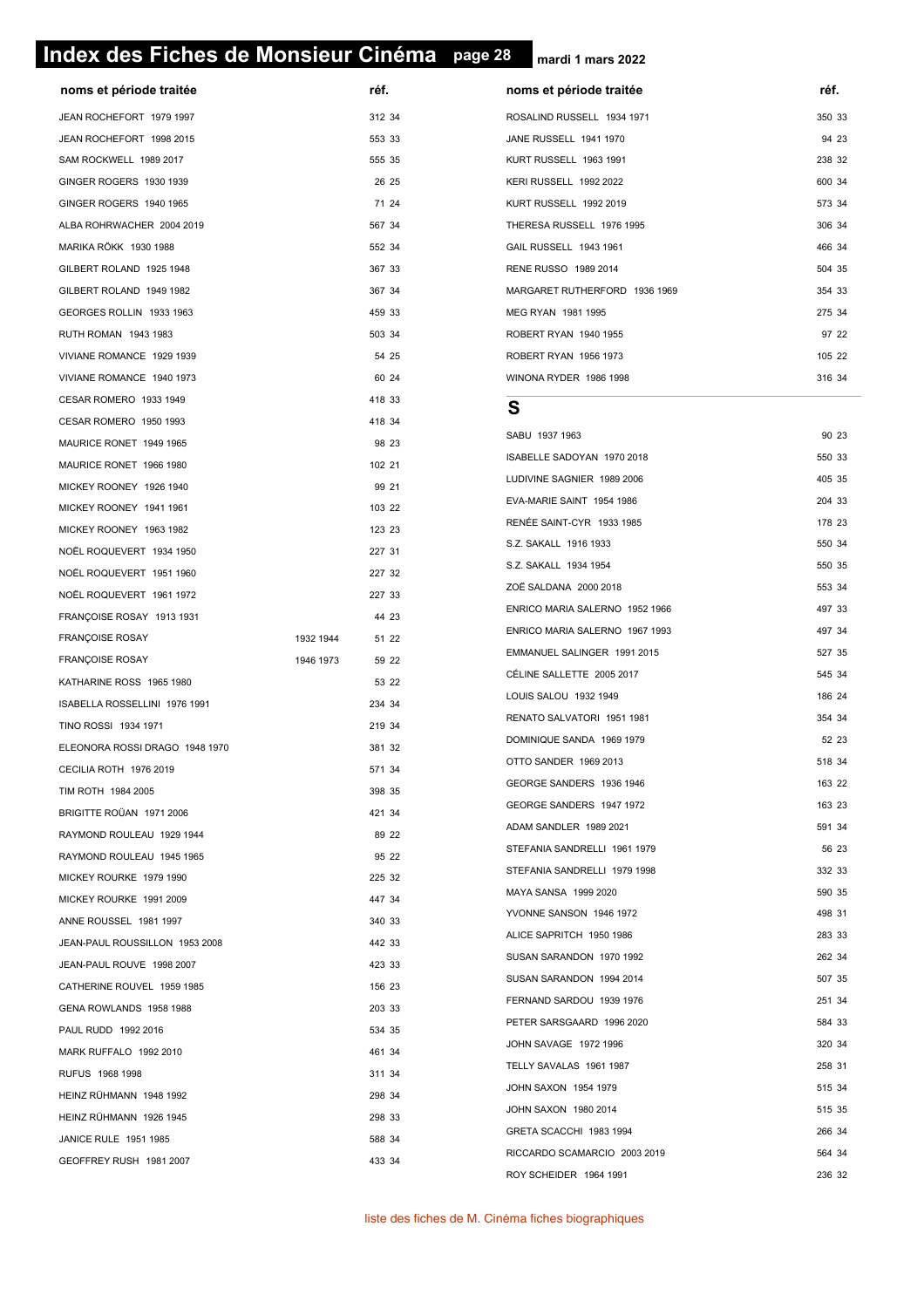# **page 29 Index des Fiches de Monsieur Cinéma page 29**

| noms et période traitée                                  | réf.   | noms et période traitée                                   | réf.   |
|----------------------------------------------------------|--------|-----------------------------------------------------------|--------|
| MARIA SCHELL 1942 1982                                   | 124 23 | JEAN SERVAIS 1931 1955                                    | 258 32 |
| MAXIMILIAN SCHELL 1954 1964                              | 97 23  | JEAN SERVAIS 1956 1974                                    | 258 33 |
| MAXIMILIAN SCHELL 1965 1979                              | 109 23 | TONI SERVILLO 1991 2013                                   | 500 34 |
| ROSANNA SCHIAFFINO                                       | 373 33 | GÉRARD SÉTY 1946 1995                                     | 346 33 |
| NIELS SCHNEIDER 2007 2021                                | 595 34 | CHLOË SEVIGNY 1995 2018                                   | 558 34 |
| MARIA SCHNEIDER 1969 1989                                | 215 34 | LÉA SEYDOUX 2006 2016                                     | 528 32 |
| ROMY SCHNEIDER 1953 1965                                 | 7 22   | JANE SEYMOUR 1969 2017                                    | 542 34 |
| ROMY SCHNEIDER 1966 1977                                 | 14 24  | DELPHINE SEYRIG 1958 1977                                 | 43 22  |
| ROMY SCHNEIDER 1978 1982                                 | 174 24 | MICHAEL SHANNON 1993 2007                                 | 537 32 |
| MATTHIAS SCHOENAERTS 1992 2019                           | 572 35 | OMAR SHARIF 1954 1980                                     | 72 22  |
| BARBARA SCHULZ 1993 2004                                 | 391 35 | OMAR SHARIF 1980 2010                                     | 462 34 |
| REINHOLD SCHÜNZEL 1916 1920                              | 578 34 | WILLIAM SHATNER 1951 2005                                 | 446 34 |
| REINHOLD SCHÜNZEL 1921 1954                              | 578 35 | ROBERT SHAW 1955 1978                                     | 142 23 |
| ARNOLD SCHWARZENEGGER 1970 1989                          | 210 34 | NORMA SHEARER 1920 1928                                   | 115 22 |
| ARNOLD SCHWARZENEGGER 1990 2005                          | 438 34 | NORMA SHEARER 1929 1942                                   | 119 23 |
| HANNA SCHYGULLA 1969 1972                                | 139 21 | MARTIN SHEEN 1967 1988                                    | 207 33 |
| HANNA SCHYGULLA 1974 1983                                | 139 22 | CHARLIE SHEEN 1984 2008                                   | 424 34 |
| ÉDITH SCOB 1959 2007                                     | 423 34 | SAM SHEPARD 1978 1989                                     | 220 34 |
| PAUL SCOFIELD 1955 1996                                  | 467 35 | SAM SHEPARD 1990 2014                                     | 518 35 |
| LIZABETH SCOTT 1945 1972                                 | 480 34 | CYBILL SHEPHERD 1971 1995                                 | 308 34 |
| KRISTIN SCOTT THOMAS 1986 1997                           | 304 33 | ANN SHERIDAN 1934 1938                                    | 218 33 |
| KRISTIN SCOTT THOMAS 1998 2013                           | 499 35 | ANN SHERIDAN 1939 1967                                    | 218 34 |
| ZACHARY SCOTT 1944 1962                                  | 491 32 | NADIA SIBIRSKAÏA 1921 1946                                | 479 32 |
| GEORGE C. SCOTT 1959 1980                                | 95 23  | CLÉMENT SIBONY 1995 2012                                  | 483 35 |
| RANDOLPH SCOTT 1928 1944                                 | 145 20 | SYLVIA SIDNEY 1927 1993                                   | 255 33 |
| RANDOLPH SCOTT 1945 1962                                 | 145 21 | GABRIEL SIGNORET 1909 1937                                | 300 33 |
| JEAN SEBERG 1957 1977                                    | 64 22  | SIMONE SIGNORET 1942 1958                                 | 2 2 5  |
| GEORGE SEGAL 1961 1991                                   | 252 33 | SIMONE SIGNORET 1960 1977                                 | 10 11  |
| LOUIS SEIGNER 1931 1951                                  | 235 31 | SIMONE SIGNORET 1978 1985                                 | 207 34 |
| LOUIS SEIGNER 1952 1982                                  | 235 32 | HENRY SILVA 1952 1977                                     | 539 33 |
|                                                          | 359 32 |                                                           | 539 34 |
| MATHILDE SEIGNER 1994 2001<br>MATHILDE SEIGNER 2003 2015 | 524 33 | <b>HENRY SILVA 1979 2001</b><br>LEONOR SILVEIRA 1988 2012 | 491 33 |
|                                                          | 392 34 |                                                           | 325 33 |
| EMMANUELLE SEIGNER 1984 2004                             | 270 34 | RON SILVER 1976 1998                                      | 517 35 |
| TOM SELLECK 1970 1992                                    | 82 24  | VERONIQUE SILVER 1961 2007                                | 69 22  |
| PETER SELLERS 1951 1962                                  |        | JEAN SIMMONS 1944 1953                                    |        |
| PETER SELLERS 1963 1980                                  | 92 24  | JEAN SIMMONS 1954 1978                                    | 72 23  |
| LARRY SEMON 1919 1928                                    | 168 24 | AIMÉ SIMON-GIRARD 1914 1948                               | 493 35 |
| ÉLIE SEMOUN 1995 2020                                    | 579 33 | FRANÇOIS SIMON 1936 1982                                  | 243 33 |
| JEAN-PIERRE SENTIER 1968 1996                            | 314 33 | MICHEL SIMON 1925 1937                                    | 14 25  |
| MASSIMO SERATO 19381953                                  | 587 32 | MICHEL SIMON 1938 1951                                    | 22 25  |
| MASSIMO SERATO 19541963                                  | 587 33 | MICHEL SIMON 1952 1975                                    | 28 24  |
| MASSIMO SERATO 19641991                                  | 587 34 | SIMONE SIMON 1931 1972                                    | 79 22  |
| ASSUMPTA SERNA 1978 2006                                 | 415 34 | FRANK SINATRA 1941 1954                                   | 96 22  |
| JACQUES SERNAS 1947 1955                                 | 548 33 | FRANK SINATRA 1955 1980                                   | 104 24 |
| JACQUES SERNAS 1956 1999                                 | 548 34 | GARY SINISE 1988 2000                                     | 339 34 |
| MICHEL SERRAULT 1954 1964                                | 86 22  | JEAN SINOËL 1931 1935                                     | 427 33 |
| MICHEL SERRAULT 1965 1974                                | 192 23 | <b>JEAN SINOËL 1936 1938</b>                              | 427 34 |
| MICHEL SERRAULT 1975 1988                                | 192 24 | <b>JEAN SINOËL 1939 1950</b>                              | 427 35 |
| MICHEL SERRAULT 1988 2006                                | 411 32 | STELLAN SKARSGÅRD 1972 1999                               | 479 33 |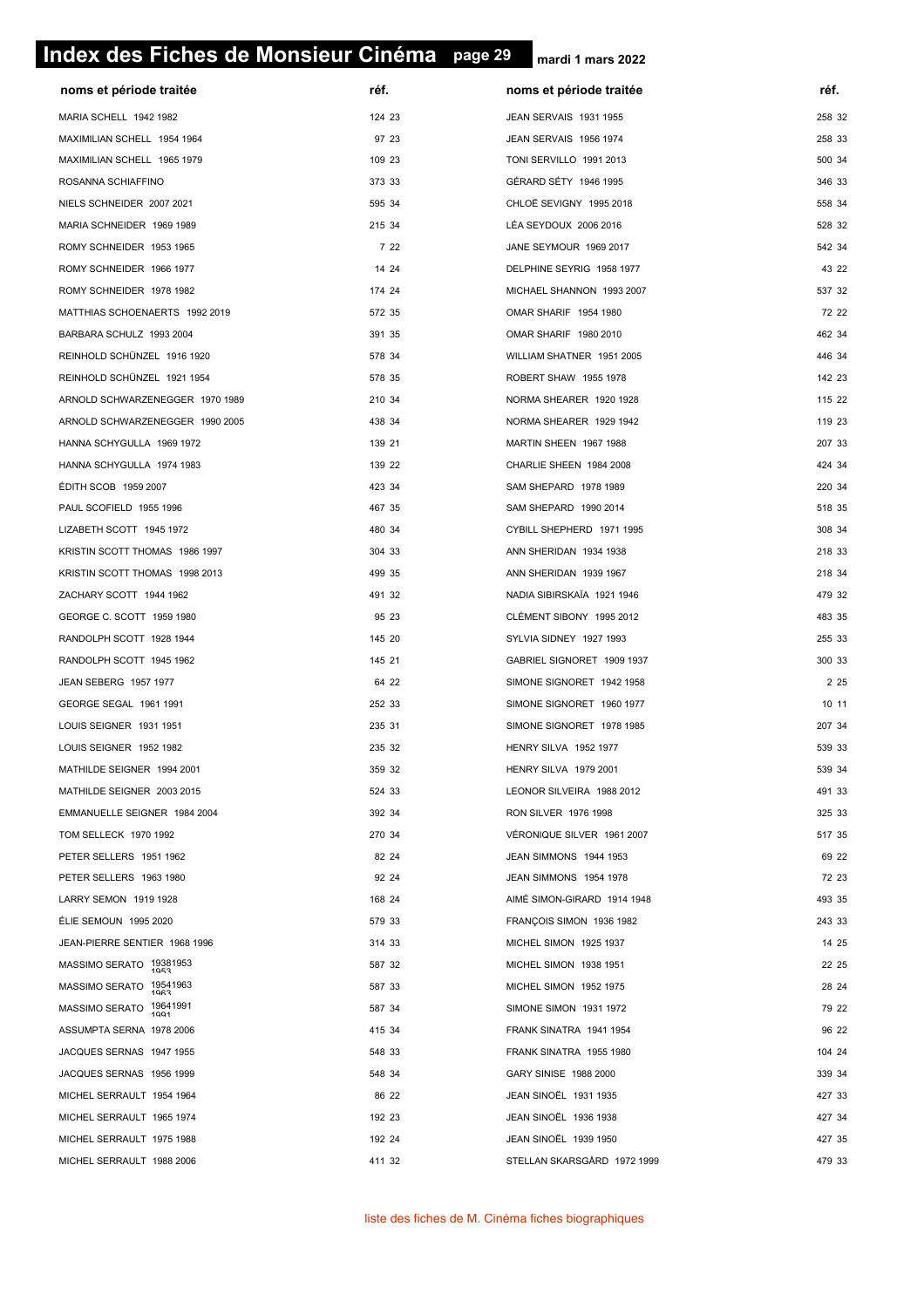# **page 30 Index des Fiches de Monsieur Cinéma page 30**

| noms et période traitée      | réf.   | noms et période traitée          | réf.   |
|------------------------------|--------|----------------------------------|--------|
| STELLAN SKARSGÅRD 2000 2012  | 479 34 | DANIEL STERN 1979 1998           | 337 33 |
| RED SKELTON 1938 1965        | 357 34 | JEAN-FRANÇOIS STÉVENIN 1969 1989 | 214 34 |
| TOM SKERRITT 1962 1997       | 317 33 | JEAN-FRANÇOIS STÉVENIN 1990 2008 | 435 34 |
| CHRISTIAN SLATER 1985 2006   | 409 31 | INGER STEVENS 1957 1969          | 438 35 |
| EVERETT SLOANE 1941 1964     | 498 32 | ALEXANDRA STEWART 1959 1970      | 267 33 |
| ALEXIS SMITH 1940 1976       | 236 33 | ALEXANDRA STEWART 1971 1992      | 267 34 |
| MAGGIE SMITH 1956 2003       | 382 34 | ALEXANDRA STEWART 1993 2022      | 599 35 |
| WILL SMITH 1992 2000         | 342 33 | JAMES STEWART 1935 1948          | 47 24  |
| WILL SMITH 20012020          | 587 35 | JAMES STEWART 1949 1977          | 68 23  |
| WESLEY SNIPES 1986 1995      | 282 33 | KRISTEN STEWART 2000 2016        | 543 35 |
| BRUNO SOLO 1995 2005         | 399 35 | PAUL STEWART 1937 1982           | 434 34 |
| MADELEINE SOLOGNE 1936 1969  | 81 22  | <b>BEN STILLER 1987 2010</b>     | 464 33 |
| ELKE SOMMER 1958 1965        | 260 32 | LAURENT STOCKER 1998 2022        | 598 34 |
| ELKE SOMMER 1966 1992        | 260 33 | <b>BETTY STOCKFELD</b>           | 393 35 |
| GALE SONDERGAARD 1936 1983   | 356 33 | ERIC STOLTZ 1982 2000            | 340 34 |
| SONJA HENIE 1927 1958        | 152 21 | SHARON STONE 1980 1995           | 277 34 |
| AGNÈS SORAL 1977 1998        | 313 34 | EMMA STONE 2007 2021             | 596 33 |
| ALBERTO SORDI 1938 1953      | 55 24  | PAOLO STOPPA 1932 1942           | 528 33 |
| ALBERTO SORDI 1954 1959      | 59 23  | PAOLO STOPPA 1943 1953           | 528 34 |
| ALBERTO SORDI 1960 1979      | 81 23  | PAOLO STOPPA 1954 1982           | 528 35 |
| ALBERTO SORDI 1981 1998      | 439 34 | MADELEINE STOWE 1987 1998        | 317 34 |
| JEAN SOREL 1959 1992         | 315 34 | DAVID STRATHAIRN 1980 2006       | 411 33 |
| ZINEDINE SOUALEM 1983 2002   | 368 34 | MERYL STREEP 1977 1984           | 158 24 |
| ALAIN SOUCHON 1980 1990      | 235 33 | MERYL STREEP 1985 1998           | 324 33 |
| RAYMOND SOUPLEX 1939 1970    | 388 33 | MERYL STREEP 1999 2016           | 537 33 |
| CATHERINE SPAAK 1958 1990    | 371 32 | BARBRA STREISAND 1942 1976       | 33 25  |
| SISSY SPACEK 1972 1986       | 173 23 | WOODY STRODE 1941 1966           | 386 32 |
| KEVIN SPACEY 1986 1996       | 301 34 | WOODY STRODE 1967 1995           | 386 33 |
| JAMES SPADER 1978 2015       | 562 35 | VALÉRIE STROH 1970 2006          | 419 34 |
| BUD SPENCER 1951 1997        | 365 34 | ERICH VON STROHEIM 1914 1955     | 154 24 |
| JACQUES SPIESSER 1972 1991   | 231 33 | MARK STRONG 1996 2019            | 579 34 |
| ROBERT STACK 1939 1986       | 205 33 | GLORIA STUART 1932 2004          | 584 34 |
| FREDERICK STAFFORD 1965 1976 | 409 32 | EMMA SUÁREZ 1980 2020            | 583 32 |
| SYLVESTER STALLONE 1970 1987 | 190 23 | DAVID SUCHET 1982 2017           | 588 35 |
| SYLVESTER STALLONE 1988 2008 | 437 34 | MARGARET SULLAVAN 1933 1950      | 345 34 |
| TERENCE STAMP 1962 1989      | 238 33 | BARRY SULLIVAN 1937 1955         | 371 33 |
| LIONEL STANDER 1935 1965     | 549 32 | BARRY SULLIVAN 1956 1978         | 371 34 |
| LIONEL STANDER 1966 1994     | 549 33 | FRANCIS L. SULLIVAN 1932 1955    | 422 34 |
| HARRY DEAN STANTON 1957 1984 | 359 33 | HÉLÈNE SURGÈRE 1966 1993         | 273 34 |
| HARRY DEAN STANTON 1985 2001 | 359 34 | DONALD SUTHERLAND 1980 1996      | 293 34 |
| BARBARA STANWYCK 1927 1941   | 97 24  | DONALD SUTHERLAND 1963 1979      | 87 24  |
| BARBARA STANWYCK 1942 1964   | 99 22  | KIEFER SUTHERLAND 1983 2003      | 375 34 |
| JASON STATHAM 1998 2013      | 497 35 | HILARY SWANK 1992 2014           | 511 34 |
| BARBARA STEELE 1958 1991     | 249 33 | GLORIA SWANSON 1915 1919         | 62 23  |
| MARY STEENBURGEN 1978 1996   | 303 33 | GLORIA SWANSON 1920 1975         | 56 24  |
| ROD STEIGER 1951 1979        | 69 23  | PATRICK SWAYZE 1979 1995         | 283 34 |
| ROD STEIGER 1979 1997        | 304 34 | TILDA SWINTON 1986 2012          | 479 35 |
| ANNA STEN 1927 1962          | 447 35 | BRIGITTE SY 1983 2013            | 503 35 |
| JAN STERLING 1947 1981       | 554 35 | OMAR SY 2001 2013                | 498 33 |
|                              |        |                                  |        |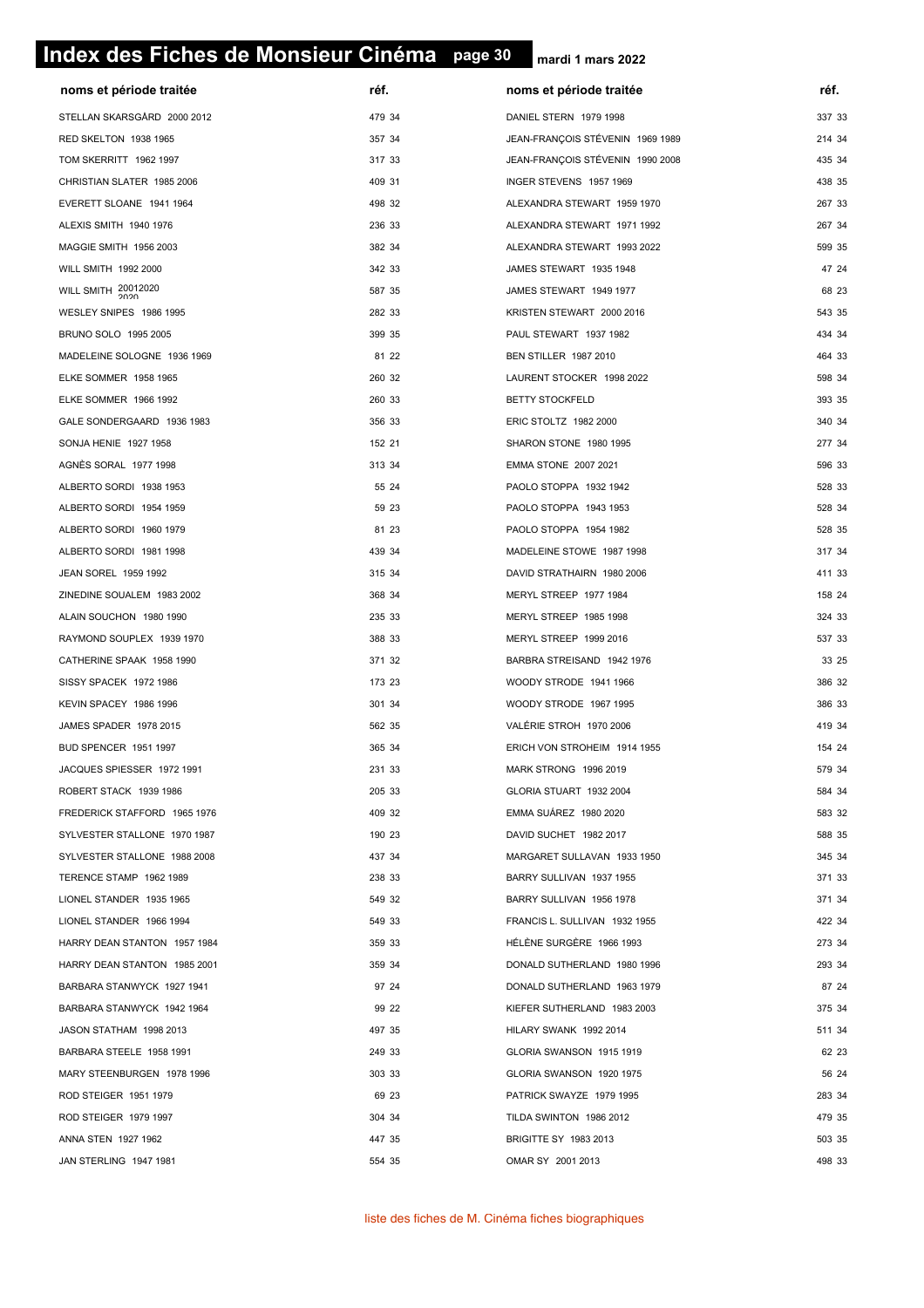# **page 31 Index des Fiches de Monsieur Cinéma page 31**

| noms et période traitée                            | réf.   | noms et période traitée          | réf.   |
|----------------------------------------------------|--------|----------------------------------|--------|
| GABY SYLVIA 1938 1977                              | 462 35 | JEAN TISSIER 1934 1942           | 239 32 |
| SYLVIE 1935 1965                                   | 286 34 | JEAN TISSIER 1943 1953           | 239 33 |
| Τ                                                  |        | JEAN TISSIER 1954 1972           | 239 34 |
| SAÏD TAGHMAOUI 1995 2003                           | 377 34 | ALICE TISSOT 1908 1934           | 281 33 |
| ALICE TAGLIONI 2002 2014                           | 511 35 | ALICE TISSOT 1935 1962           | 281 34 |
| ANDRÉE TAINSY 1945 2004                            | 597 34 | RICHARD TODD 1949 1988           | 478 34 |
| ODETTE TALAZAC 1929 1948                           | 548 35 | BRUNO TODESCHINI 1986 2002       | 360 33 |
|                                                    | 586 34 | UGO TOGNAZZI 1950 1960           | 143 24 |
| RUSS TAMBLYN 1948 1962<br>RUSS TAMBLYN 1963 2015   | 586 35 | UGO TOGNAZZI 1961 1967           | 144 23 |
|                                                    | 290 32 | UGO TOGNAZZI 1968 1978           | 144 24 |
| AKIM TAMIROFF 1932 1937<br>AKIM TAMIROFF 1938 1958 | 290 33 | UGO TOGNAZZI 1979 1990           | 482 35 |
|                                                    | 290 34 | MARILÙ TOLO 1960 1983            | 526 34 |
| AKIM TAMIROFF 1960 1969<br>JESSICA TANDY 1932 1994 | 413 32 | MARISA TOMEI 1984 2017           | 549 34 |
|                                                    | 487 33 | LILY TOMLIN 1975 1994            | 272 34 |
| SHARON TATE 1961 1969                              |        | FRANCHOT TONE 1932 1968          | 307 34 |
| AUDREY TAUTOU 1999 2005                            | 395 35 | JEAN TOPART 1948 2007            | 501 30 |
| DON TAYLOR 1943 1980                               | 593 35 | RIP TORN 1956 1984               | 563 33 |
| ELIZABETH TAYLOR 1942 1954                         | 29 24  | RIP TORN 1985 2012               | 563 34 |
| ELIZABETH TAYLOR 1956 1977                         | 39 22  | PIERRE TORNADE 1956 1988         | 542 35 |
| ROBERT TAYLOR 1934 1940                            | 100 23 | PHILIPPE TORRETON 1991 2006      | 409 33 |
| ROBERT TAYLOR 1941 1969                            | 109 24 | TOTO 1937 1956                   | 282 34 |
| ROD TAYLOR 1951 1985                               | 217 34 | TOTO 1957 1967                   | 282 35 |
| JEAN TEMERSON 1936 1955                            | 401 35 | AUDREY TOTTER 1945 1979          | 448 32 |
| SHIRLEY TEMPLE 1932 1949                           | 49 24  | ROLAND TOUTAIN 1930 1938         | 233 32 |
| TERRY-THOMAS 1933 1963                             | 537 34 | ROLAND TOUTAIN 1939 1956         | 233 33 |
| TERRY-THOMAS 1965 1980                             | 537 35 | PIERRE TRABAUD 1945 1989         | 409 34 |
| LAURENT TERZIEFF 1958 1981                         | 141 23 | SPENCER TRACY 1930 1936          | 37 23  |
| LAURENT TERZIEFF 1985 2011                         | 471 34 | SPENCER TRACY 1937 1967          | 53 23  |
| VALENTINE TESSIER 1911 1974                        | 400 35 | JOHN TRAVOLTA 1975 1983          | 135 23 |
| FABIO TESTI 1967 2013                              | 530 35 | JOHN TRAVOLTA 1983 1999          | 334 34 |
| SYLVIE TESTUD 1994 2004                            | 389 34 | GUY TRÉJAN                       | 372 34 |
| MAURICE TEYNAC 1941 1983                           | 424 35 | CHARLES TRENET 1938 1957         | 246 33 |
| CHARLIZE THERON 1995 2005                          | 411 34 | CLAIRE TREVOR 1933 1941          | 175 23 |
| DAVID THEWLIS 1988 2011                            | 485 32 | CLAIRE TREVOR 1942 1967          | 175 24 |
| JEAN-MARC THIBAULT 1944 1957                       | 194 23 | JEAN-LOUIS TRINTIGNANT 1982 1996 | 291 34 |
| JEAN-MARC THIBAULT 1958 1986                       | 194 24 | JEAN-LOUIS TRINTIGNANT 1955 1966 | 30 25  |
| JAMES THIERRÉE 1991 2016                           | 545 35 | JEAN-LOUIS TRINTIGNANT 1967 1981 | 106 22 |
| MÉLANIE THIERRY 1998 2016                          | 532 34 | MARIE TRINTIGNANT 1967 1996      | 288 34 |
| FLORENCE THOMASSIN 1989 2005                       | 403 34 | MARIE TRINTIGNANT 1996 2004      | 480 35 |
| EMMA THOMPSON 1989 1998                            | 314 34 | TOM TRYON                        | 525 35 |
| EMMA THOMPSON 2000 2018                            | 561 34 | STANLEY TUCCI 1985 1998          | 487 34 |
| ULRICH THOMSEN 1994 2013                           | 508 35 | STANLEY TUCCI 1999 2013          | 487 35 |
| BILLY BOB THORNTON 1987 2002                       | 363 34 | FORREST TUCKER 1940 1985         | 318 33 |
| INGRID THULIN 1948 1978                            | 134 22 | IRÈNE TUNC 1954 1971             | 596 34 |
| UMA THURMAN 1987 1998                              | 309 34 | KATHLEEN TURNER 1981 1988        | 200 34 |
| GENE TIERNEY 1940 1964                             | 69 24  | LANA TURNER 1937 1946            | 95 24  |
| LAWRENCE TIERNEY 1943 1998                         | 332 34 | LANA TURNER 1947 1974            | 102 22 |
| PATRICK TIMSIT 1985 2001                           | 350 34 | JOHN TURTURRO 1980 1997          | 305 34 |
| GABRIELE TINTI 1951 1970                           | 494 31 | JOHN TURTURRO 1998 2015          | 529 35 |
| GABRIELE TINTI 1971 1991                           | 494 32 |                                  |        |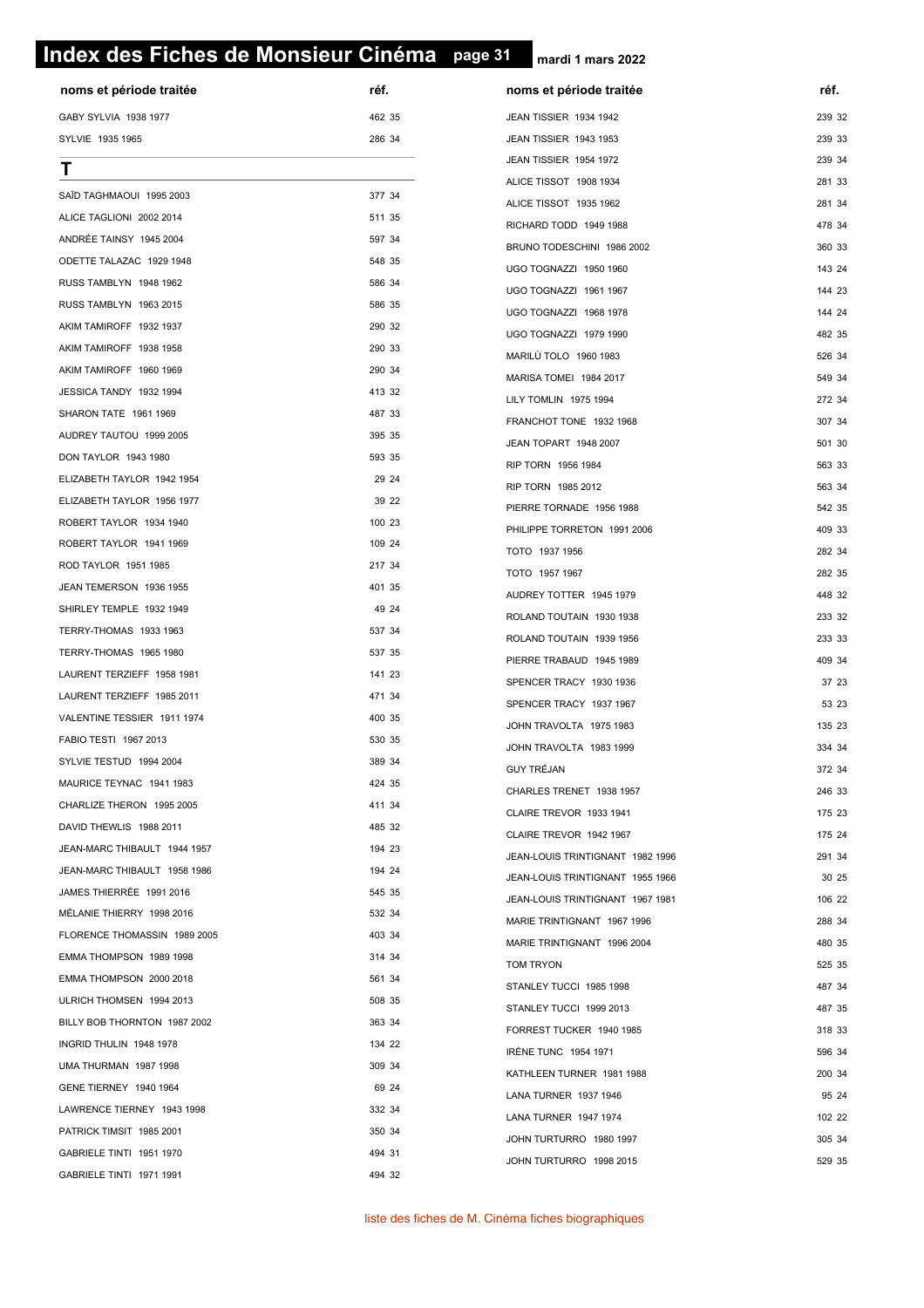# **page 32 Index des Fiches de Monsieur Cinéma page 32**

**mardi 1 mars 2022**

| noms et période traitée         | réf.   | noms et période traitée      | réf.  |
|---------------------------------|--------|------------------------------|-------|
| LIV TYLER 1994 2019             | 575 33 | ANNE VERNON 1948 1968        | 211:  |
| U                               |        | HOWARD VERNON 1945 1960      | 248   |
| PHILIPPE UCHAN 1984 2022        | 596 35 | HOWARD VERNON 1961 1972      | 248   |
| GASPARD ULLIEL 2001 2014        | 514 35 | HOWARD VERNON 1974 1991      | 249   |
| LIV ULLMANN 1957 1980           | 85 24  | ODILE VERSOIS 1947 1977      | 119   |
| PETER USTINOV 1940 1982         | 48 23  | KARIN VIARD 1990 2000        | 342   |
|                                 |        | <b>KARIN VIARD 2001 2012</b> | 484   |
| ν                               |        | HENRI VIDAL 1941 1959        | 193   |
| RUDOLPH VALENTINO 1921 1926     | 62 24  | JEAN VILAR 1946 1971         | 450   |
| SIMONE VALERE 1971 1990         | 385 34 | HENRI VILBERT 1931 1950      | 448   |
| ALIDA VALLI 1936 1957           | 180 21 | HENRI VILBERT 1952 1978      | 448   |
| ROMOLO VALLI 1958 1979          | 430 33 | MARTHE VILLALONGA 1965 2001  | 369   |
| ALIDA VALLI 1958 1987           | 180 22 | FRANK VILLARD 1942 1965      | 276 : |
| RAF VALLONE 1948 1962           | 300 34 | JACQUES VILLERET 1972 1987   | 196   |
| RAF VALLONE 1963 1996           | 300 35 | JACQUES VILLERET 1988 2001   | 356   |
| ANDRÉ VALMY 1940 1965           | 540 35 | HÉLÈNE VINCENT 1969 2006     | 409   |
| LEE VAN CLEEF 1952 1962         | 442 34 | YVES VINCENT 1946 1988       | 532   |
| LEE VAN CLEEF 1965 1990         | 442 35 | HENRI VIRLOJEUX 1958 1986    | 212:  |
| JEAN-CLAUDE VAN DAMME 1984 2004 | 407 35 | MICHEL VITOLD 1938 1993      | 303   |
| DICK VAN DYKE 1963 2018         | 582 34 | MONICA VITTI 1958 1979       | 83    |
| PETER VAN EYCK 1942 1957        | 406 33 | MARINA VLADY 1948 1963       | 86    |
| PETER VAN EYCK 1958 1969        | 406 34 | MARINA VLADY 1963 1987       | 190   |
| JO VAN FLEET 1955 1986          | 421 35 | RÜDIGER VOGLER 1972 2014     | 519   |
| CARICE VAN HOUTEN 1998 2020     | 581 35 | <b>JON VOIGHT 1967 1985</b>  | 206 : |
| VAN JOHNSON 1940 1952           | 363 31 | JON VOIGHT 1989 2004         | 402   |
| VAN JOHNSON 1953 1992           | 363 32 | GIAN MARIA VOLONTE 1960 1979 | 89    |
| PIERRE VANECK 1954 1992         | 281 35 | GIAN MARIA VOLONTE 1979 1993 | 459   |
| CHARLES VANEL 1912 1929         | 31 24  | PHILIPPE VOLTER 1985 2005    | 402   |
| CHARLES VANEL 1930 1944         | 34 25  | MAX VON SYDOW 1949 1972      | 160:  |
| CHARLES VANEL 1945 1978         | 51 23  | MAX VON SYDOW 1973 1984      | 160   |
| JACQUES VARENNES 1930 1957      | 389 35 | MAX VON SYDOW 1985 1995      | 583   |
| ROBERT VATTIER 1931 1971        | 325 34 | MAX VON SYDOW 1996 2018      | 583   |
| ROBERT VAUGHN 1956 1990         | 233 34 | MICHEL VUILLERMOZ 1989 2009  | 445   |
| VINCE VAUGHN 1991 2011          | 474 34 | W                            |       |
| PAZ VEGA 1999 2011              | 478 35 | ROBERT WAGNER 1950 1963      | 397   |
| CONRAD VEIDT 1917 1920          | 75 24  | ROBERT WAGNER 1966 2005      | 397   |
| CONRAD VEIDT 1921 1930          | 89 23  | MARK WAHLBERG 1994 2009      | 448   |
| CONRAD VEIDT 1931 1943          | 99 23  | ANTON WALBROOK 1918 1957     | 324   |
| LUPE VELEZ 1927 1944            | 236 34 | CHRISTOPHER WALKEN 1965 1988 | 204   |
| VENANTINO VENANTINI 1953 1970   | 381 33 | CHRISTOPHER WALKEN 1988 1999 | 492   |
| VENANTINO VENANTINI 1971 2003   | 381 34 | CHRISTOPHER WALKEN 2000 2012 | 492   |
| LINO VENTURA 1954 1962          | 12 25  | ROBERT WALKER 1939 1952      | 255   |
| LINO VENTURA 1963 1978          | 18 25  | PAUL WALKER 1989 2015        | 526 3 |
| LINO VENTURA 1979 1987          | 198 24 | JEAN WALL 1931 1959          | 461   |
| VERA-ELLEN 1945 1957            | 254 32 | JEAN WALLACE 1941 1970       | 594   |
| MARIBEL VERDU 1986 2013         | 501 31 | ELI WALLACH 1956 1991        | 235   |
| BERNARD VERLEY 1961 2012        | 489 34 | J. T. WALSH 1983 1998        | 323   |
| PIERRE VERNIER 1951 2006        | 449 34 | RAY WALSTON 1957 2001        | 549   |
| JOHN VERNON 1956 2002           | 403 35 | CHRISTOPH WALTZ 1981 2013    | 494   |
|                                 |        |                              |       |

| noms et période traitée       | réf.   |
|-------------------------------|--------|
| <b>ANNE VERNON 1948 1968</b>  | 211 34 |
| HOWARD VERNON 1945 1960       | 248 32 |
| HOWARD VERNON 1961 1972       | 248 33 |
| HOWARD VERNON 1974 1991       | 249 34 |
| ODILE VERSOIS 1947 1977       | 119 22 |
| KARIN VIARD 1990 2000         | 342 34 |
| <b>KARIN VIARD 2001 2012</b>  | 484 34 |
| HENRI VIDAL 1941 1959         | 193 24 |
| JEAN VILAR 1946 1971          | 450 35 |
| HENRI VILBERT 1931 1950       | 448 33 |
| HENRI VILBERT 1952 1978       | 448 34 |
| MARTHE VILLALONGA 1965 2001   | 369 34 |
| FRANK VILLARD 1942 1965       | 276 34 |
| JACQUES VILLERET 1972 1987    | 196 24 |
| JACQUES VILLERET 1988 2001    | 356 34 |
| HÉLÈNE VINCENT 1969 2006      | 409 35 |
| YVES VINCENT 1946 1988        | 532 35 |
| HENRI VIRLOJEUX 1958 1986     | 212 34 |
| MICHEL VITOLD 1938 1993       | 303 34 |
| <b>MONICA VITTI 1958 1979</b> | 83 24  |
| MARINA VLADY 1948 1963        | 86 23  |
| MARINA VLADY 1963 1987        | 190 24 |
| RÜDIGER VOGLER 1972 2014      | 519 35 |
| JON VOIGHT 1967 1985          | 206 34 |
| JON VOIGHT 1989 2004          | 402 32 |
| GIAN MARIA VOLONTE 1960 1979  | 89 24  |
| GIAN MARIA VOLONTE 1979 1993  | 459 34 |
| PHILIPPE VOLTER 1985 2005     | 402 33 |
| MAX VON SYDOW 1949 1972       | 160 23 |
| MAX VON SYDOW 1973 1984       | 160 24 |
| MAX VON SYDOW 1985 1995       | 583 33 |
| MAX VON SYDOW 1996 2018       | 583 34 |
| MICHEL VUILLERMOZ 1989 2009   | 445 34 |

#### **W**

| ROBERT WAGNER 1950 1963      | 397 33 |  |
|------------------------------|--------|--|
| ROBERT WAGNER 1966 2005      | 397 34 |  |
| MARK WAHLBERG 1994 2009      | 448 35 |  |
| ANTON WALBROOK 1918 1957     | 324 34 |  |
| CHRISTOPHER WALKEN 1965 1988 | 204 34 |  |
| CHRISTOPHER WALKEN 1988 1999 | 492 33 |  |
| CHRISTOPHER WALKEN 2000 2012 | 492 34 |  |
| ROBERT WALKER 1939 1952      | 255 34 |  |
| PAUL WALKER 1989 2015        | 526 35 |  |
| JEAN WALL 1931 1959          | 461 35 |  |
| JEAN WALLACE 1941 1970       | 594 33 |  |
| ELI WALLACH 1956 1991        | 235 34 |  |
| J. T. WALSH 1983 1998        | 323 34 |  |
| RAY WALSTON 1957 2001        | 549 35 |  |
| CHRISTOPH WALTZ 1981 2013    | 494 33 |  |

liste des fiches de M. Cinéma fiches biographiques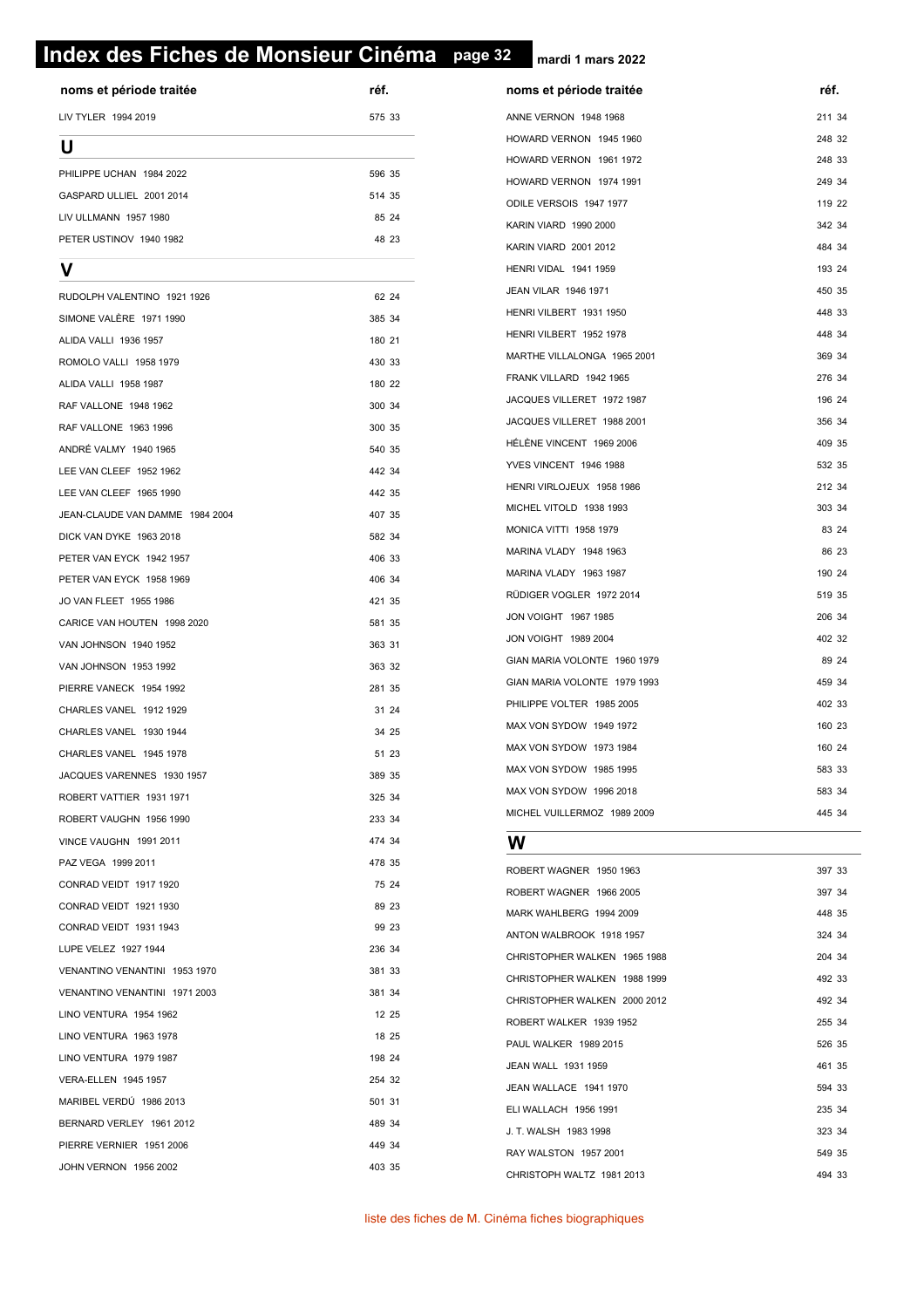# **page 33 Index des Fiches de Monsieur Cinéma page 33**

| noms et période traitée      | réf.   | noms et période traitée       | réf.   |
|------------------------------|--------|-------------------------------|--------|
| JACK WARDEN 1950 1992        | 254 34 | NICOL WILLIAMSON 1964 1997    | 579 35 |
| DAVID WARNER 1963 1990       | 231 34 | ROBIN WILLIAMS 1977 1990      | 224 34 |
| LESLEY ANN WARREN 1967 2010  | 485 33 | ROBIN WILLIAMS 1991 2002      | 520 34 |
| DENZEL WASHINGTON 1981 1993  | 258 34 | ROBIN WILLIAMS 2004 2015      | 520 35 |
| DENZEL WASHINGTON 1995 2013  | 496 35 | TREAT WILLIAMS 1976 1999      | 333 34 |
| SAM WATERSTON 1966 1984      | 162 24 | BRUCE WILLIS 1987 1993        | 260 34 |
| EMILY WATSON 1996 2012       | 485 34 | BRUCE WILLIS 1994 2004        | 501 33 |
| NAOMI WATTS 1986 2010        | 468 34 | <b>BRUCE WILLIS 2005 2013</b> | 501 34 |
| JOHN WAYNE 1927 1935         | 29 25  | ANDRÉ WILMS 1972 2003         | 370 34 |
| JOHN WAYNE 1945 1958         | 78 23  | <b>OWEN WILSON</b>            | 471 35 |
| JOHN WAYNE 1936 1944         | 49 25  | LAMBERT WILSON 1994 2004      | 388 34 |
| JOHN WAYNE 1959 1976         | 84 24  | GEORGES WILSON 1953 1997      | 330 34 |
| CARL WEATHERS 1973 2014      | 566 33 | LAMBERT WILSON 1977 1991      | 238 34 |
| SIGOURNEY WEAVER 1977 1988   | 199 24 | DEBRA WINGER 1977 1990        | 227 34 |
| SIGOURNEY WEAVER 1989 2009   | 457 35 | JEAN-MARIE WINLING 1974 2012  | 491 34 |
| HUGO WEAVING 1981 2004       | 566 34 | KATE WINSLET 1994 2008        | 452 35 |
| HUGO WEAVING 2005 2018       | 566 35 | SHELLEY WINTERS 1943 1955     | 129 23 |
| CLIFTON WEBB 1920 1959       | 246 34 | SHELLEY WINTERS 1959 1981     | 133 22 |
| ROBERT WEBBER 1951 1987      | 360 34 | JOSEPH WISEMAN 1950 1986      | 456 35 |
| JACQUES WEBER 1972 1990      | 228 34 | REESE WITHERSPOON 1991 2013   | 498 34 |
| JOHNNY WEISSMULLER 1932 1976 | 72 24  | NATALIE WOOD 1943 1957        | 79 23  |
| RACHEL WEISZ 1994 2010       | 459 35 | NATALIE WOOD 1958 1979        | 91 24  |
| RAQUEL WELCH 1964 1977       | 64 23  | ELIJAH WOOD 1989 2017         | 561 35 |
| TUESDAY WELD 1956 2002       | 505 35 | JAMES WOODS 1972 1992         | 243 34 |
| ORSON WELLES 1934 1976       | 9 0 7  | JOANNE WOODWARD 1955 1987     | 205 34 |
| OSKAR WERNER 1938 1976       | 475 35 | SAM WORTHINGTON 2000 2022     | 600 35 |
| MAE WEST 1932 1978           | 96 23  | FAY WRAY 1923 1933            | 179 22 |
| FOREST WHITAKER 1982 1998    | 318 34 | FAY WRAY 1934 1958            | 179 23 |
| FOREST WHITAKER 1999 2016    | 541 35 | TERESA WRIGHT 1941 2001       | 402 34 |
| PEARL WHITE 1910 1924        | 31 25  | ROBIN WRIGHT PENN 1986 2007   | 430 34 |
| STUART WHITMAN 1926 1965     | 413 33 | JANE WYMAN 1936 1942          | 151 22 |
| STUART WHITMAN 1966 1998     | 413 34 | JANE WYMAN 1943 1969          | 151 23 |
| JAMES WHITMORE 1949 1990     | 252 34 | KEENAN WYNN 1942 1953         | 463 33 |
| ANNE WIAZEMSKY 1966 2011     | 558 35 | KEENAN WYNN 1954 1968         | 463 34 |
| RICHARD WIDMARK 1947 1954    | 73 23  | KEENAN WYNN 1969 1986         | 463 35 |
| RICHARD WIDMARK 1955 1978    | 77 24  | Y                             |        |
| ÉLISABETH WIENER             | 373 34 | JEAN YANNE 1964 1976          | 10 06  |
| DIANNE WIEST 1980 2015       | 535 35 | JEAN YANNE 1977 1997          | 302 34 |
| CORNEL WILDE 1941 1955       | 225 33 | MICHELLE YEOH                 | 444 34 |
| CORNEL WILDE 1956 1975       | 225 34 | WLADIMIR YORDANOFF 1983 2007  | 420 35 |
| GENE WILDER 1967 1991        | 538 34 | MICHAEL YORK 1967 1984        | 163 24 |
| MICHAEL WILDING 1933 1973    | 501 32 | SUSANNAH YORK 1960 1988       | 226 34 |
| DOMINIQUE WILMS 1953 1966    | 248 34 | ROBERT YOUNG 1924 1939        | 454 34 |
| TOM WILKINSON 1976 2003      | 524 34 | ROBERT YOUNG 1940 1954        | 454 35 |
| TOM WILKINSON 2004 2015      | 524 35 | SEAN YOUNG 1980 2019          | 583 35 |
| WARREN WILLIAM 1922 1947     | 512 35 | GIG YOUNG 1940 1952           | 284 33 |
| MICHELLE WILLIAMS 1994 2015  | 521 32 | GIG YOUNG 1953 1978           | 284 34 |
| BILLY DEE WILLIAMS 1959 1993 | 285 34 | LORETTA YOUNG 1927 1935       | 182 23 |
| ESTHER WILLIAMS 1942 1961    | 181 24 | LORETTA YOUNG 1936 1953       | 182 24 |
|                              |        |                               |        |